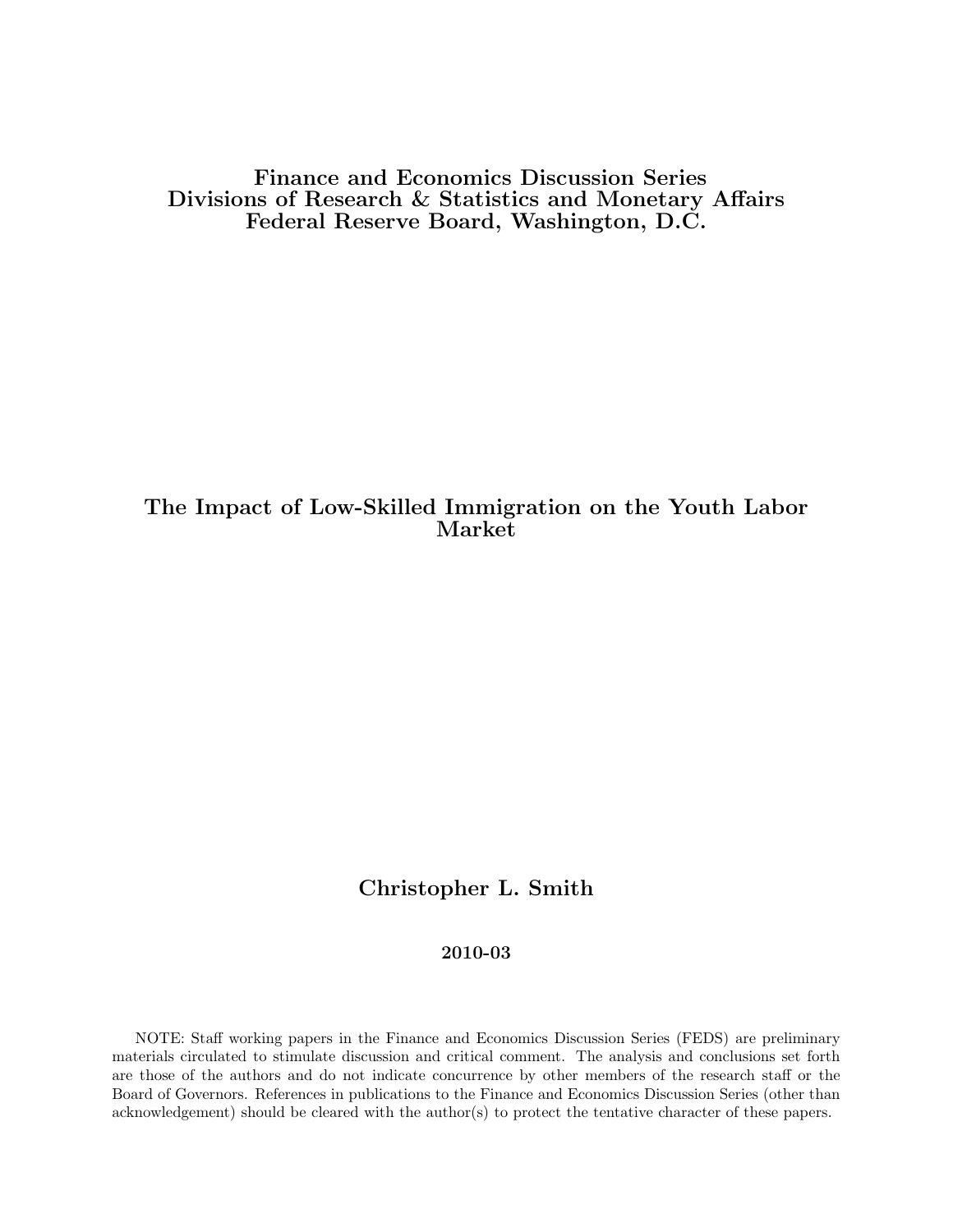## **The Impact of Low-Skilled Immigration on the Youth Labor Market**

Christopher L. Smith<sup>\*</sup> Federal Reserve Board of Governors December 2009

#### **Abstract**

The employment-to-population rate of high-school aged youth has fallen by about 20 percentage points since the late 1980s. The human capital implications of this decline depend on the reasons behind it. In this paper, I demonstrate that growth in the number of less‐educated immigrants may have considerably reduced youth employment rates. This finding stands in contrast to previous research that generally identifies, at most, a modest negative relationship across states or cities between immigration levels and adult labor market outcomes. At least two factors are at work: there is greater overlap between the jobs that youth and less‐educated adult immigrants traditionally do, and youth labor supply is more responsive to immigration‐induced changes in their wage. Despite a slight increase in schooling rates in response to immigration, I find little evidence that reduced employment rates are associated with higher earnings ten years later in life. This raises the possibility that an immigration‐induced reduction in youth employment, on net, hinders youths' human capital accumulation.

 $\overline{a}$ 

<span id="page-1-0"></span><sup>∗</sup> Revised from earlier version (January 2008). The views in this paper are solely the responsibility of the author, and should not be interpreted as reflecting the views of the Board of Governors of the Federal Reserve System, or any other persons associated with the Federal Reserve System. Thanks to the following individuals for thoughtful comments: David Autor, Josh Angrist, Neil Bhutta, Tal Gross, and seminar participants from MIT, the Federal Reserve Board of Governors, the 2008 annual meeting for the Society of Labor Economics, and numerous other seminars. I especially thank David Autor and David Dorn for providing assistance with commuting zone classification. All errors are my own.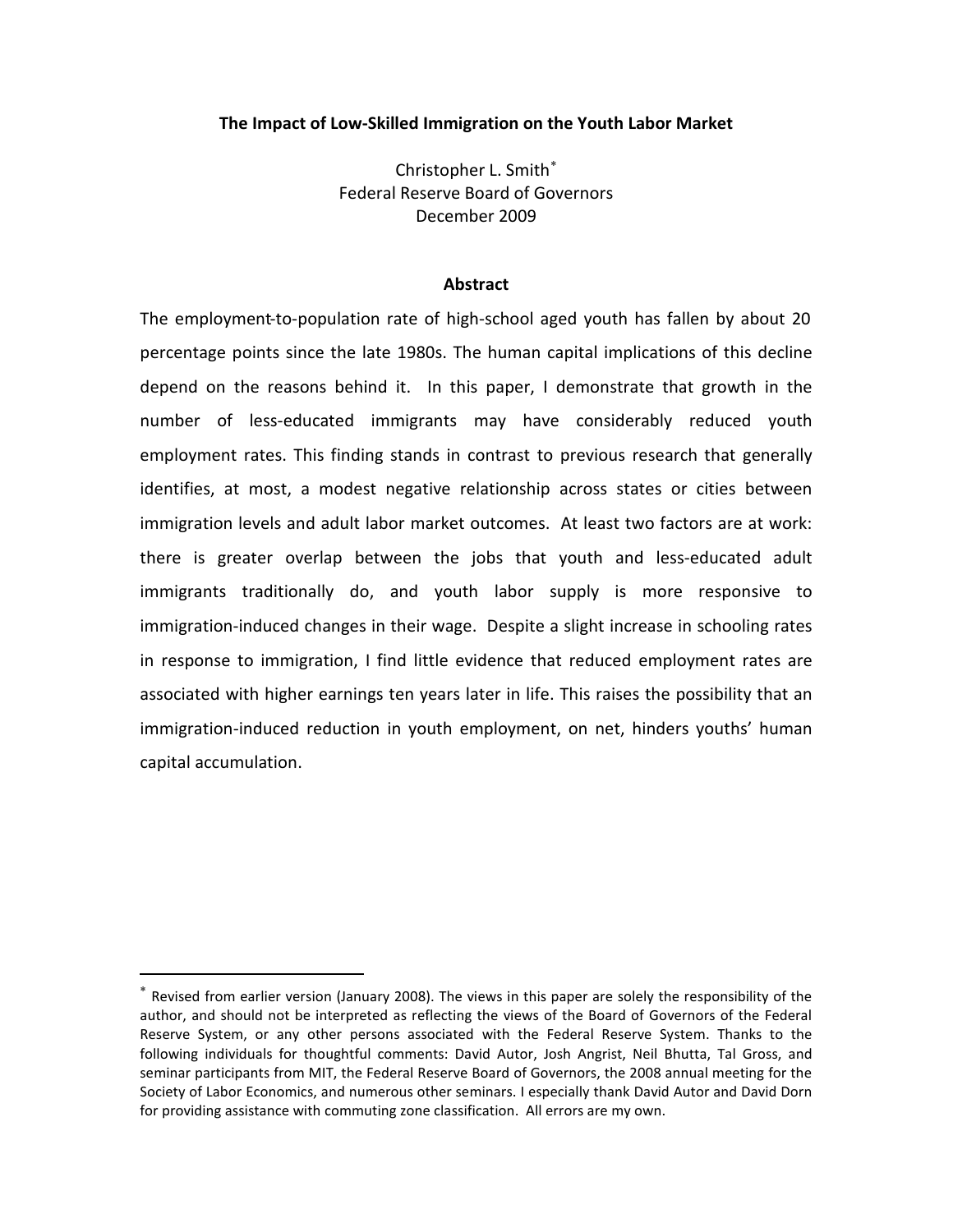#### **I. Introduction**

The youth employment rate is at a historic low. By the end of the 1980s, the employment-to-population rate for 16 and 17 year-olds neared forty percent. Twenty years later, it had fallen by half. This decline is especially striking relative to the trend for adults, and much of it is due to a withdrawal of youth from the labor force (figures 1 and 2).

The causes and consequences of this trend are not well understood, as there is little empirical research exploring reasons for the decline and its potential impact on early human capital formation and future earnings capacity. Rising returns to high school and college degrees (which might encourage high school aged youth to spend more time on school work and college preparations) and growth in the availability of college scholarships (Aaronson, Park and Sullivan 2006) imply a downward shift in the *supply* of youth labor, whereas explanations such as growing competition from substitutable workers imply a downward shift in the *demand* for youth labor. Youth may face increasing labor market competition due to the polarization of the adult labor market (characterized by the movement of less-educated adult natives into lower paying service occupations, as described in Autor, Katz and Kearney 2006), increases in the labor force participation of EITC eligible women (Neumark and Wascher 2009), and continuing growth in the number of less-educated immigrants. Of course, supply and demand driven explanations are not mutually exclusive (and more labor market competition may in turn cause a shift in youth labor supply), but it is important to understand the forces responsible for falling youth employment in order to understand the potential consequences of this decline. For instance, we might expect that this decline in youth employment indirectly enhances future earnings prospects if it is mostly driven by greater focus on academic pursuits, whereas we might expect it to be less beneficial (or harmful) to future earnings if the decline is due to greater competition in the -educated labor market for less-educated individuals.

Can growth in the number of less-educated immigrants provide a partial explanation? Between 1980 and 2005, the number of adult immigrants with a high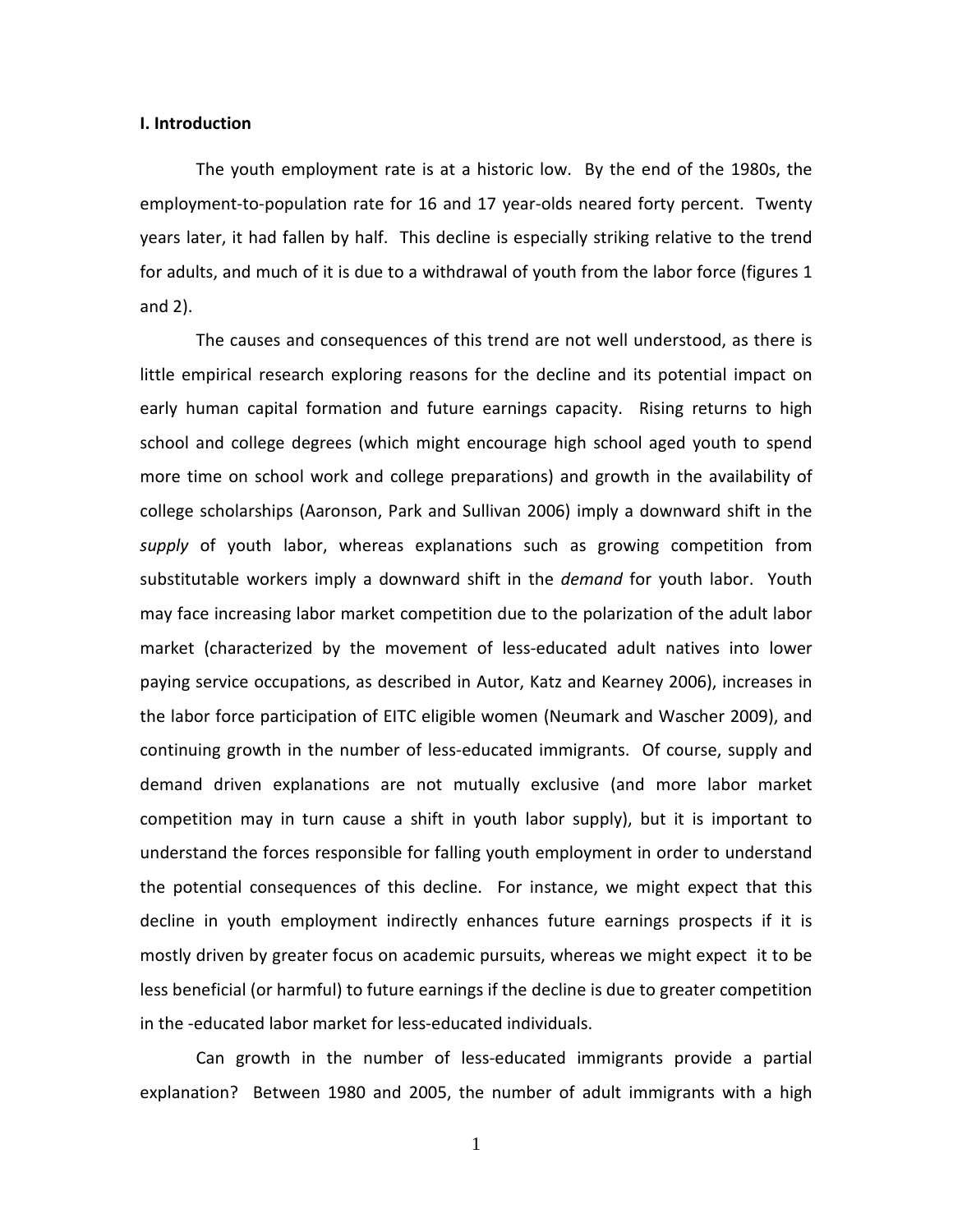school degree or less increased by a factor of more than one-and-a-half, and the immigrant share of the population with no more than a high school degree climbed markedly (from about 7 to 20 percent). And given similarity in the level of formal education and U.S. labor market experience for less-educated immigrants and native youth, there is likely some overlap between the labor markets of these groups. However, most studies find that immigration growth has had little effect on native adult local labor market outcomes (Altonji and Card 1991; Card 1990 and 2001; Lewis 2003 and 2006).<sup>[1](#page-3-0)</sup> Such research might lead one to conclude that the effects of immigration on youth labor market outcomes are also small. But these studies focus exclusively on the adult labor market,<sup>[2](#page-3-1)</sup> and the effects on youth employment may be more dramatic for at least three reasons. First, teens are more likely to be employed in industries or occupations common among immigrants. Second, youth labor supply may be more elastic and respond more strongly to immigration-induced wage changes. Third, teens may be marginal workers who are less attached to their workplace and are easier to replace when preferable adult labor becomes available.

In this paper, I find evidence that immigration reduces native youth employment by a greater amount than it does native adult employment. This finding provides a partial explanation for recent trends in teen employment, although other factors surely also contributed. It also adds to the immigration-impact literature by providing an additional reason why immigration seems to have little effect on native adults: immigrants, on the whole, have not been perfectly substitutable for native adults over

<span id="page-3-0"></span><sup>1</sup> Estimates of the *national* impact of immigration on native employment tend to be negative and larger in magnitude. See Borjas (2003) and Borjas (2006).

<span id="page-3-1"></span> $2$  One exception is Sum, Harrington, and Kathiwada (2006), which uses 2003 American Community Survey data to estimate the cross-state relationship between the relative size of immigrant inflows into a state and employment rates for young natives (age 16-24). They find that a 1 percentage point increase in a state's population due to immigration is associated with a 1.2 percentage point reduction in the employment rate for young adults. Aaronson, Park and Sullivan (2006) consider immigration as an alternative explanation for recent declines in youth employment by extending the Mariel boatlift analysis from Card (1990) to the youth labor market. They find that teen employment rates in Miami increased *more* than they did in comparable cities after the influx of low-skilled Cuban immigrants, suggesting against large and negative employment effects for teens. Although this evidence is suggestive, it comes from a single case study, and there may be significant heterogeneity in immigration effects across cities and decades.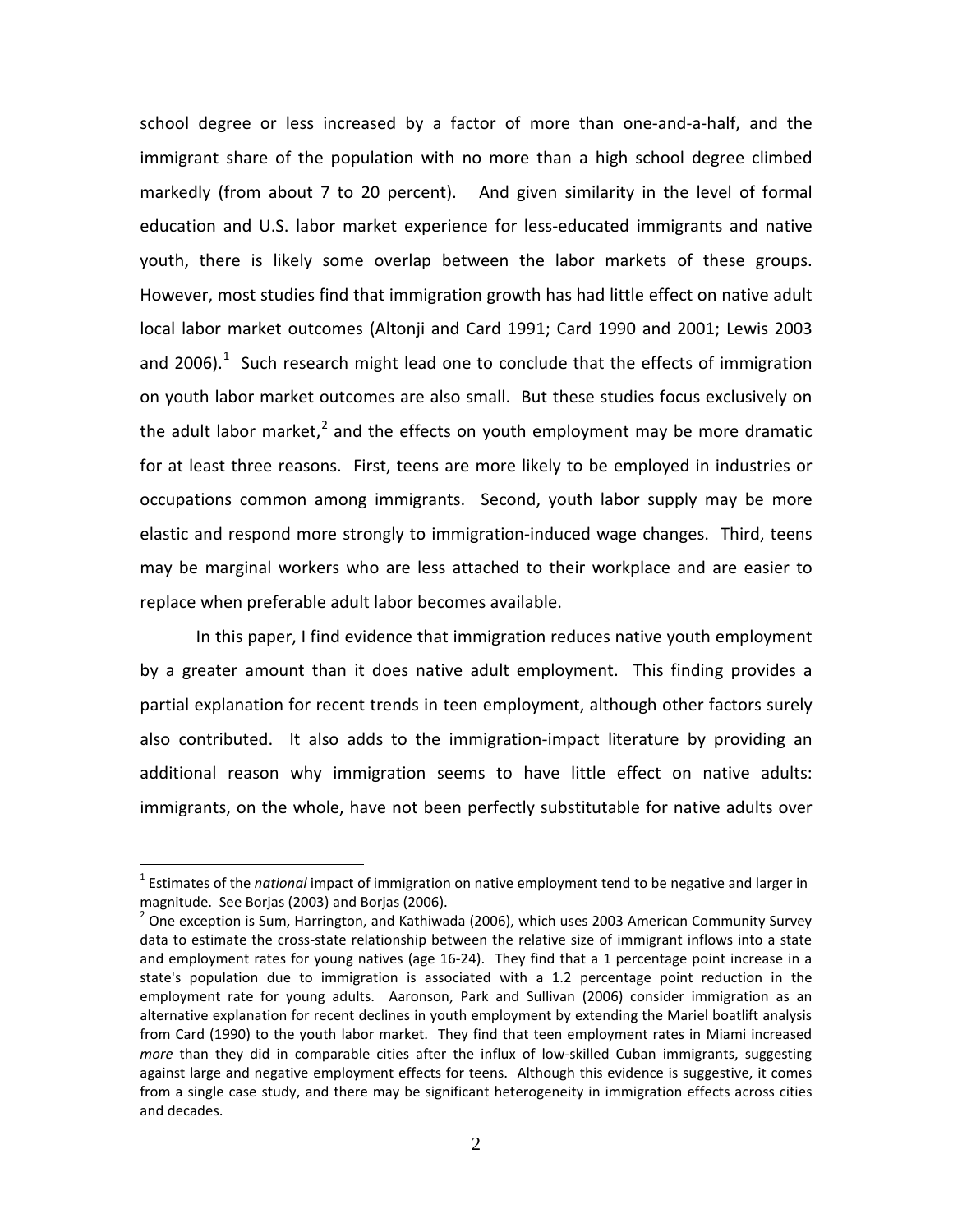the sample period examined, but the effects of immigration on more substitutable groups (teenagers) are larger.

With Census microdata from 1970 to 2000 and American Community Survey data from 2005, I identify the impact of changes in low-skilled immigration on labor market outcomes for youth aged 16 and 17 by using variation in immigrant flows across 741 local labor markets. I attempt to overcome the potential endogeneity of immigrant flows by instrumenting immigration flows into an area with two plausibly exogenous measures of predicted immigration, which are both based on the idea that immigrants of a particular ethnicity tend to settle where that ethnicity has previously settled.

The first contribution of this paper is to demonstrate that an increase in lowskilled immigration has had a greater effect on native youth employment rates than on native adult employment: a 10 percent increase in the number of immigrants with a high school degree or less is estimated to reduce the average total number of hours worked in a year by 3 to 3  $\frac{1}{2}$  percent for native teens and by less than 1 percent for less-educated adults.<sup>[3](#page-4-0)</sup> These modest effects for adults are fairly similar to other estimates found in the literature, while these large effects for youth represent a new finding. For each additional less-educated immigrant that enters a local labor market, I estimate that the number of employed less-educated native adults falls by 0.13 and the number of employed native youth falls by 0.085. Excluding youth from the analysis therefore underestimates the total impact of immigration on native employment levels by 40 percent. Using estimates of employment and wage effects, I show that teen labor supply may be at least four times as elastic as adult labor supply, providing a partial explanation for why employment effects differ.

This paper's second contribution relates to the long-run effects of immigration on youth. Though I estimate a small increase in schooling rates in response to immigration, I find little evidence that lower teenage employment is associated with *higher* earnings later in life: a 10 percent reduction in average annual hours worked for 16 and 17 year-olds is associated with a change in annual earnings ten years later of

<span id="page-4-0"></span> $3$  For reference, the size of the less-educated immigrant population increased by more than 200 percent on average across commuting zones between 1980 and 2005.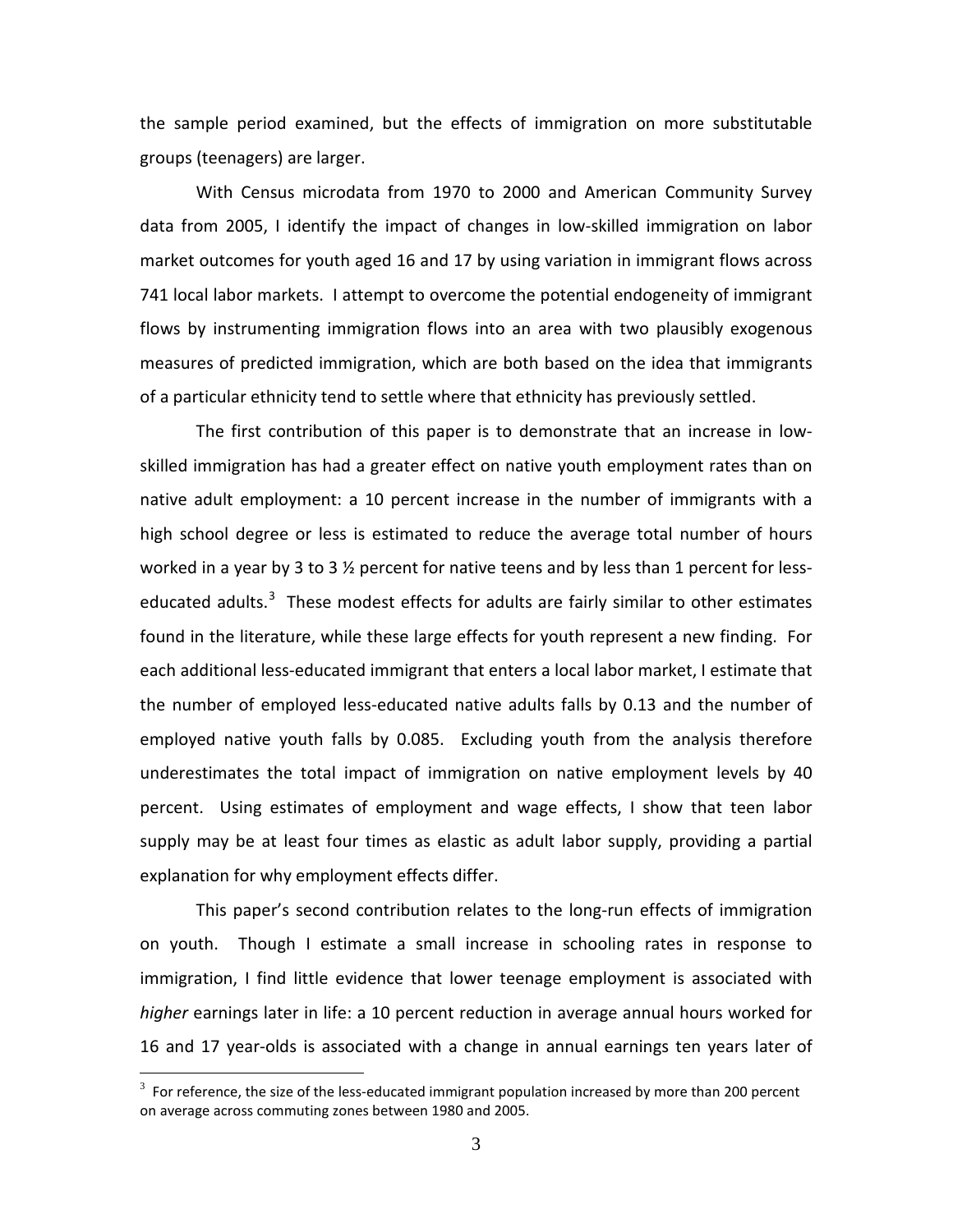between -2.9% and 1% for males and -2.4% and 0.7% for females. Since I estimate that immigration contributes to recent youth employment declines, and immigrationinduced youth non-employment might reduce future earnings, concern about falling youth employment may be justified.

The paper proceeds as follows. In the next section, I provide descriptive evidence for why immigration effects may be particularly large for youth. In section III, I discuss the data and the primary empirical strategy. In section IV, I show that the local labor market impact of immigration appears to be larger for native teens than for adults, and I provide evidence that more elastic youth labor supply is one potential explanation. In section V, I consider the implications of immigration-induced employment declines by estimating the impact of immigration on employment and schooling rates by race, and I show that future earnings are negatively associated with an immigration-induced reduction in youth employment. I conclude in section VI by estimating the contribution of recent immigration to declining youth employment.

# **II. Labor Market Overlap Between Immigrants and Natives**

Why might immigration affect youth employment to a greater extent than adult employment? For one, native teens are more likely than native adults to work in jobs that are commonly held by less-educated immigrants. Table 1 lists the top 20 occupation-industry combinations that employed the greatest number of immigrants with a high school degree or less according to 1980 Census microdata. The table also displays the share of all employed teens and adults without a high school degree employed in that job. Nearly 27 percent of native teen males and 34 percent of native teen females work in the 20 most popular jobs among immigrants, compared to only 8.5 percent of native adult males and 18 percent of native adult females. This contrast is primarily because teen employment is more heavily concentrated in food-service occupations, which comprise a smaller share of total employment for native adults.

Panels A, B, and C of figure 3 display the share of less-educated natives employed in the top 25 immigrant industries, occupations, and industry-occupation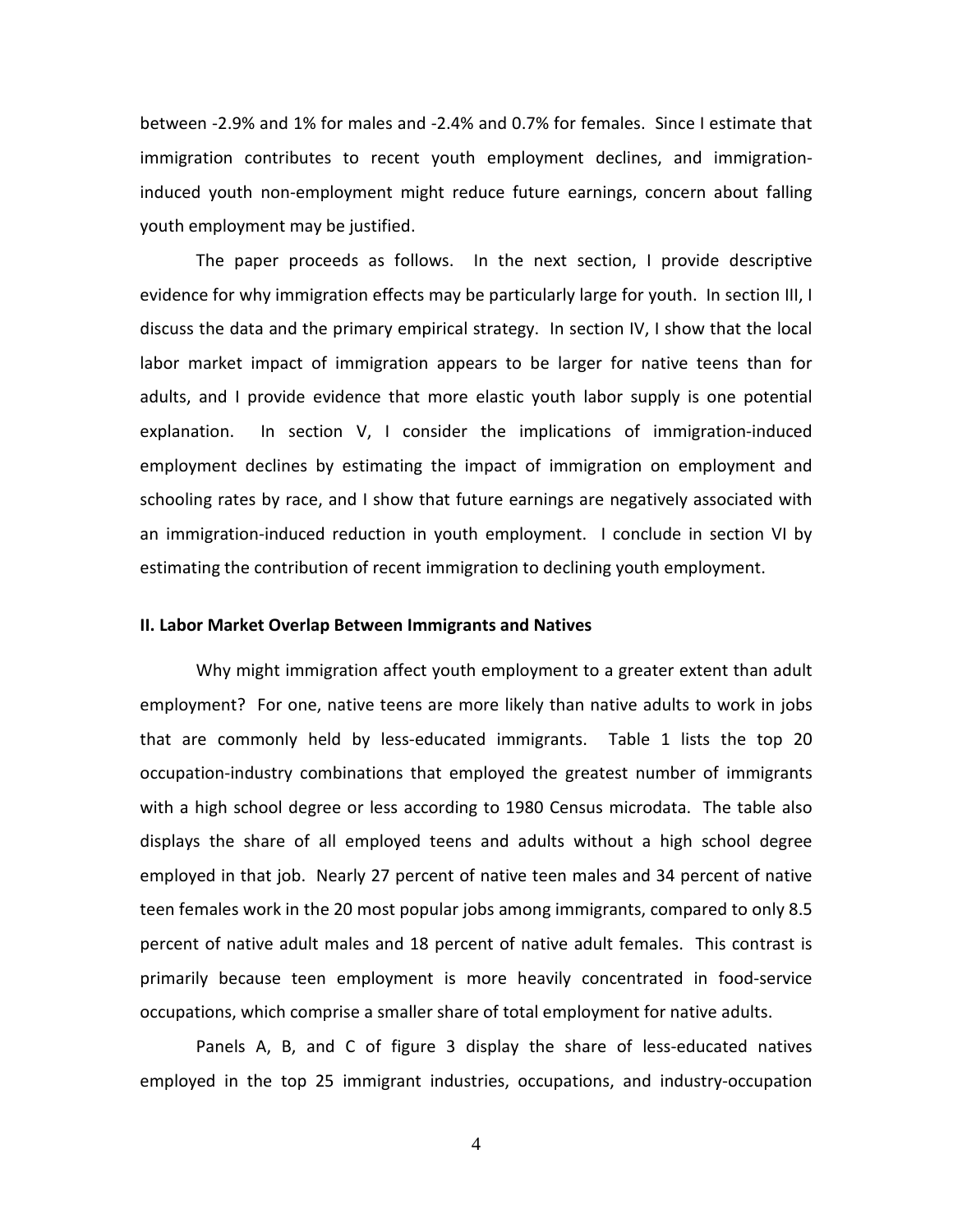categories by age. The probability that an employed native works in an industry or industry-occupation popular among immigrants declines sharply from ages 16-25, and is mostly constant as a function of age for older ages (though it rises slightly for elderly females).

These facts can be explained by a model of local production in which the output of an area is a function of native adult labor, native youth labor, and immigrant adult labor. One plausible production function that broadly matches these stylized facts defines aggregate output as a function of service and manufactured goods, where service goods are produced using native youth labor, less-educated native adult albor, and immigrant labor, and manufactured goods are produced using capital and native labor of both education types. Since native teens are more likely than older natives to work in the same occupations and industries as less-educated immigrants, the elasticity of substitution is probably greater between teens and less-educated immigrants. Under this assumption–and assuming labor supplies for teens and adults are equally elastic–an increase in the number of less-educated immigrants will reduce the wages and employment of teens relative to less-educated adults. However, if teen labor supply is more elastic than adult labor supply, then the wage effect may be greater for native adults even if immigration has a larger overall effect on youth employment levels.

This simple model predicts that the impact of immigration on the native adult labor market is mitigated because native adults and immigrants are not perfectly substitutable (a point made by Ottaviano and Peri 2008). This implication also mirrors conclusions from some recent immigration impact studies, which find that the wage responses to immigration are smallest in the occupations that most heavily require verbal and communication skills–i.e., skills for which natives have a comparative advantage (Cortes 2006 shows this directly; Peri and Sparber 2009 argue this indirectly by showing that natives specialize in communication-intensive jobs in response to increasing immigration). $4$ 

<span id="page-6-0"></span> $4$  The minimum wage introduces one additional complexity. If wages are low enough so that the minimum wage is binding for teens and immigrants, then an increase in immigration may affect youth employment more strongly because their wages are constrained from falling further. This result also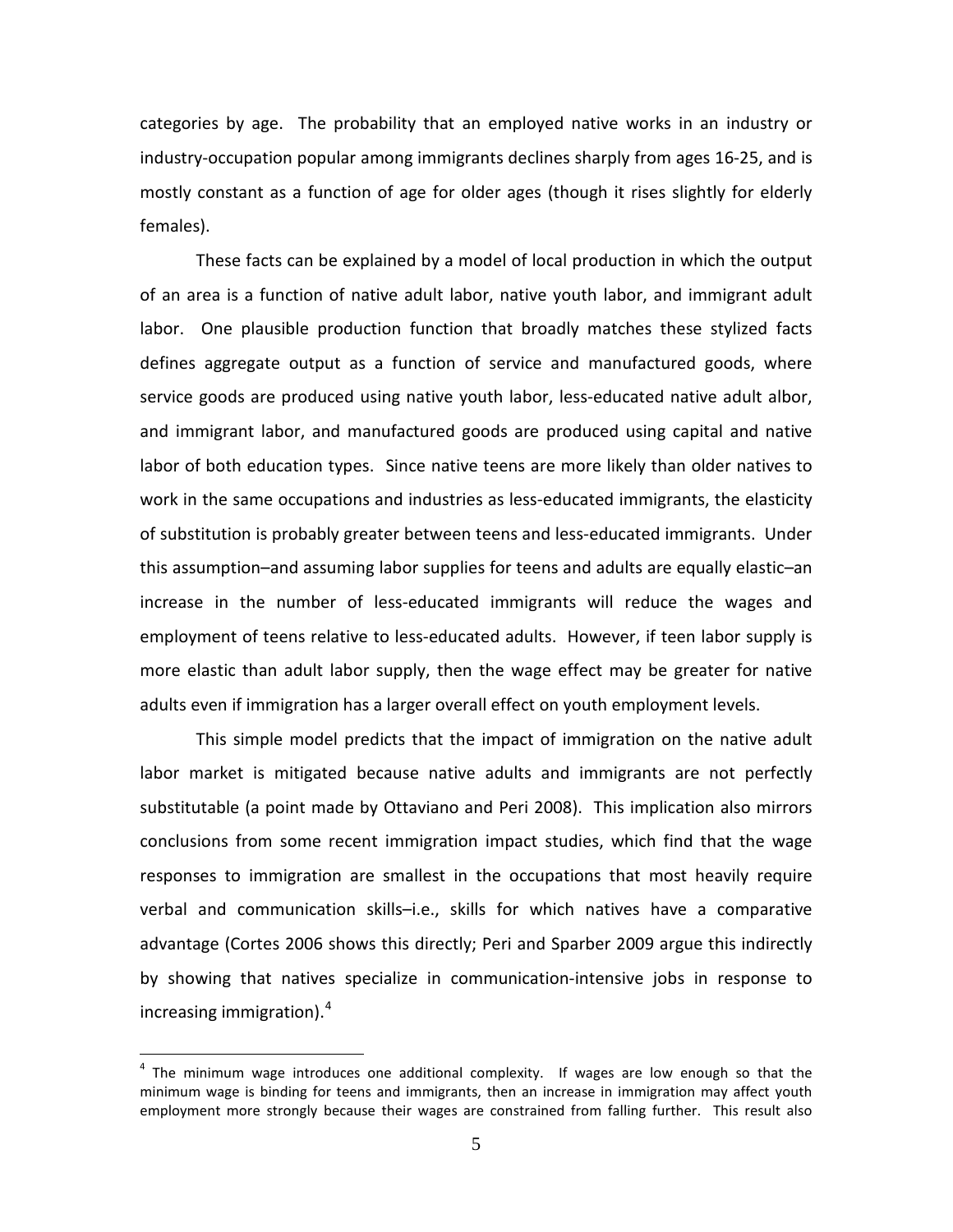#### **III. Data and Empirical Strategy**

In order to explore implications from the simple model outlined above, one needs precise estimates of the causal impact of immigration on native youth and adult labor market outcomes. To estimate this relationship, I use four decades of census data to measure native employment outcomes and immigration across local labor markets, and implement an instrumental variables strategy that relies on the geographic preferences of previous immigrants.

#### *1. Data*

 $\overline{a}$ 

Data come from the 1970, 1980, 1990, and 2000 Decennial Censuses, and the 2005 American Community Use Survey (ACS). I define immigrants as those who report being born in a different country and being either a non-citizen or a naturalized citizen. I define less-educated immigrants and natives as those with a high school degree or less. Teens are individuals aged 16 and 17, and adults are those 22 through 64. Unless otherwise indicated, I drop 18 to 21 year olds since they may be in college, and I'm interested in the comparison between high school aged students and non-student adults. A description of how employment and wage variables are constructed is provided in the data appendix. Census responses are recorded in April of the Census year. ACS responses come from a survey which is conducted throughout the year. ACS data are thus annual averages, while some Census data responses (such as those related to recent employment) refer to a specific period in the year. I include ACS data in order to increase the sample length, and year fixed effects should capture systematic differences between ACS and Census responses (though results are largely robust to the exclusion of ACS data). Census data are used rather than something more frequent,

assumes that, for a given wage, employers prefer adult immigrants to youth—which might be true because adult immigrants tend to have more work experience, might have stronger work ethic, or may accept greater flexibility in their work schedules (because they can work during the school day and because there are fewer laws constraining their hours of work). Consistent with this, it is welldocumented that teens are the first ones fired in a recession: employers seem to utilize teen labor to meet temporary demand shocks, and adjust to negative shocks by firing youth first (for instance, see Jaimovich, Pruitt and Siu 2009).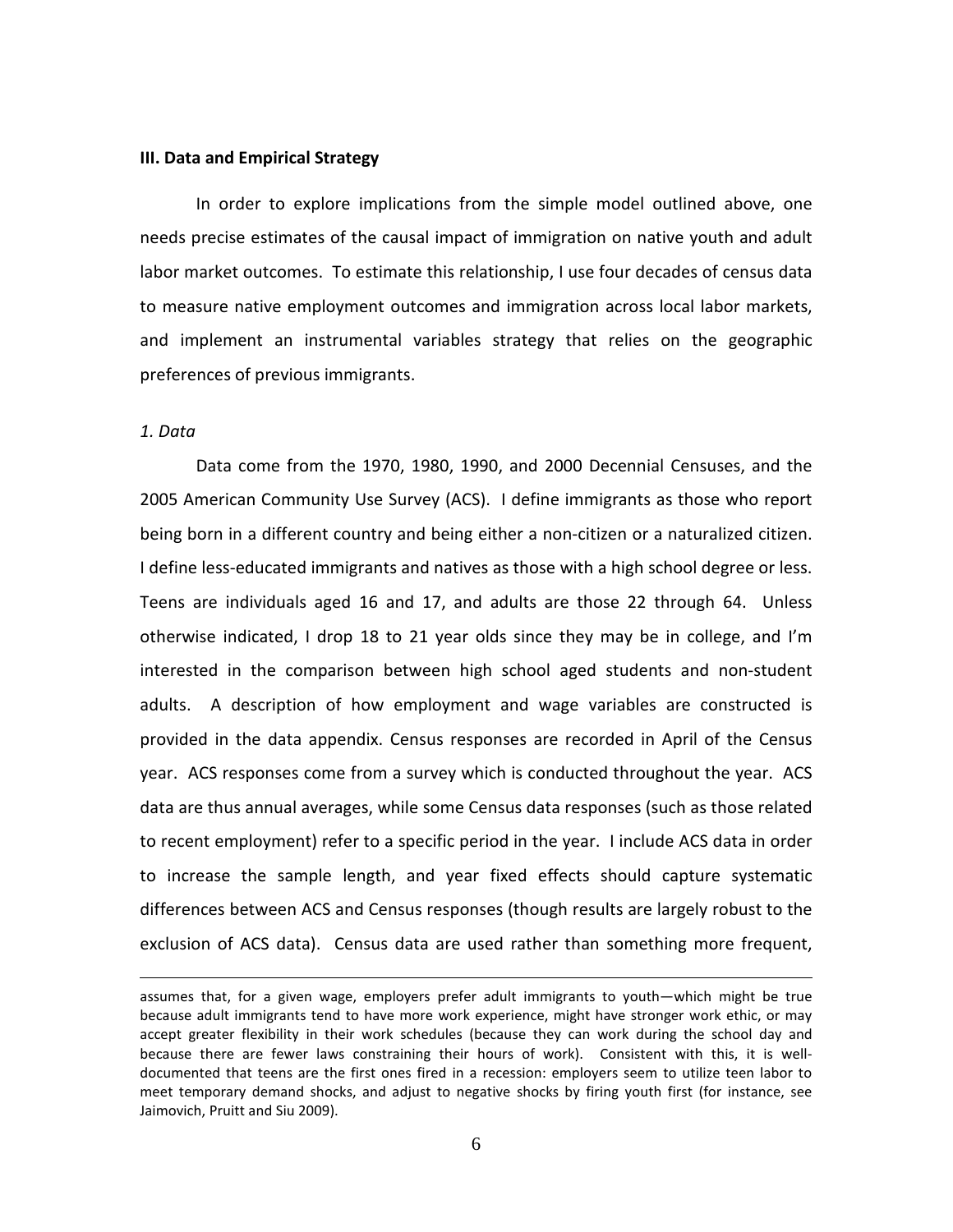such as CPS data, primarily because geographic nativity information is provided in the CPS beginning only in 1994.

I perform most of the empirical analysis using variation in immigration across commuting zones (which provides another reason for using Census data, as larger sample sizes are needed for precision). This stands in contrast with most other immigration studies, which use city-level variation. One problem with using city-level variation, defining cities as metropolitan statistical areas (MSAs) in the Census, is that MSAs only cover large population centers and thus exclude any variation from more rural areas. The commuting zone concept, on the other hand, is a nationally comprehensive measure of local labor markets. Commuting zones were originally defined in Tolbert and Killian (1987) and Tolbert and Sizer (1996) and are based on commuting patterns as described in Census responses. I assign individuals to commuting zones based on the procedure implemented in Autor and Dorn (2009). An individual's commuting zone is determined by his or her county of current residence at the time of the Census. In some years, the smallest consistent geographic unit in the Census is the public use microarea (PUMA), rather than the county, and PUMAs sometimes cross commuting zones. To deal with this complication (following Autor and Dorn 2009), I reweight individual observations within a PUMA by the fraction of the population that lives in a particular commuting zone.<sup>[5](#page-8-0)</sup> Summary statistics across industries and commuting zones are provided in appendix tables 1 and 2.

# *2. Empirical Strategy*

I assume that the relationship between individual labor market outcomes (employment rates, hours worked, wages) and less-educated immigrant concentrations in area *z* is:

$$
y_{\text{ia}zz} = f_{as}(I_z, N_z) + g(a, s, z, t) + \varepsilon_{\text{ia}zz}
$$
\n(1)

<span id="page-8-0"></span><sup>&</sup>lt;sup>5</sup> For instance, if an individual reports living in a PUMA that crosses two commuting zones, and exactly half of the PUMA population lives in each commuting zone, then the individual is recorded as living in each commuting zone, but his or her sample weight is halved.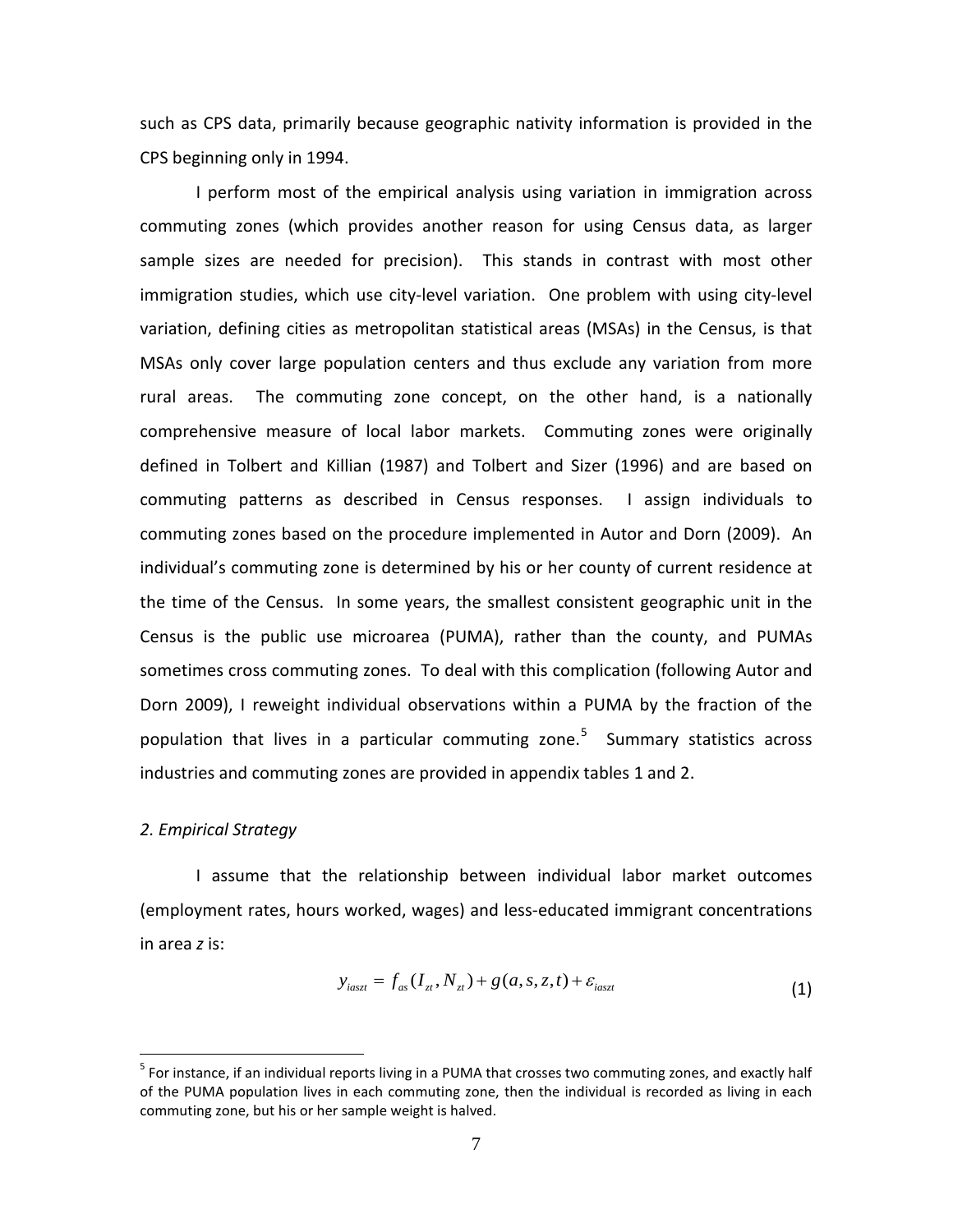where *a* and *s* denote individual *i*'s age and sex, *z* denotes an individual's geographic area, and *t* denotes the year in which the observation was measured.  $I_{\tau}$  and  $N_{\tau}$  are the numbers of immigrants and natives in area *z* at time *t*. This general specification allows immigration effects to vary by age (teens or adults) and sex. Many immigration studies assume perfect substitutability between immigrants and natives of a similar education level or skill-type, and take *f* to be the ratio of *I* to *N*, or *I* to *I+N* (Card 2001 and Borjas 2003, for example), though subsequent studies have relaxed this assumption (Ottaviano and Peri 2009). I do not impose perfect substitutability, and include both the log of the number of immigrants and log of the number of natives as independent variables.<sup>[6](#page-9-0)</sup> Another reason for not using immigrant shares or relative stocks is because changes in these measures are driven by changes to the number of both immigrants and natives. For instance, growth in the immigrant share of the population without a high school degree has been partially driven by a decline in the number of natives without a high school degree.

This leads to the following regression equation:

$$
y_{\text{iast}} = \beta_{\text{as}} \log(I_{\text{at}}) + \gamma_{\text{as}} \log(N_{\text{at}}) + \theta_{\text{asst}} + \delta_{\text{ast}} + \varepsilon_{\text{iast}}
$$
(2)

 $\beta_{\alpha}$  measures the relationship between log immigrant levels and labor market outcomes. Demographic controls are allowed to be fully flexible, permitting age-sexarea fixed effects. Year fixed effects are also included. I estimate the first-differenced form of (2) separately for males and females at the age-area level, differencing within age-area cells (across time) and weighting by a function of the sum of census person weights by cell in  $t$  and  $t$ -1.<sup>[7](#page-9-1)</sup> I view the first-differenced specification as preferred because the fixed effects  $\theta_{\scriptscriptstyle \rm ax}$  are uninformative by themselves and because my

<span id="page-9-0"></span> $6$  Including native stocks is problematic if the number of natives in an area is also responsive to changes in immigration. In the next section, I demonstrate that this does not seem to be true empirically.

<span id="page-9-1"></span><sup>&</sup>lt;sup>7</sup> I weight by  $\frac{W_{asz,t-1} + W_{asz,t}}{W_{asz,t}}$  $W_{asz,t-1}W_{asz,t}$ , where *w* is the sum of census weights for the age-gender-area-year cell.

This formula is derived from calculations for the variance in a first-differenced outcome variable, and assumes that each cell mean is measured with error, that the variance in measurement error within a year is proportional to its weight, and that measurement error is independent across years.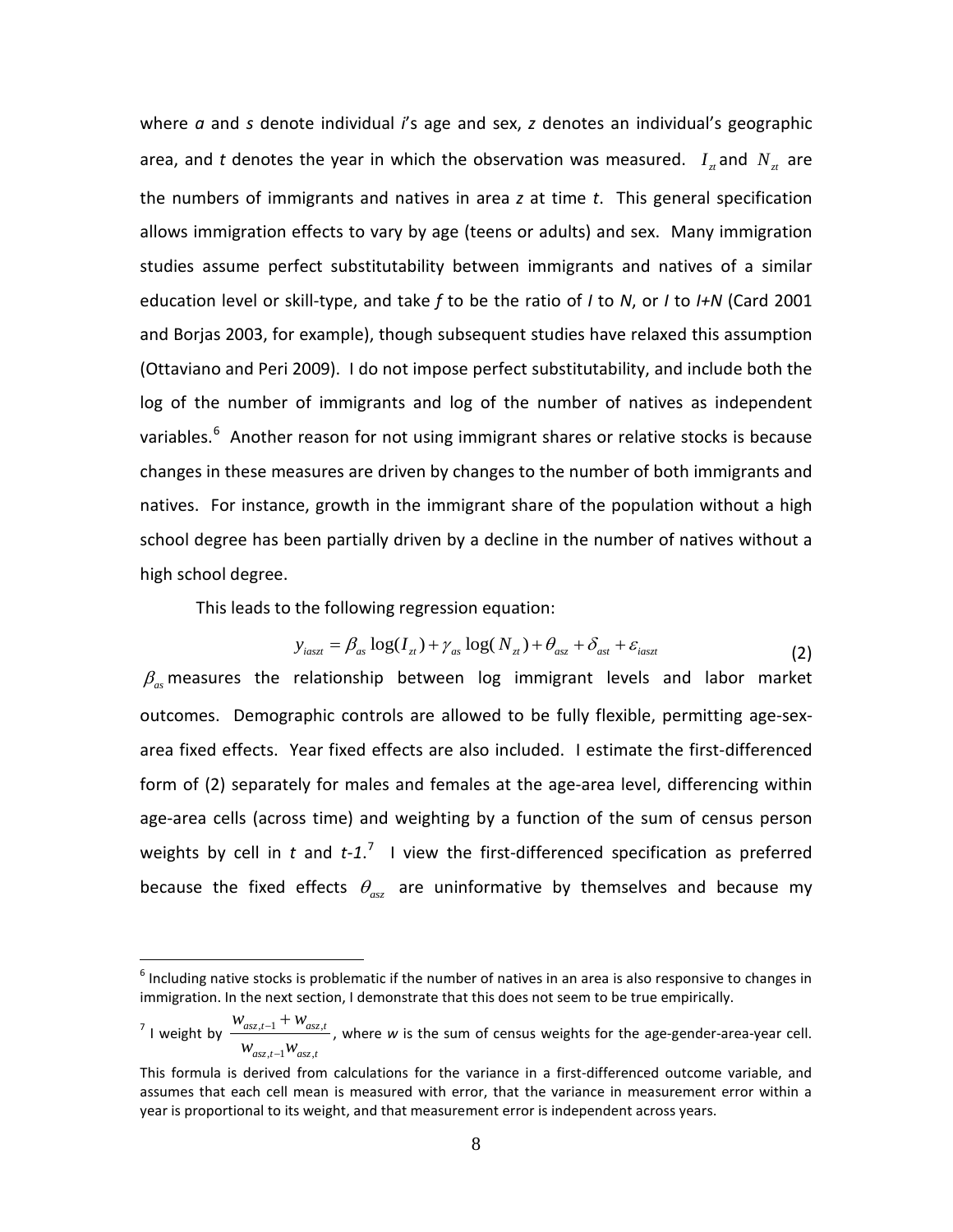instrumental variables approach is more appropriate for *changes* in the number of immigrants (explained below). The final estimation equation is:

$$
\Delta y_{aszt} = \beta_{as} \Delta \log(I_{zt}) + \gamma_{as} \Delta \log(N_{zt}) + \varphi_{ast} + \mu_{aszt}
$$
\n(3)

Immigrants' geographic settlement decisions are unlikely to be exogenous to local labor market conditions. In particular, if immigrants tend to settle in areas with better labor market conditions (and assuming that the true causal relationship between immigration and native employment is negative) then OLS estimates of β*as* will be biased towards zero. Two solutions have been adopted in the literature. The first solution assumes that national immigrant shares within age and education groups are otherwise exogenous to labor market conditions for that group, and uses *national*  variation in the immigrant share of age-education cells to identify immigration effects (Borjas 2003; Borjas, Grogger and Hanson 2006). Since teens comprise a single ageeducation cell, this methodology does not permit estimation of national immigration effects on youth. The second solution instruments changes in immigrant stocks with a measure of predicted immigrant stocks that is based on immigrant concentrations in some earlier period (for example, Altonji and Card 1991; Card 2001; Cortes 2008; Lewis 2003 and 2006). The rationale for this strategy is that immigrants of a particular ethnicity tend to live in areas where immigrants of that ethnicity have already chosen to settle (an "enclave effect"). For example, a large share of Southern European immigrants have settled in New York. So, if the inflow of Southern Europeans into the country increases relative to the inflow of other ethnic groups, then New York would be predicted to experience a larger relative increase in immigration.

More formally, letting *o* denote the originating country for an immigrant, the predicted change in immigration for area *z* between *t-1* and *t* is:

$$
pred \ \Delta I_{zt} = \sum_{o} \frac{I_{z,o,t_0}}{I_{o,t_0}} \Delta I_{o,t}
$$
\n
$$
\tag{4}
$$

Predicted net inflows to area *z* depend on the share of all immigrants of ethnicity *o* that lived there in a base period  $t_0$  (the first term), interacted with national net increases in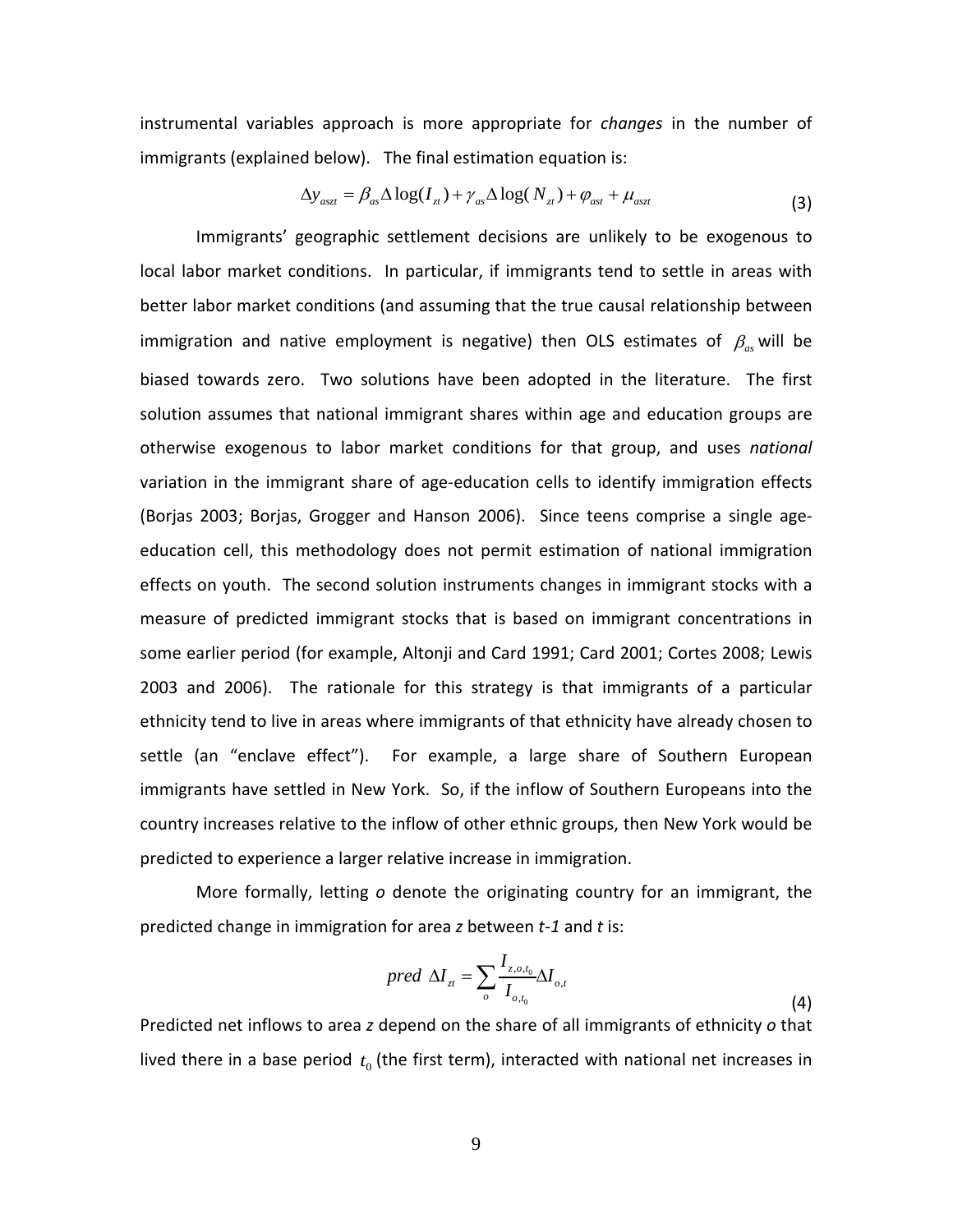ethnicity *o* between *t-1* and *t* (the second term), summed over all ethnic groups.<sup>[8](#page-11-0)</sup> The exclusion restriction requires that the ethnicity-specific interaction between national inflows and local immigrant shares, summed across ethnic groups, affects native labor market outcomes only through its relationship to actual immigrant stocks. This is the identification strategy that has been used in many local labor market immigration studies, such as those cited above.

One concern with this identification strategy is that immigrant concentrations in the base period may be correlated with decade-long labor market shocks, even conditional on area-level controls. As an alternative, which is similar in spirit to the instrument described above but has not been implemented in other studies, I form an instrument based only on the ethnic composition of immigrants within a city rather than on the size of a city's ethnic enclave relative to other cities' enclaves. Consider the following expression:

$$
\tilde{I}_{zt} = \sum_{o} \frac{I_{z,o,t-1}}{I_{z,t-1}} I_{-z,o,t}
$$
\n(5)

The first term within the summation is the share of *z*'s immigrant population that is of ethnicity *o*, and the second is the total number of immigrants of ethnicity *o* in all areas other than *z*. For example, the first term inside the summation could represent the share of New York's entire immigrant population in 1970 that was Southern European, and the second term is then the number of Southern Europeans in all areas other than New York in 1980. In this way, the instrument is not based on the number of immigrants in area *z* relative to other areas, but rather only on the *composition* of immigrants in area *z* in some earlier period. This will not accurately predict the number of immigrants in *z* (it will be too large, since  $I_{z, o, t}$  is the total number of immigrants of ethnicity *o* in all areas except *z*), but its percentage change between *t* and *t-1* may predict the actual percentage change in the number of immigrants in *z*. Accordingly, an alternative instrument for the change in the log number of immigrants is then the differenced log form of (5):

<span id="page-11-0"></span><sup>&</sup>lt;sup>8</sup> I divide originating countries into 16 groups based on geographic and cultural similarities.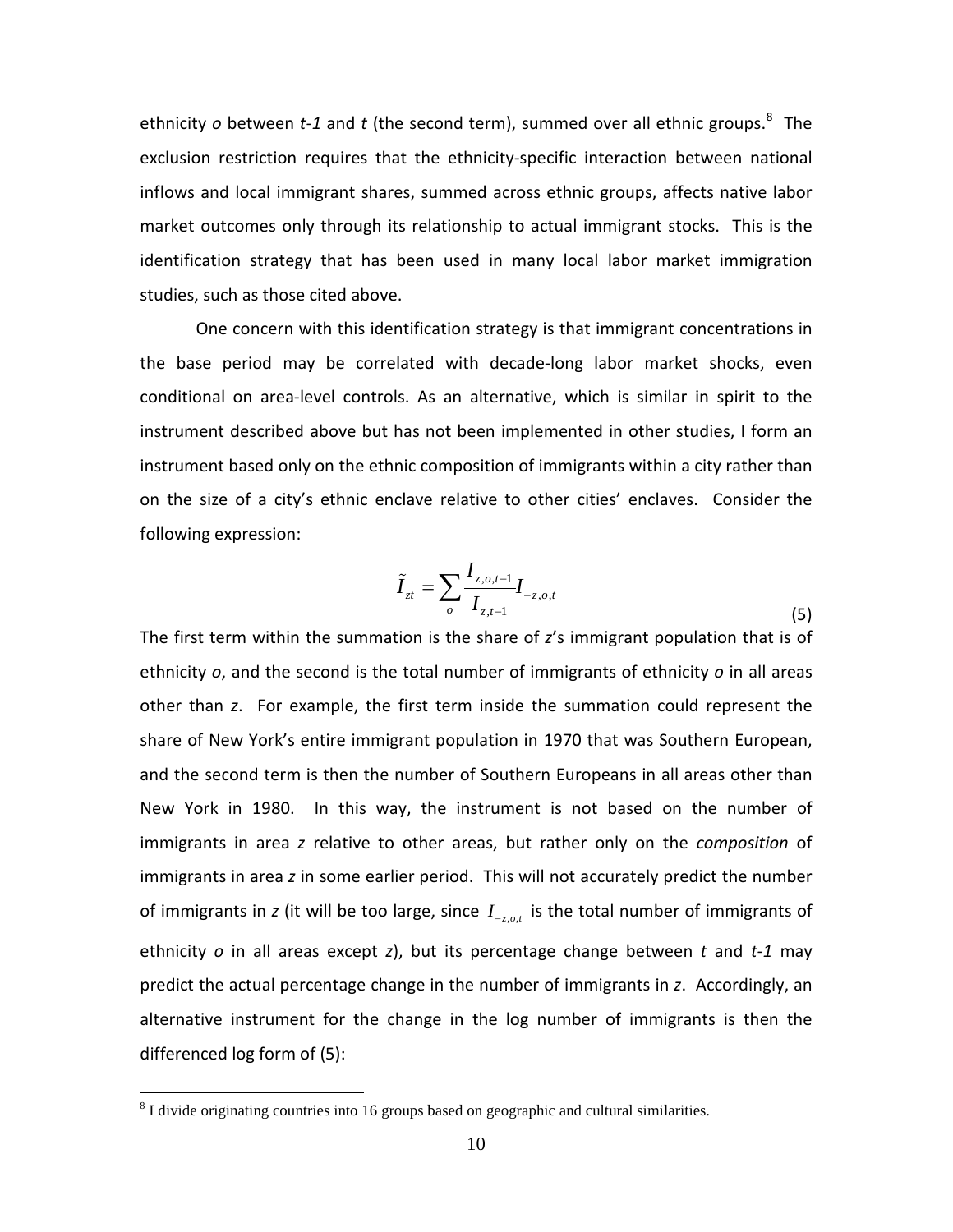$$
\Delta \log \left( \tilde{I}_{zt} \right) = \log \left( \sum_{o} \frac{I_{zo,t-1}}{I_{zt-1}} I_{o,t,-z} \right) - \log \left( \sum_{o} \frac{I_{zo,t-2}}{I_{zt-2}} I_{o,t-1,-z} \right) \tag{6}
$$

In words, if the immigrant population in *z* is heavily Southern European, and there is a large influx of Southern Europeans immigrants into the country, then the number of immigrants is predicted to increase more in *z* than in an area for which the immigrant population is predominantly from elsewhere. The exclusion restriction for this instrument requires that the *composition* of the immigrant population in *t-1* (rather than the *size* of the enclave relative to other areas) affects changes in native labor market outcomes only through its effect on changes in immigrant stocks. $9$  To differentiate from the first instrument, I denote (5) as the "immigration index," and (6) – the actual instrument – as the change in the log of the immigration index.<sup>[10](#page-12-1)</sup>

## *3. First stage estimates and suitability of instruments*

To assess the predictive power of these two potential instruments, I estimate the following first-stage type relationship:

$$
\Delta \log(I_{zt}) = \pi I V_{zt} + \theta \Delta \log(N_{zt}) + \varpi_t + \eta_{zt}
$$
\n(7)

Table 2 provides estimates of  $\pi$  under various sample selections. Panel A uses predicted immigrant growth rates as the instrument, dividing the expression in (4) by a plausibly exogenous measure of immigrant levels in the previous period.<sup>[11](#page-12-2)</sup> Panel B uses the expression from (6) instead. Estimated over the full sample, the first-stage

<span id="page-12-2"></span>
$$
^{11} \text{ I divide by } \hat{I}_{zt-1} = MED\left(\frac{I_{1970}}{N_{1970}}\right)N_{z,1970} + \sum_{t=1970}^{t-1} pred \Delta I_{zt} \text{ , where the first term is the median ratio}
$$

<span id="page-12-0"></span> $9$  This may be violated if, for example, certain industries are more likely to employ immigrants of a particular ethnicity, and these industries experienced a national (decade-long) shock; then, areas with high concentrations of this ethnicity would have greater declines in native employment for reasons other than the increased number of immigrants. Since this analysis is limited to less-educated immigrants, the skill set of the immigrant population should be homogenous enough so that this is not a concern.

<span id="page-12-1"></span> $^{10}$  Because I am unable to construct commuting-zone area measures for 1960, I use the contemporaneous – rather than the lagged – ethnic composition to form the index in 1970.

of immigrants to natives across all areas in 1970 multiplied by the size of the native stock in 1970 in area *z*  (a plausibly exogenous measure of the number of immigrants in 1970), and the second term is the predicted increase in immigration from 1970 to *t* from (4).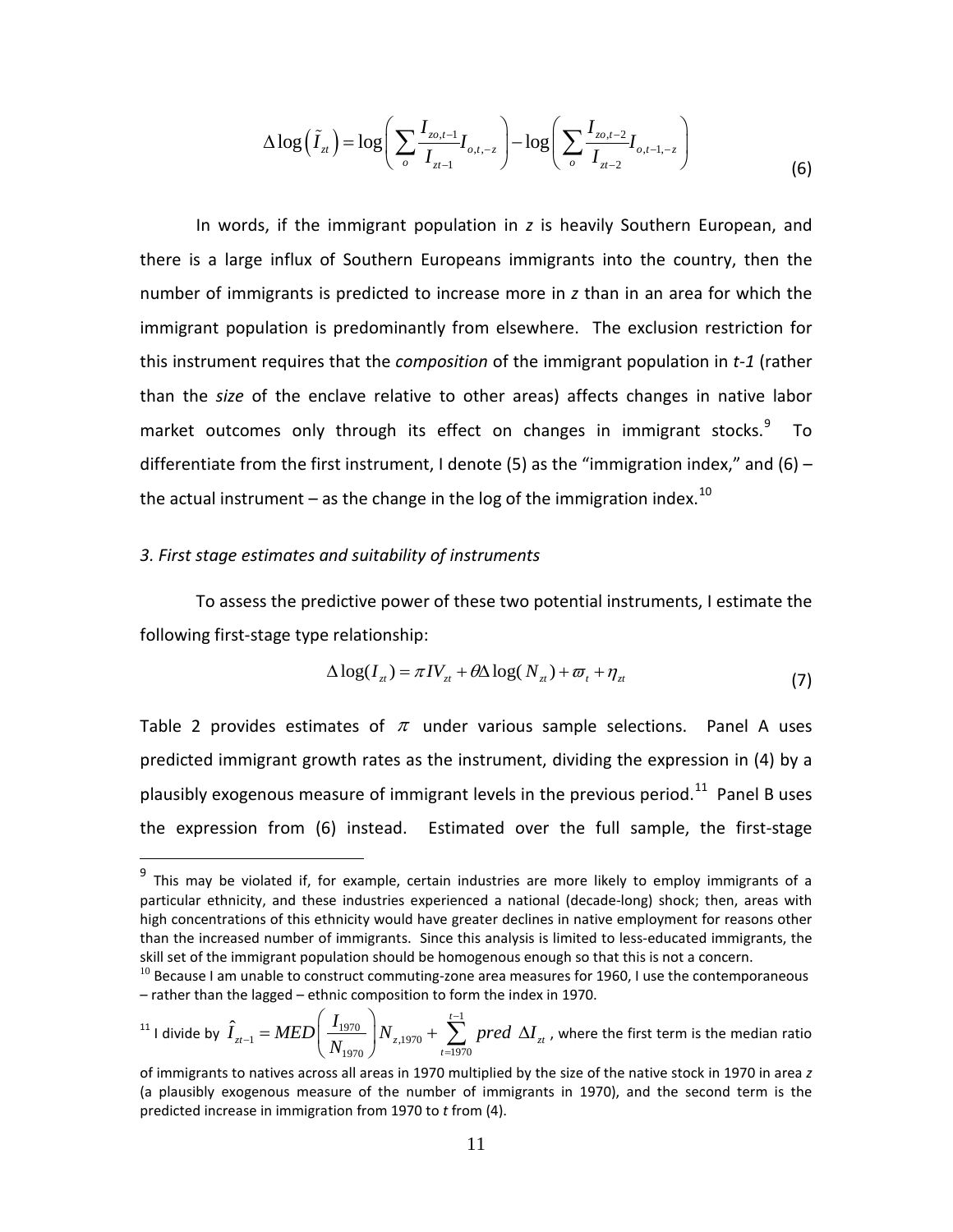relationship is strong with either instrument, regardless of the unit of geography considered (columns 1-3): the t-statistic on the first stage relationship is between 3.9 and 11.

The other columns of the table present estimates of  $\pi$  after limiting the sample by year or by whether the area is a high or low immigrant area, as measured by whether the area is in the top or bottom quarter of commuting zones ranked by immigrant share in 1970. Predicted immigrant growth rates are *negatively* related to actual changes in the log of the immigrant stock in later years and in lower immigrant areas. This highlights one problem with this potential instrument: recently, the "new wave" of immigration has been concentrated in areas of the country which have traditionally had a small relative number of immigrants, such as the Midwest and Southeast. In earlier decades, immigrants were more likely to settle where immigrants had already settled, while in the later decades, this was much less the case. The second instrument remains a strong positive predictor of immigrant growth even in these years and areas. In other words, immigrants are settling in different areas than before, but regardless of earlier immigration levels, areas in which the composition of the immigrant population is skewed towards a particular ethnic group experience larger increases in immigration when the number of immigrants from that ethnicity increases nationally. Since the first potential instrument performs poorly in later periods and for low immigrant areas, and because a primary motivation of this paper is to understand *recent* declines in youth employment, I use the second instrument for the rest of the analysis.

Table 3 provides coefficient estimates from a regression of changes in the log number of actual immigrants (column 1), the predicted immigrant growth rate (column 2), and changes in the log of the immigration index (column 3) on a set of commuting zone-specific control variables and year dummies. The coefficient on the lagged native employment rate is of particular interest, as studies that identify immigration effects using geographic variation are criticized due to the potential endogeneity of immigrant concentrations with local labor market conditions. Indeed, the log number of lesseducated immigrants increases more in areas with higher native employment rates in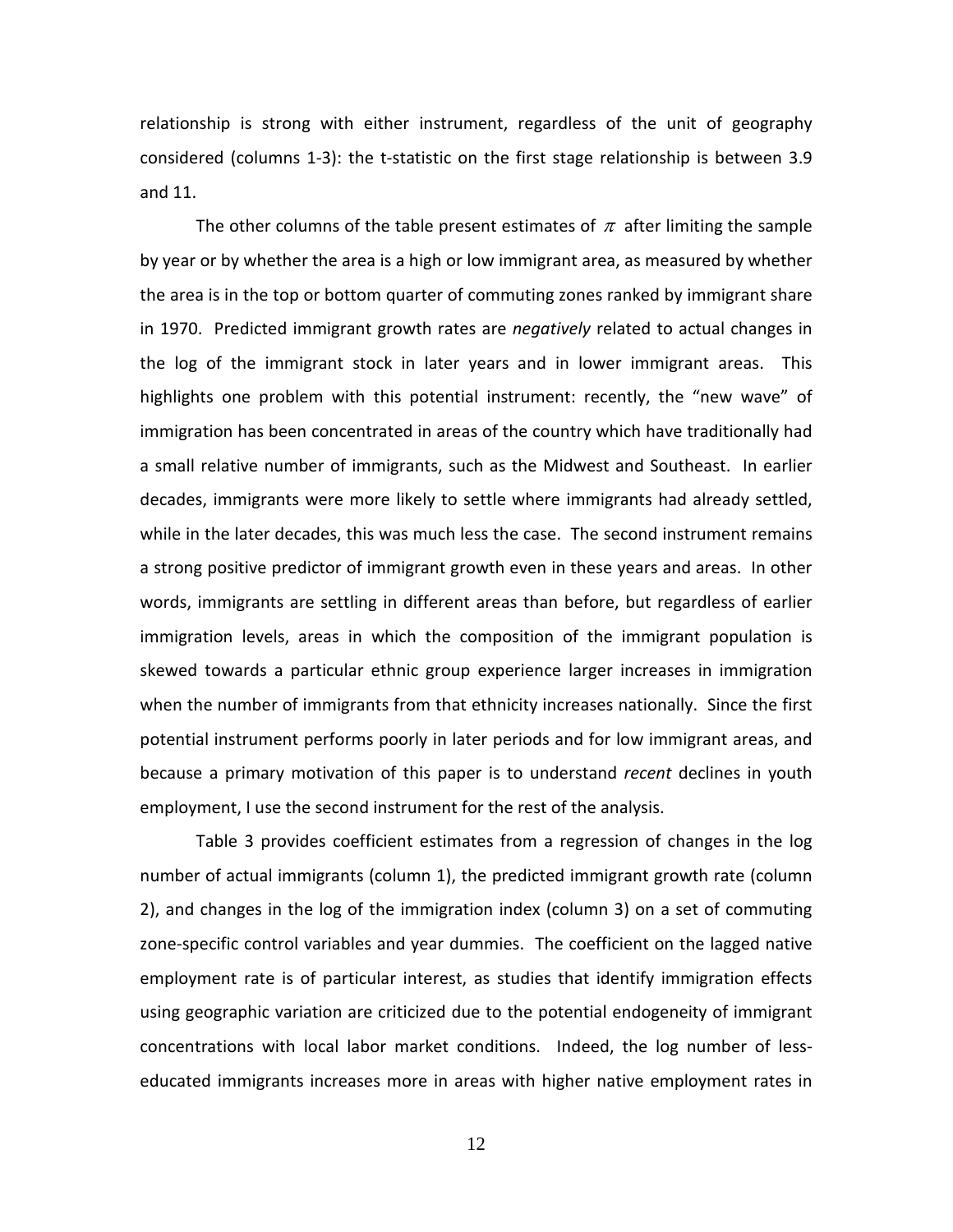the previous period. There is a strong and *negative* relationship between predicted growth rates (using the first instrument) and native employment rates in the previous period. The relationship between the change in the log immigration index and earlier native employment rates is positive, small, and imprecise, providing additional justification for using this instrument.

### **IV. Estimates of the Labor Market Impact of Immigration on Youth**

## *1. The impact of immigration on native employment*

Table 4 presents OLS and 2SLS estimates of the impact of immigration on employment outcomes for native teens and native adults without a high school degree. The coefficients presented in the table are estimates of  $\beta$  from (3), with standard errors clustered at the commuting zone level provided in parenthesis. All regressions are estimated separately by gender, and each observation is the change between *t* and *t-1*  for a commuting zone-age group cell.<sup>12</sup> Hence, the dependent variables in table 4 are the change in the fraction of the age group from a particular commuting zone employed in the last week (columns 1-4), the change in the fraction employed in the last year (columns 5-8), and the change in the log average hours worked in the previous year.<sup>[13](#page-14-1)</sup> The endogenous regressor is the change in the log of the number of less-educated immigrants in a commuting zone between two years.  $^{14}$  $^{14}$  $^{14}$ 

Focusing first on teens (panel A), OLS estimates indicate that an increase in immigration is associated with an economically insignificant change in the fraction employed in the previous week or year: a 10 percent increase in the number of less-

<span id="page-14-0"></span> $12$  Teens constitute a single age group. Adults age 24-64 are divided into groups with five year age intervals.

<span id="page-14-1"></span> $13$  For some cells, no individuals report being employed. For these, I record the employment rate as zero, the log employment rate as log(1/n) where n is the cell size, and the log of annual hours worked as zero.

<span id="page-14-2"></span> $14$  As controls, I include year fixed effects, the change in the log number of less-educated native adults, the share of natives without a high school degree, the share of natives with a college degree, the share of natives that are black, and the share of natives who are male (the shares are all measured in time *t*). One might worry that the change in the number of natives is endogenous (in particular, that natives leave when immigrants enter, biasing employment effects toward zero). However, 2SLS regressions of the change in the log number of less-educated natives on the log number of less-educated immigrants suggest that, if anything, the number of natives *increase* in cities that experience a greater increase in immigration (the regression coefficient is 0.06 and the clustered standard error is 0.03).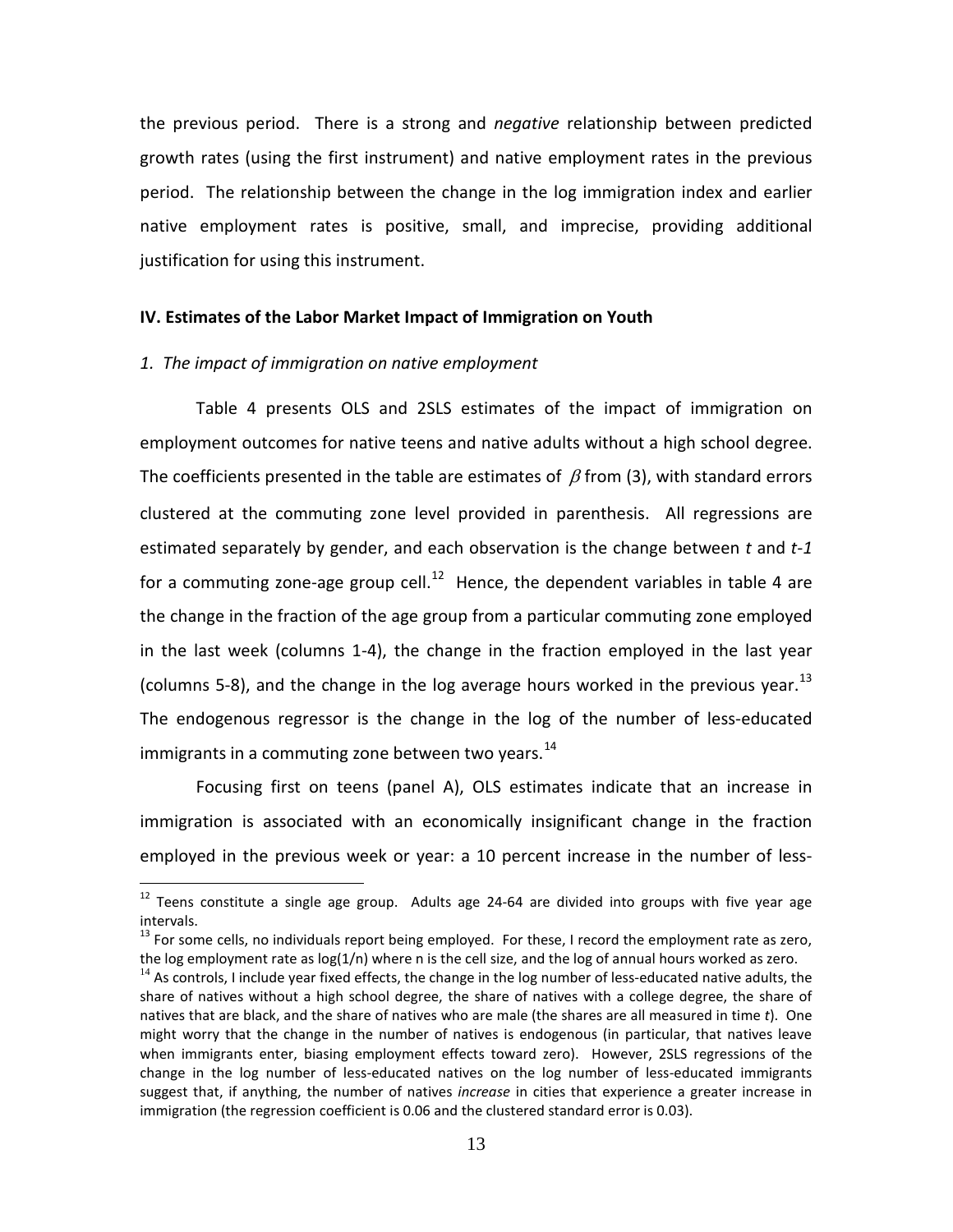educated immigrants is associated with a 0.1 percentage point reduction in the fraction of male teens employed in the last week and last year, and an even smaller change in female employment rates (for reference, the average increase in the number of log immigrants was between 1990 and 2000 across commuting zones was about 65 log points–see appendix table 2). Consistent with the idea that immigrants choose where to settle based on local labor market conditions–resulting in a positive bias to OLS estimates–2SLS results indicate that immigration has reduced youth employment by a larger amount. A 10 percent increase in the number of less-educated immigrants is estimated to reduce the fraction of teens employed in the last week by 0.8 (males) and 0.9 (females) percentage point, reduce the fraction of teens employed in the last year by 1.3 (males) and 1.1 (females) percentage points, and reduce average annual hours worked by about 3.6 (males) and 3.1 (females) percent.

In contrast, immigration effects are much smaller in magnitude for adults. Panel B presents similar estimates for when the sample is limited to native adults (22 to 64 years old) with a high school degree or less. OLS estimates are near zero, while 2SLS estimates imply that a 10 percent increase in the number of immigrants reduces the fraction of adults employed in the last week by 0.3 (males) and 0.5 (females) percentage point—which is somewhat larger, though fairly similar statistically, to estimates from Card (2001) of around 0.1 to 0.2 percentage point. An increase in immigration of this amount is also estimated to reduce the fraction employed in the last year by 0.2 (males) and 0.5 (females) percentage point, and reduces average annual hours worked by 0.4 (males) and 0.9 (females) percent.

As a whole, these results imply that the employment effects of immigration are systematically larger for native teens than for native adults. Figure 4 illustrates this point graphically by presenting immigration effects for four different employment outcomes from age-specific 2SLS regressions of (3). Since an equal percentage point effect represents a relatively larger impact for younger workers (since their employment rates are lower), log employment rate measures are used to put estimates in terms of elasticities. Employment elasticities are largest for the youngest individuals, decline in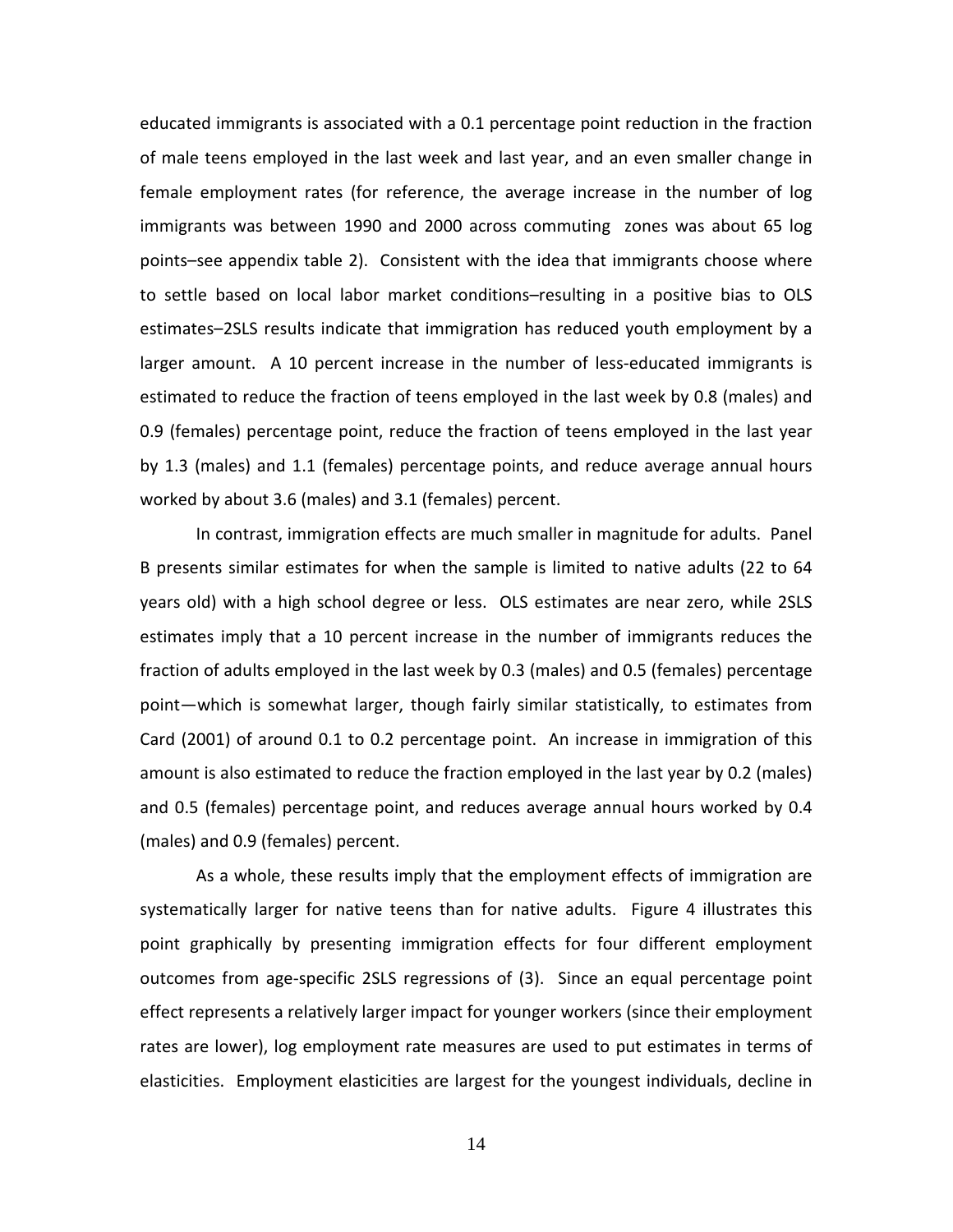magnitude as a function of age for prime working age individuals, and increase slightly in magnitude for older individuals. For example, a 10 percent increase in the number of immigrants is estimated to reduce the fraction of teens employed in the last week in this sample by about 2.5 percent, but only by 0.5 and 1.0 percent for 40 year old males and females. Comparing figures 3 and 4, the elasticity of immigration on employment is largest for younger workers, elderly workers, and females—which are the groups more commonly employed in occupations popular among less-educated immigrants.

Table 5 explores the robustness of immigration effects on employment rates (employed in the last year) to the years and areas included in the sample. Columns 1 and 6 repeat estimates from columns 6 and 8 of Table 4. Columns 2, 3, 7, and 8 present results from similar 2SLS regressions that use only the earlier and later years of the sample: estimated immigration effects are quite similar across years, though they are more precisely estimated in the earlier period. Columns 4, 5, 9, and 10 estimate immigration effects using only high or low immigrant areas, defined by whether the immigrant share of the less-educated population for the commuting zone in 1970 is in the highest or lowest quarter of all areas. Immigration effects tend to be a bit larger in magnitude for higher immigration areas, though not strikingly so. Regardless of the included years or areas, the percentage point impact of immigration remains at least twice as large for teens than for adults.

# *2. By excluding youth, how understated are aggregate displacement effects?*

Though the previous subsection shows that immigration has a greater impact on youth employment rates, the actual number of youth and adults who are not employed at the time of the survey for every additional immigrant cannot directly be inferred from these estimates. The degree to which total displacement effects are understated by excluding teens depends on the relative size of the teen workforce and the relative magnitude of immigration effects on youth employment.

To calculate displacement effects, I estimate (3) unconditional on gender, with the change in the log of the number of natives who report being employed in the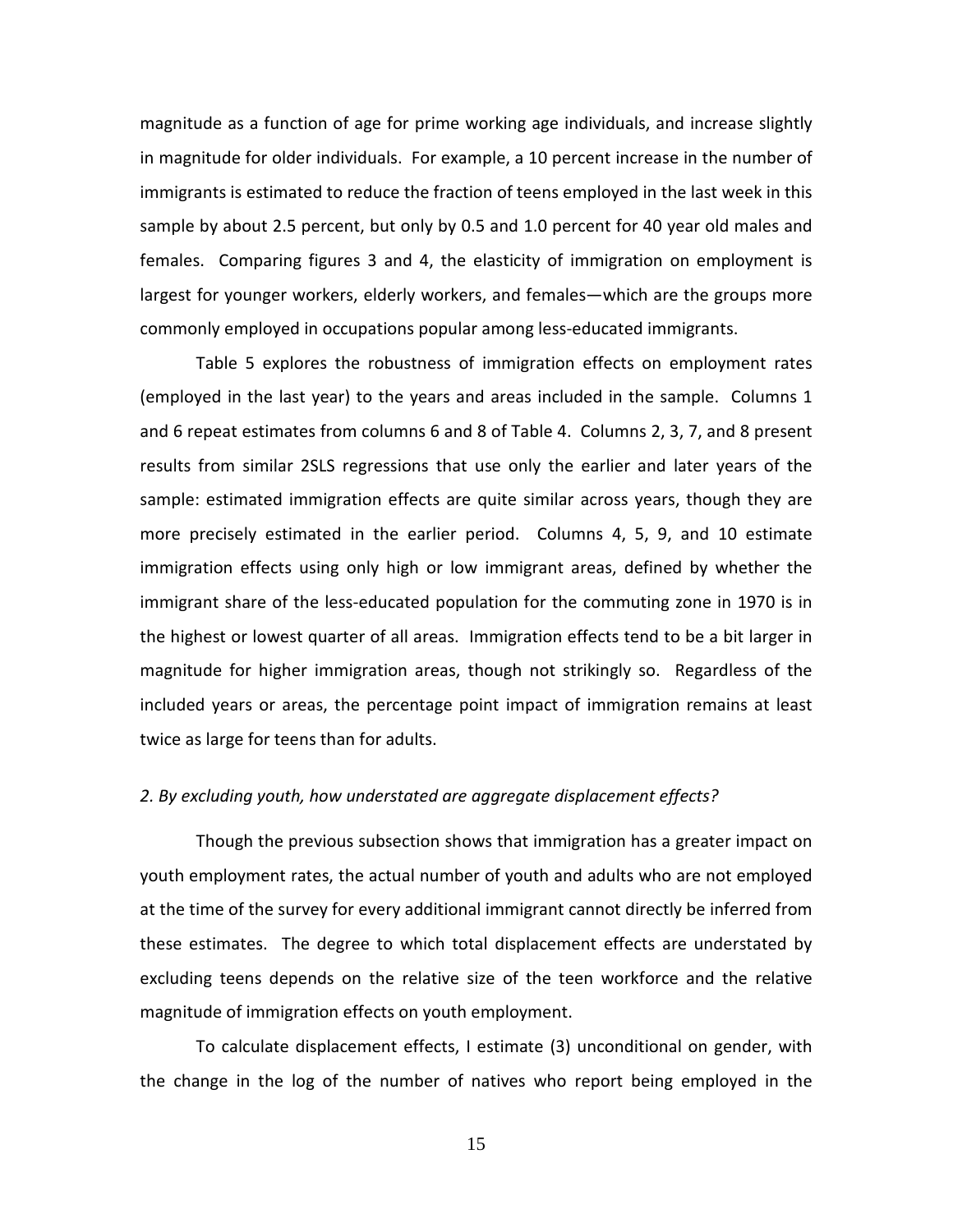previous week as the dependent variable. I convert this into a displacement effect for each commuting zone-year by multiplying the regression coefficient by the ratio of the number of employed natives to total number of less-educated immigrants (to convert the per-log point effect into a per-person effect). In 2000, on average, for every additional less-educated immigrant who entered a commuting zone, 0.13 fewer native adults were employed in the week preceding the survey, and 0.085 fewer native teens were employed. In other words, for every native adult who was not employed in response, on average about 2/3 teens were also not employed. As estimated from Census microdata, for every native adult with a high school degree or less employed at the time of the 2000 Census, 0.07 native teens age 16 and 17 were employed–so, relative to native adults, teens were non-employed due to immigration at a rate almost 10 times greater (0.66/0.07) than what would be predicted if they were non-employed due to immigration in proportion to their share of employment. Based on these calculations, excluding teens from estimates of the impact of immigration on employment would understate the aggregate impact by about 40 percent  $(0.085/[0.13+0.085]).$ 

# *3. Why are immigration effects larger for native youth than for adults?*

As discussed in Section II, one explanation for why immigration may have a greater impact on the youth labor market is because the jobs that teens and lesseducated immigrants do tend to overlap–that is, native teens and immigrants are more substitutable than are native adults and immigrants. If true, and if teen and adult labor supply elasticities are similar, then immigration should have a larger impact on teen wages than on adult wages. But if teen labor supply is relatively more elastic, the effect on teen wages may be smaller even though the employment effect is larger.

I explore these possibilities in table 6 by re-estimating (3), using the change in the log of the weekly wage (annual wage and salary income divided by weeks worked) as the dependent variable. OLS estimates (columns 1 and 8) imply that wages (for both native teens and adults) and immigration levels are *positively* associated, while 2SLS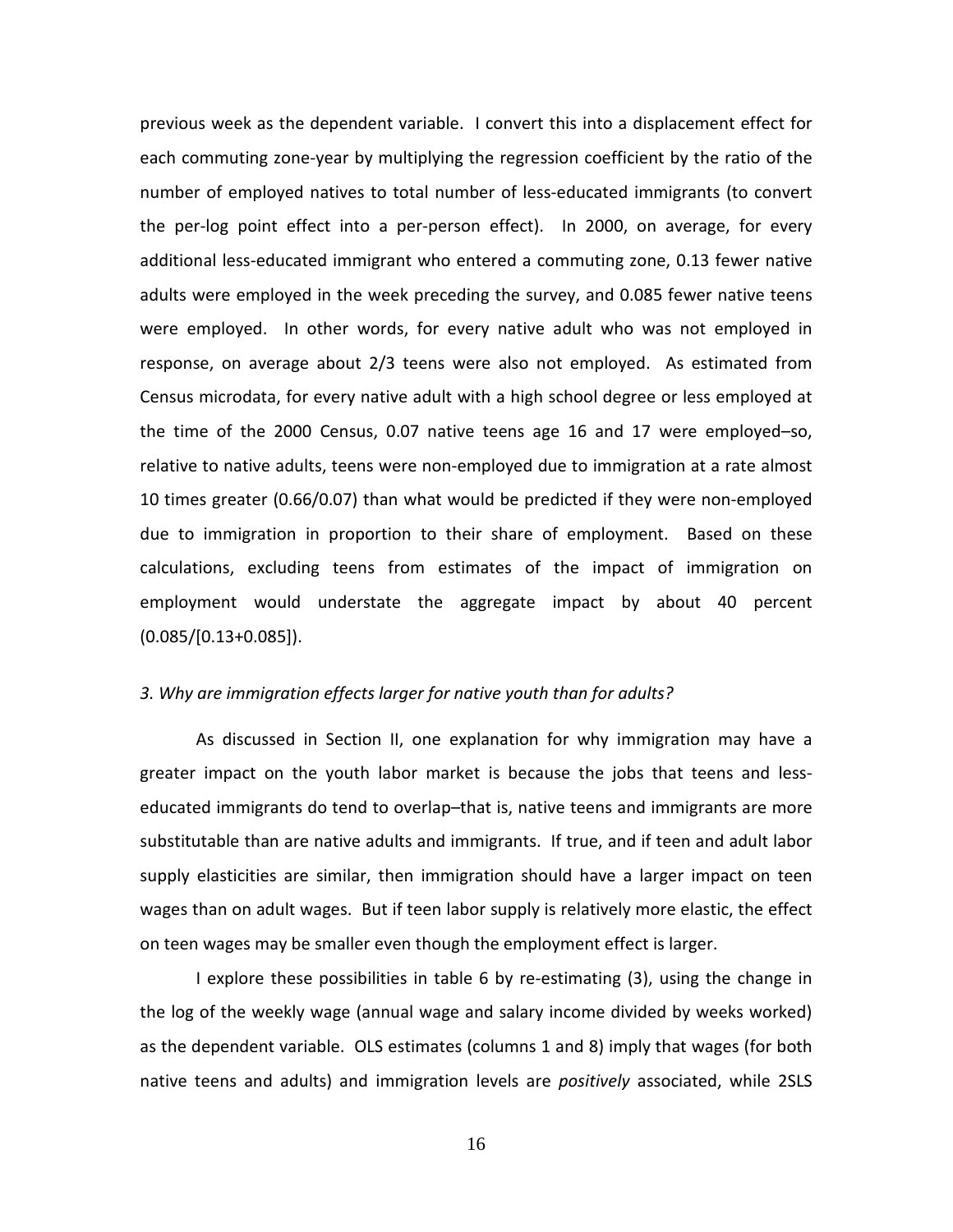estimates (columns 2 and 9) imply a slightly relationship–a 10 percent increase in the number of less-educated immigrants is estimated to reduce teen wages by a statistically insignificant 0.1 (females) to 0.2 (males) percent, and to reduce adult wages by about 0.5 percent.

Are these effects reasonable? One way to gauge this is by calculating the labor supply elasticities that are implied by the effects of immigration on wages and employment. Assuming that any reduction in the number of weeks worked due to immigration is because of an immigration-induced fall in the wage (from moving along the labor supply curve), then the ratio of the effect on weeks worked to the effect on weekly wages is an estimate of the elasticity of labor supply. Columns 3 and 10 estimate the effect of immigration on the log of weeks worked. The implied labor supply elasticity is estimated in separate regressions by replacing the endogenous immigration variable in equation 3 with the change in the log weekly wage for the area-age group-year cell and instrumenting it with the change in the log of the immigration index.<sup>[15](#page-18-0)</sup>

To my knowledge, comparable estimates of youth labor supply elasticities have not previously been estimated, though there are reasons to expect that youth labor supply is more elastic than adult labor supply: teens have fewer financial responsibilities that necessitate labor income, and they may have greater competing uses for their time which can be substituted for market labor (extracurricular academic activities, homework, sports, etc.). The estimated elasticities in columns 4 and 11 are indeed large, but they are highly imprecise and seem *implausibly* large (3.7 for males and 9.9 for females). Labor supply elasticities for adults are much more precise, and are similar to other literature estimates (0.3 for males and 0.2 for females–about what Juhn, Murphy and Topel 2002 estimate for workers in the bottom half of the wage distribution).

Measurement error in imputed wages or immigrant shares may be one explanation for why the wage effects seem implausibly small relative to employment

<span id="page-18-0"></span> $15$  This is equivalent to dividing the immigration effect in column 3 by that in column 2 (or column 10 by column 9), but estimating separate labor supply equations instead allows direct estimation of the associated standard errors.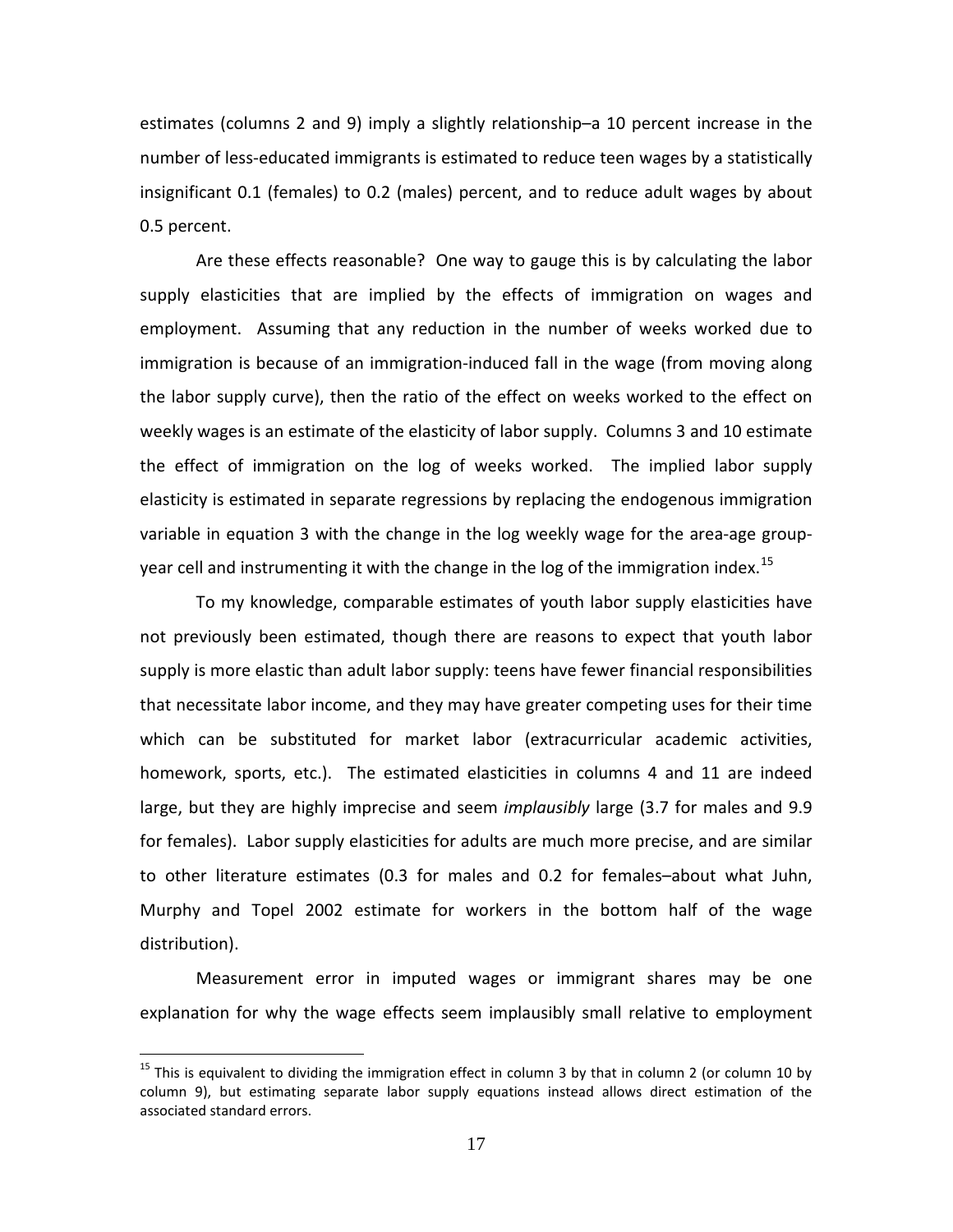effects for teens, and this might be mitigated by focusing on geographic areas larger than commuting zones. Columns 5-7 and 12-14 repeat the previous analysis at the state level. Though the effects of immigration on employment are similar to those estimated using commuting zones, the effects on wages are larger for both teens and adults. Consequently, estimated labor supply elasticities are now much smaller in magnitude for teens (0.8 for males, 1.4 for females) and more precisely estimated, and a bit smaller for adults (0.2). Although these point estimates are too imprecise to conclude that youth labor supply is more elastic than adult labor supply at traditional confidence levels, they provide at least suggestive support for the hypothesis that a striking difference in labor supply elasticities–in combination with higher substitutability between immigrants and teens–provides a partial explanation for why immigration has a greater effect on youth employment outcomes.  $^{16}$  $^{16}$  $^{16}$ 

## **V. The Consequences of Immigration for Youths' Later Life Outcomes**

The results from the previous section establish that immigration has had a sizeable impact on youth employment. However, inference about the long term consequences of this decline in employment is not straightforward. Existing research is inconclusive regarding the effects of working while in school and the effects of youth employment on later life earnings,<sup>[17](#page-19-1)</sup> and theoretical predictions are ambiguous. On one

<span id="page-19-0"></span> $16$  Another potential explanation is that the minimum wage tends to be more binding for youth than for adults. If: 1) the minimum wage constrains youth wages from falling in response to immigration, 2) both immigrants and youth tend to earn the minimum wage, and 3) employers would prefer hiring lesseducated adult immigrants to native youth for a given wage, then immigration may affect youth employment without having an observable impact on their wage. If this were true, then the wage effect of immigration would be larger in states for which the minimum wage was more binding (for example, in areas where a higher fraction of teens were earning wages around the minimum). Empirically, this appears to be the case: regressions of (3) that include the change in immigration interacted with measures of the bindingness of the minimum wage in *t-1* suggest that wage effects are greater in more binding states (results available upon request). If this differential is due to the minimum wage and not some other inherent difference between states that is correlated with the bindingness of the minimum wage, then the impact of immigration on employment should be *smaller* in high wage states, since wages are more able adjust. However, the reverse appears to be true, suggesting that the minimum wage may not be an explanation for small wage effects.

<span id="page-19-1"></span><sup>&</sup>lt;sup>17</sup> See Tyler (2003), DeSimone (2006) and Oettinger (1999) for estimates of employment effects on grades and test scores (the first finds negative effects, while the latter two find modest positive effects for low levels of school-year employment and negative effects for more substantial employment). See also Ruhm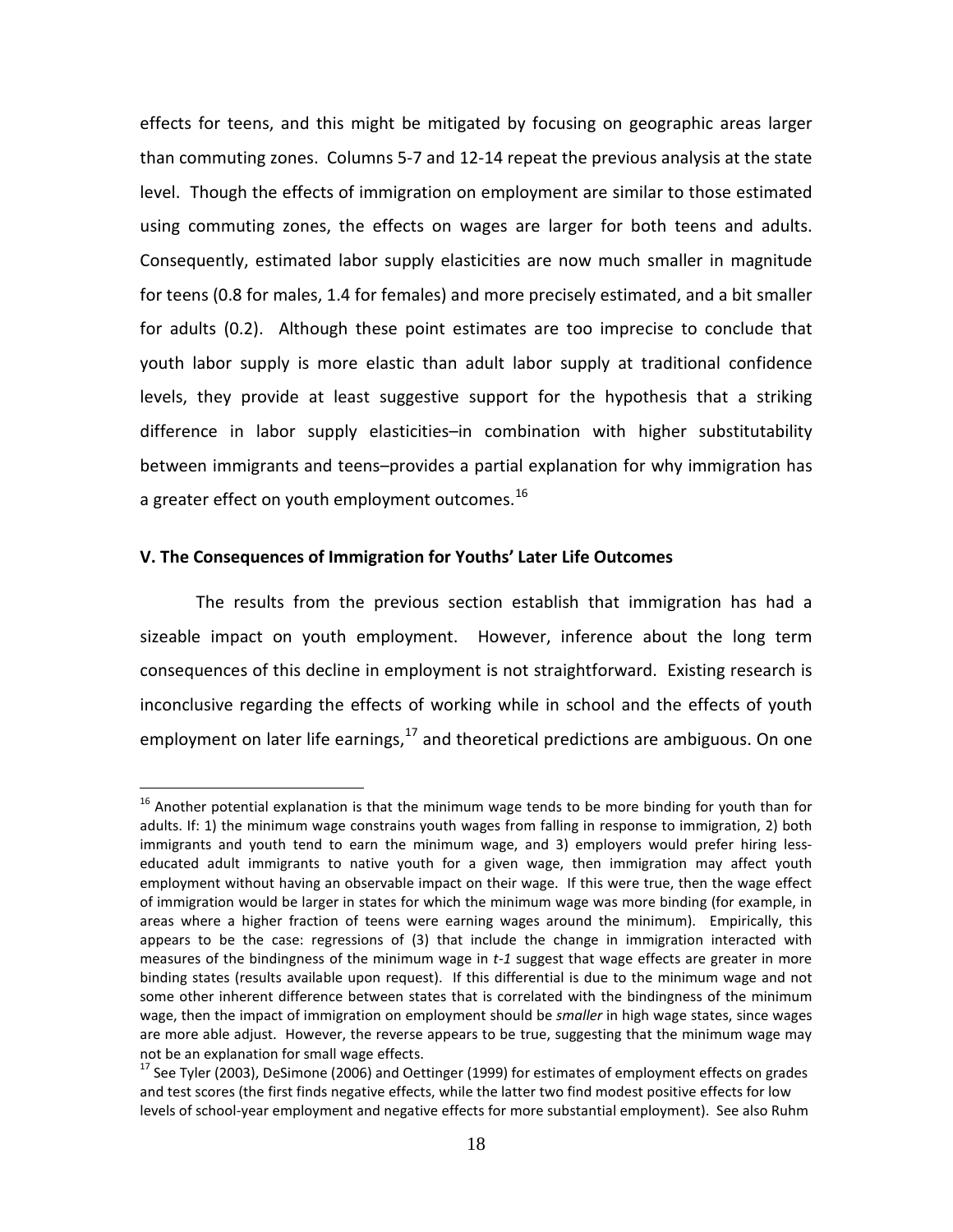hand, the long run earnings potential of these youth may be reduced if returns from early work experience are significant. Alternatively, if in response youth substitute their time towards other forms of human capital investment–such as attending academic camps, spending more time on homework, or challenging themselves academically to improve college prospects–then the loss of early-life work experience may in fact have a positive influence on later life labor market outcomes.

To understand these long term consequences, I begin by considering how immigration affects what youth do with their time–in particular, whether teens attend school while working. I record a teen as being enrolled if they report having attended school at any point since February 1<sup>st</sup> of the Census year (*SCHOOL* variable in IPUMS). I estimate equation (3) with 2SLS separately by race and gender, and consider the change in six outcomes: log average annual hours worked, the schooling rate, the fraction who report being in school and not employed, the fraction who report being in school and employed, the fraction who report only being employed, and the fraction who report being neither employed nor being in school (idle). For all outcomes other than annual hours worked, I use only 1970, 1980, 1990, and 2000 Census data (excluding 2005 ACS data), so these outcomes measure school-year attendance and employment.

2SLS regression results are presented in table 7. The elasticity of annual hours worked with respect to immigration is similar in magnitude for white male and female teens and black female teens, but more than twice as large for black males (column 1). Immigration is estimated to have a slightly positive effect on the fraction of female teens who report being in school (unconditional on employment status), and an even smaller effect for males: a 10 percent increase in immigration raises the school attendance rate by about 0.2 percentage point for females, by 0.1 percentage point for white males, and has no effect on schooling for black males. An increase in immigration of this magnitude is estimated to reduce the fraction who were both employed and at school by 0.5 to 0.7 percentage point, to have essentially no impact on the fraction that

 $\overline{a}$ 

<sup>(1997),</sup> which finds positive effects of youth employment on future earnings, and Hotz, Xu, Tienda, and Ahituv (2002) which argues that returns appear insignificant after properly controlling for unobserved heterogeneity and sample selection.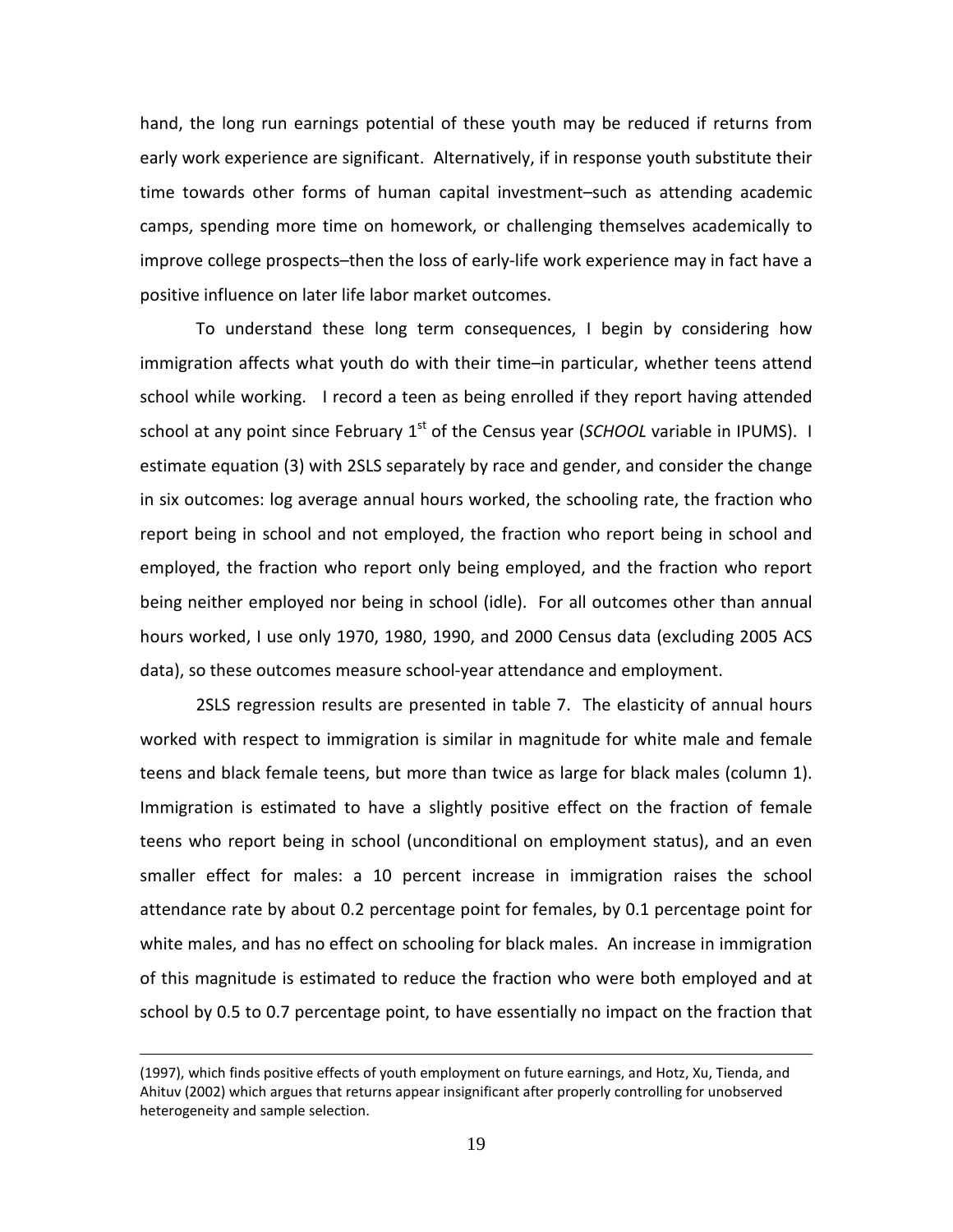only worked, to increase the fraction in school but not working by 0.8 to 1.0 percentage point, and slightly to reduce the fraction who were idle by no more than 0.2 percentage point.

What is the overall impact of immigration-induced youth non-employment on future earnings potential? As immigration appears to shift time use from working while in school to being in school and not working, immigration-induced employment declines may actually *improve* later-life outcomes if the time non-employed is used for additional studying, for school extracurricular activities, or for other human-capital building activities. However, if early work experience has sizeable and long-lasting returns (or, if returns to work experience are greatest for those most at risk of immigration-induced non-employment), then the immigration-induced reduction in employment may have more harmful long term consequences.

One approach to exploring this question would be by using detailed time-use data to relate changes in time-use over decades and across areas with changes in immigration patterns. However, the most detailed time use data with geographic identification is the American Time Use Survey, which is available only since 2003. I instead proceed with a more direct test: what is the relationship between the high school employment rate for a cohort and that cohort's annual earnings 10 years later?

To answer this question, I estimate the following:

$$
\log ANNINC_{t,s^c,s^b}^{age= \{25\text{ to }28\}} = \delta \log ANNHRS_{t-10,s^b}^{age= \{16,17\}} + \chi \log(I_{s^c t}) + \kappa \log(N_{s^c t}) + \rho_t + \varphi_{s^b} + \varphi_{s^c} + \eta_{s^c s^b}
$$
\n(8)

The dependent variable is the log of annual wage and salary income for 25 to 28 year olds who were born in state *b* who lived in state *c* at the time of the Census in year *t*. The first endogenous variable is the log of annual hours worked for 16 and 17 year olds who lived in state *b* ten years earlier. The second endogenous variable is the log number of less-educated immigrants in state *c* in *t*. Hence, this expression is a regression of log annual income on the log annual hours for that cohort (defined by birth year and state of birth) when they were teenagers 10 years earlier. Using 1970-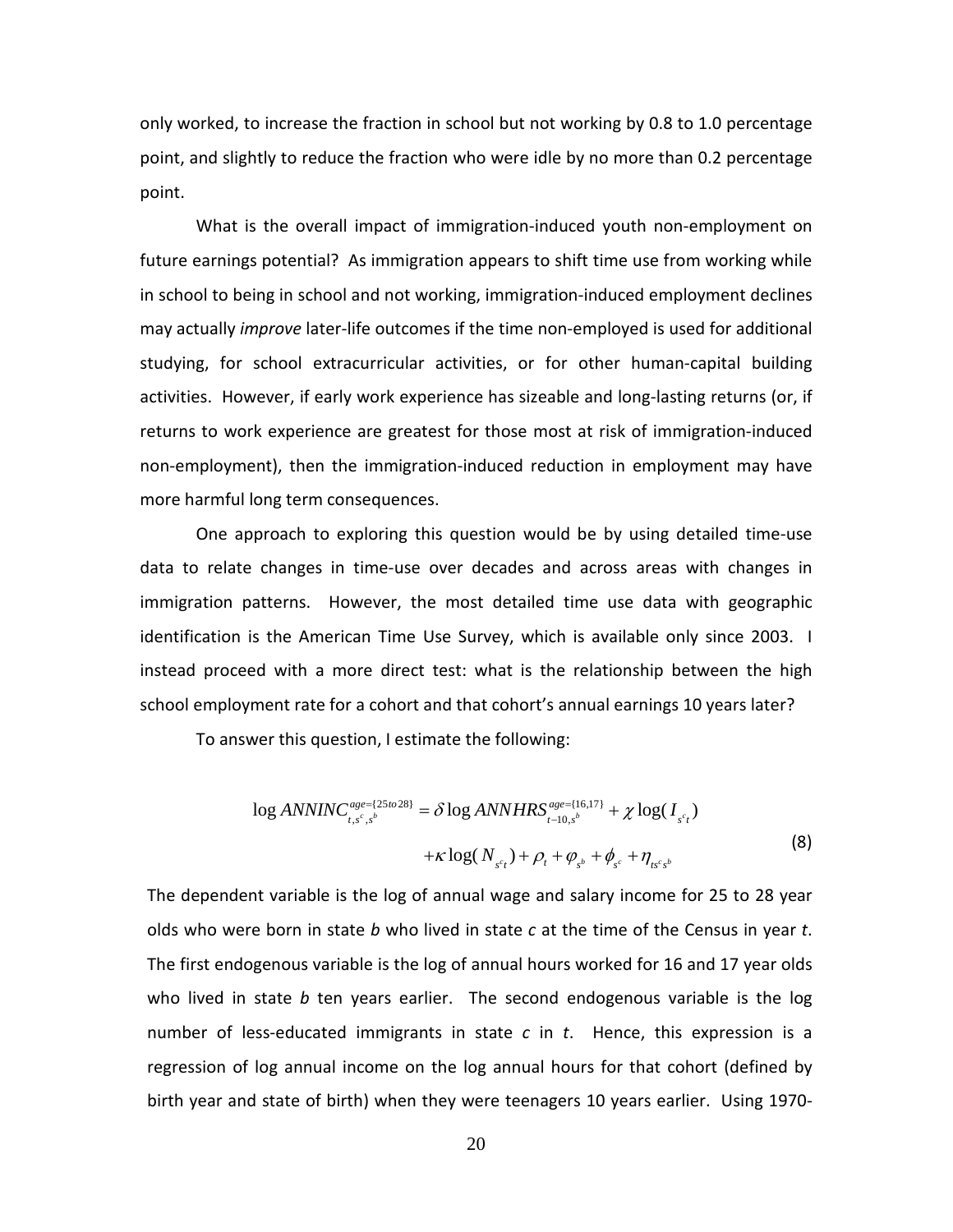2000 Census data, I am able to include three birth-year cohorts (those aged 16-17 in 1970, 1980, and 1990). I use state variation rather than commuting zone variation because I cannot determine one's commuting zone of birth from Census data. I estimate the equation in levels rather than first differences because some current state-birth year combinations are missing in at least one of the three included decades (the levels specification includes the non-missing values for these groups, whereas the differences specification would drop them). I instrument the log number of immigrants in state *c* at *t* using the log of the immigration index for *c* in *t*, and I instrument log annual hours for 16 and 17 year olds in state *b* in *t-10* with the log of the immigration index in *b* in *t-10*. [18](#page-22-0)

Columns 1, 2, 5, and 6 of table 8 present estimates of the first stage regressions. Column 1 shows that the log of the immigration index is positively associated with the actual log number of immigrants in that year in state *s <sup>c</sup>* (row 2), while there is a slight negative relationship between the log of the index 10 years earlier and the number of immigrants in *t* (row 1). Column 2 shows that the log of the immigration index in *t-10* in birth state *b* is negatively associated with log annual hours worked for teens in that state in *t-10*, while there is little relationship between the log index in *t* and state *c* and youth employment in *t-10* and state *b*. Hence, current values of the immigration instrument predict current levels of immigration, while previous levels of the instrument predict previous levels of youth employment.

Columns 3, 4, 7, and 8 present OLS and 2SLS estimates of equation 8. OLS estimates suggest that cohorts with higher annual average hours worked as teens have *lower* annual earnings ten years later (columns 3 and 5–a 10 percent increase in annual hours for 16 and 17 year olds is associated with about a 0.5 to 0.9 percent reduction in annual earnings for the same cohort 10 years later). Of course hours worked as youth may be correlated with many unobservables that also affect later life earnings. 2SLS

<span id="page-22-0"></span> $18$  An example may help illustrate the setup. Consider the group of individuals who were 25 to 28 and lived in New York State at the time of the Census, and who were born in Florida. This regression relates log annual earnings for this group in 1980, 1990 and 2000 to log annual hours worked for 16 and 17 year olds in Florida in 1970, 1980, and 1990.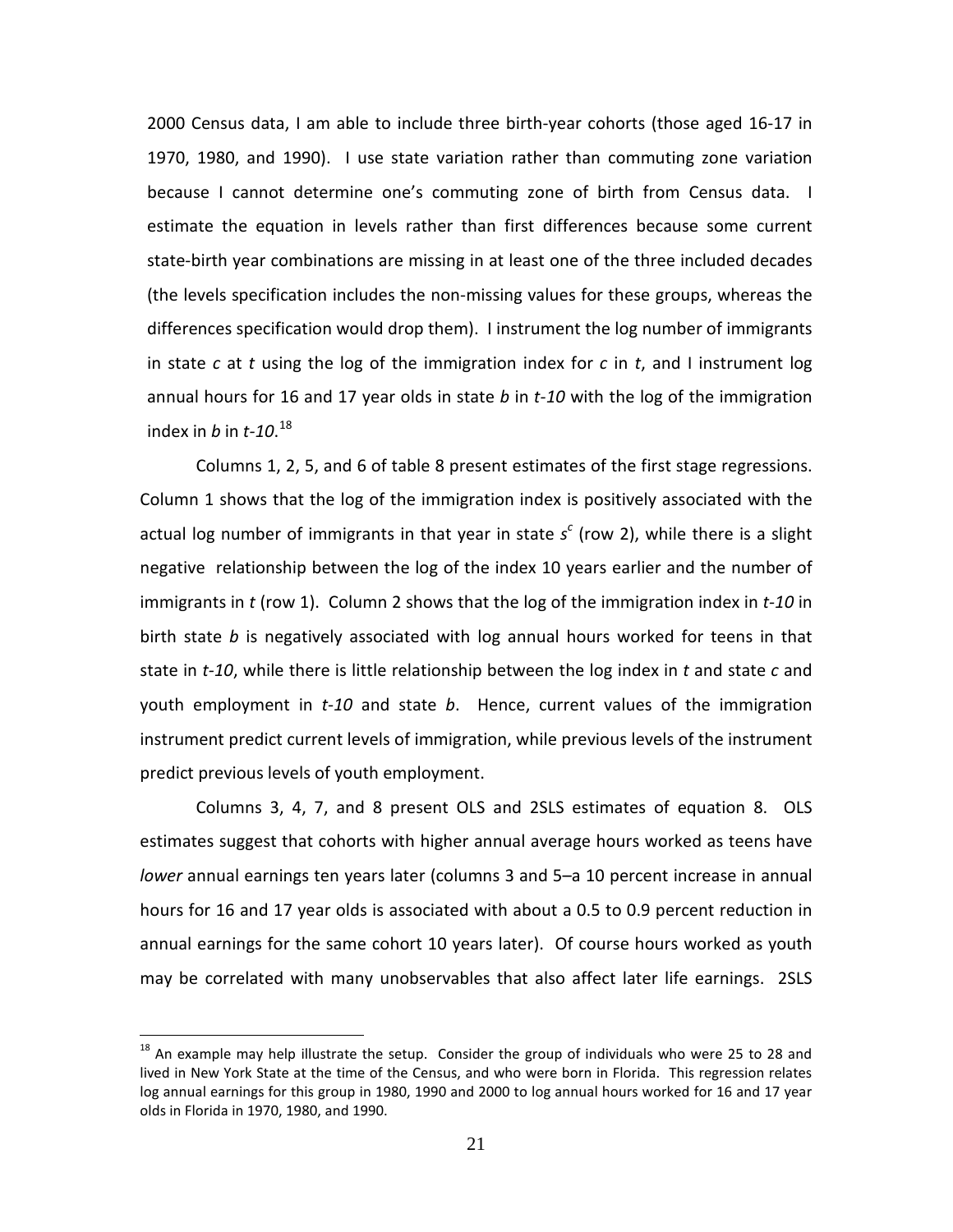estimates suggest that OLS is downward biased and that the causal impact of youth employment on earnings ten years later is *positive*: the elasticity of annual wage income to annual hours worked ten years earlier is about 0.09 for males and females. These estimates are rather imprecise (especially for males) and are not statistically different from zero at conventional confidence levels. However, the point estimates are positive and large enough that we can rule out *negative* elasticities any larger in magnitude than 0.1 for males and 0.07 for females (the 95 percent confidence interval around the point estimates is provided in brackets). Hence, these results should be viewed as speculative evidence that an *immigration-induced* reduction in youth employment does not have large positive effects on future earnings.

## **VI. Conclusion**

Can growth in the number of less‐educated immigrants over the past few decades explain any of the parallel decline in youth employment? Given the magnitude of the employment effects estimated in section III, immigration appears to provide a partial explanation, although other factors likely also played a role. As a back-of-theenvelope estimate of the contribution of immigration, I form a partial-equilibrium counterfactual of the change in youth employment had the number of immigrants with a high school degree or less in 2005 held at 1990 levels. For each commuting zone, I multiply together the change in the log of the number of immigrants between 1990 and 2005 and the effect of immigration on employment rates (columns 2 and 4 from table 4), and subtract this quantity from the commuting zone's youth employment rate in 2005. Aggregating these counterfactual employment rates in 2005 up to the national level implies that the fraction of teens employed in the previous week would have been about 6.5 (males) and 7.1 (females) percentage points higher in 2005 had immigration remained at its 1990 levels. Of course, this calculation is derived from average immigration effects estimated over 5-to-10 year intervals, so it's possible that the true contribution of immigration to declining youth employment between 1990 and 2005 may be somewhat larger or smaller.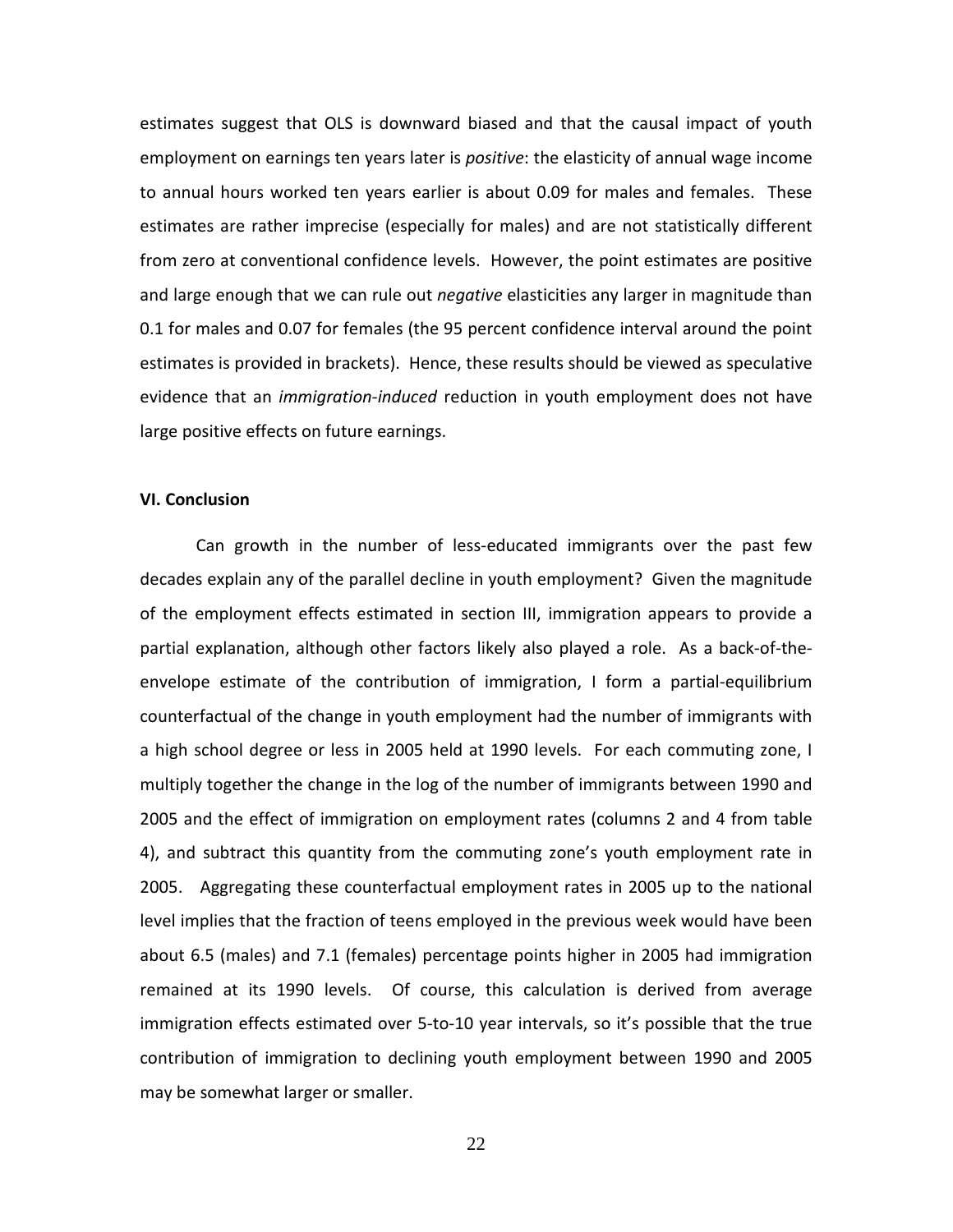Growth in immigration appears to have reduced youth employment-population ratios over the past few decades. Though the slight increase in enrollment rates in response to immigration suggests that some youth are induced to substitute their time from work to schooling, I find little support for the hypothesis that an immigration‐induced decline in employment has large *positive* effects on employment 10 years later. As a whole, these findings constitute suggestive evidence that the recent decline in youth employment is not entirely driven by an increased emphasis on educational and extracurricular activities and that at least part of the decline reflects increased labor market competition from substitutable labor. More work is needed to fully account for the recent employment trends and to explore the welfare consequences of employment declines for which immigration is not directly responsible.

This paper also highlights variation in the effects of immigration by age, echoing recent papers in the immigration literature which characterize the heterogeneity of immigration effects throughout the native population. By focusing only on adults, earlier research may have ignored the subset of the population that appears to be most affected by recent immigration growth. Future immigration studies may wish to take into account the effects on younger individuals as well.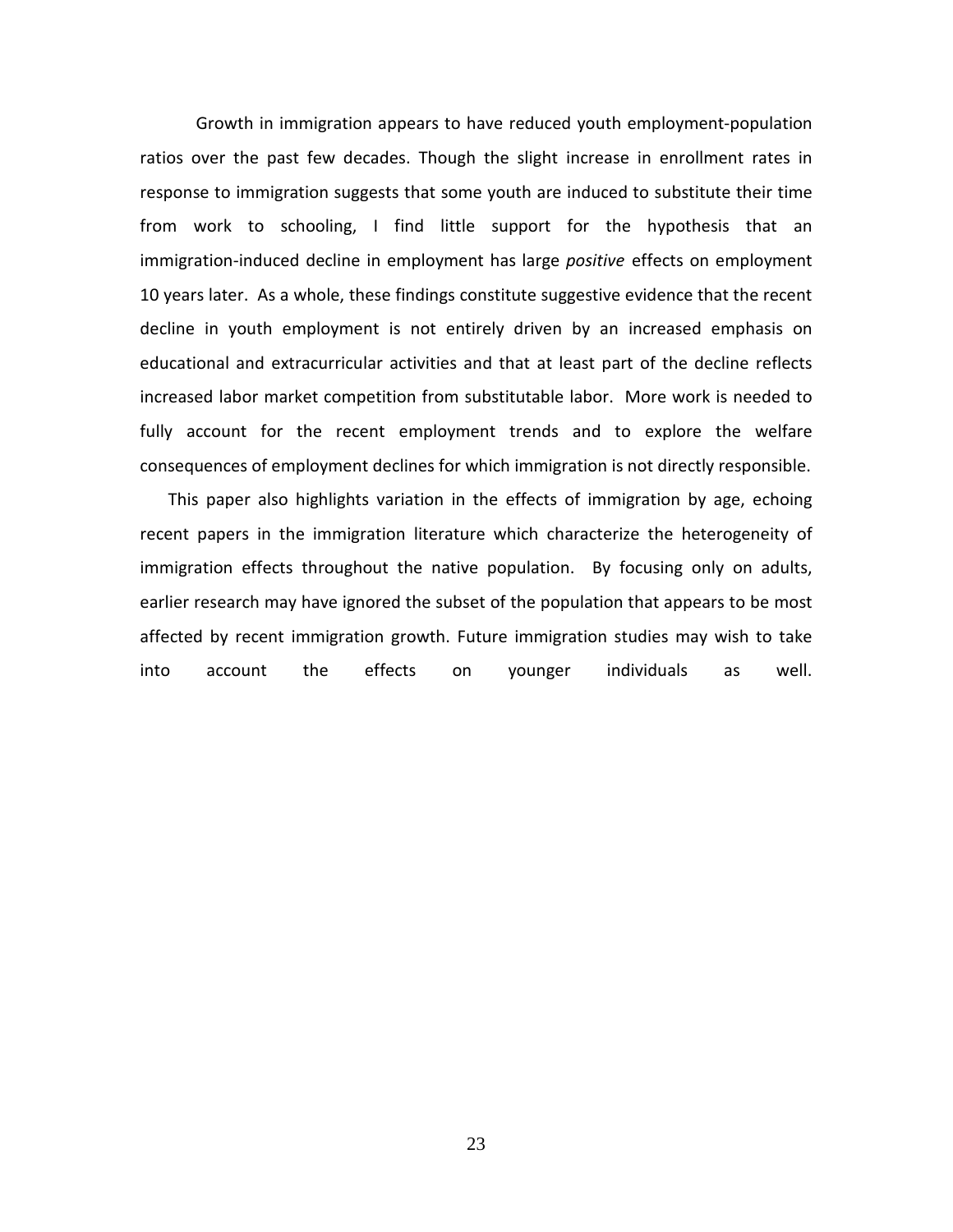#### **References**

- Aaronson, Daniel, Kyung-Hong Park, and Daniel Sullivan. 2006. The Decline in Teen Labor Force Participation. *Economic Perspectives* 2006 Q1:2-18.
- Altonji, Joseph G. and David Card. 1991. *The Effects of Immigration on the Labor Market Outcomes of Less-Skilled Natives*. Chicago: University of Chicago Press, 1991.
- Autor, David H. and David Dorn. 2009. Inequality and Specialization: The Growth of Low-Skill Service Jobs in the United States. Working Paper, July 2009.
- Autor, David H., Lawrence F. Katz and Melissa S. Kearney. 2006. The Polarization of the U.S. Labor Market. *American Economic Review Papers and Proceedings* 96, 2:189-194.
- Borjas, George. 2003. The Labor Demand Curve *is* Downward Sloping: Reexamining the Impact of Immigration on the Labor Market. *Quarterly Journal of Economics* 118, 4: 1335-1374.
- Borjas, George. 2005. Native Internal Migration and the Labor Market Impact of Immigration. *NBER Working Paper 11610*, September 2005.
- Borjas, George, Jeffrey Grogger and Gordon H. Hanson. 2006. Immigration and African American Employment Opportunities: The Response of Wages, Employment, and Incarceration to Labor Supply Shocks. *NBER Working Paper 12518*, September 2006.
- Card, David. 1990. The Impact of the Mariel Boatlift on the Miami Labor Market. *Industrial and Labor Relations Review* 48:245-257.
- Card, David. 2001. Immigrant Inflows, Native Outflows, and the Labor Market Impacts of Higher Immigration. *Journal of Labor Economics* 19: 22-64.
- Cortes, Patricia. 2006. Language Skills and the Effect of Low-Skilled Immigration on the U.S. Labor Market. Unpublished MIT Dissertation.
- Cortes, Patricia. 2008. The Effect of Low-Skilled Immigration on U.S. Prices: Evidence from CPI Data. *Journal of Political Economy* 116, 3: 381-422.
- DeSimone, Jeff. 2006. Academic Performance and Part-Time Employment Among High School Seniors. *Topics in Economic Analysis and Policy* 6,1: 1-34.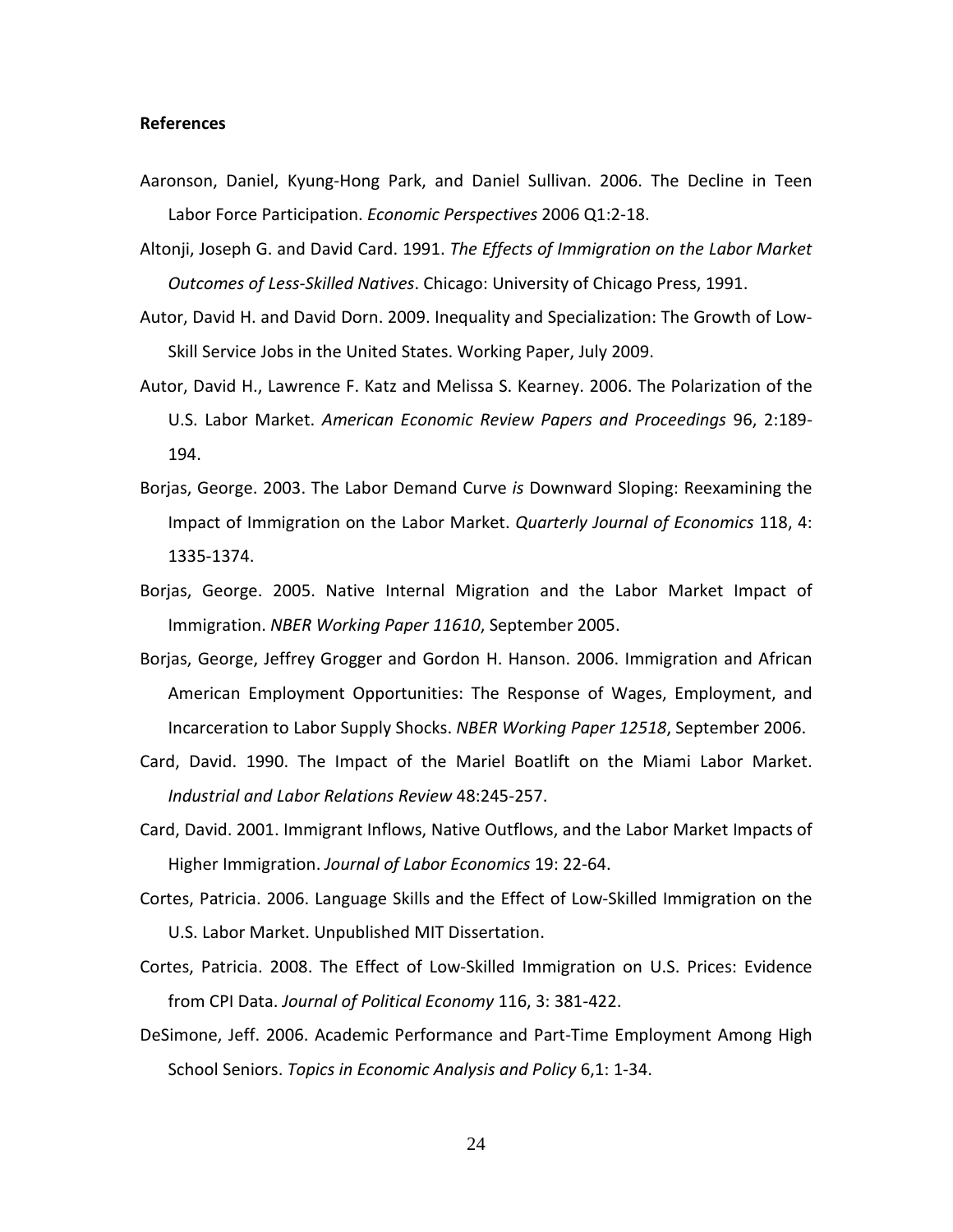- Hotz, V. Joseph, Lixin Colin Xu, Marta Tienda, and Avner Ahituv. 2002. Are There Returns to the Wages of Young Men from Working While in School? *Review of Economics and Statistics* 84, 2:221-236.
- Jaimovich, Nir, Seth Pruitt and Henry E. Siu. 2009. The Demand for Youth: Implications for the Hours Volatility Puzzle. Board of Governors of the Federal Reserve System, International Finance Discussion Paper Number 964.
- Juhn, Chinhui, Kevin M. Murphy, and Robert H. Topel. 1991. Unemployment, Nonemployment, and Wages: Why Has the Natural Rate Increased Through Time? *Brookings Papers on Economic Activity,* 2: 75-126.
- Lewis, Ethan. 2003. Local, Open Economies Within the U.S.: How Do Industries Respond to Immigration? *Federal Reserve Bank of Philadelphia Working Paper 04-01*, December 2003.
- Lewis, Ethan. 2005. Immigration, Skill Mix, and the Choice of Technique. *Federal Reserve Bank of Philadelphia Working Paper 05-08*, May 2005.
- Neumark, David and William Wascher. 2009. Does a Higher Minimum Wage Enhance the Effectiveness of the Earned Income Tax Credit? Working paper, March 2009.
- Oettinger, Gerald S. 1999. Does High School Employment Affect High School Academic Performance? *Industrial and Labor Relations Review* 53, 1: 136-151.
- Ottaviano, Gianmarco I. P. and Giovanni Perri. Immigration and National Wages: Clarifying the Theory and Empirics. Working Paper, July 2008.
- Peri, Giovanni and Chad Sparber. Task Specialization, Immigration, and Wages. *American Economic Review: Applied Economics* 1, 3: 135-169.
- Ruggles, Steven, et. al. 2009. *Integrated Public Use Microdata Series: Version 4.0* [Machine-readable database]. Minneapolis, MN: Minnesota Population Center.
- Ruhm, Christopher J. 1997. Is High School Employment Consumption or Investment? *Journal of Labor Economics* 15,4: 735-776.
- Sum, Andrew, Paul Garrington and Ishwar Khatiwada. 2006. The Impact of New Immigrants on Young Native-Born Workers, 2000-2005. Technical Report: Center for Immigration Studies, September 2006.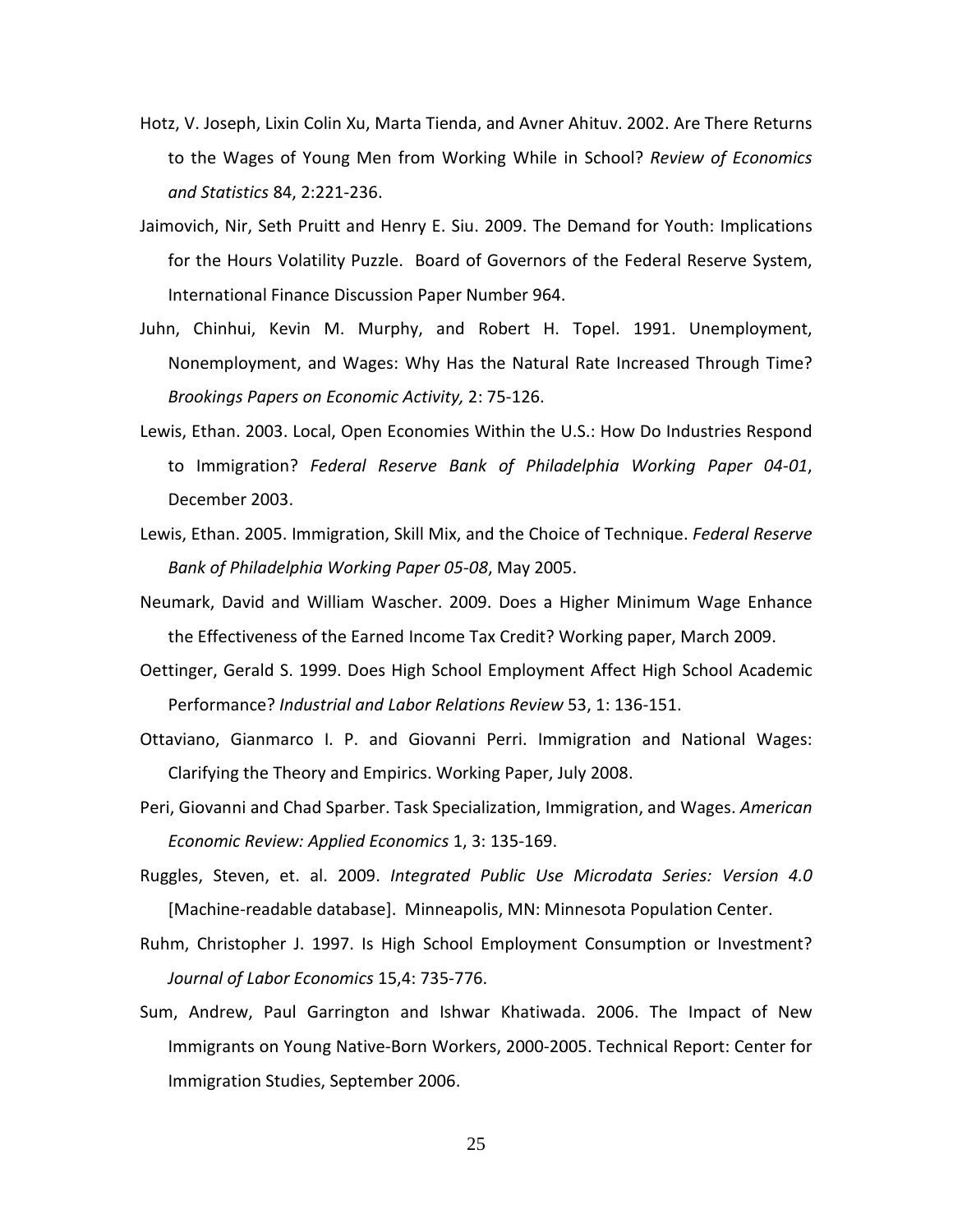- Tolbert, Charles M. and Molly Sizer Killian. 1987. Labor Market Areas for the United States. *U.S. Department of Agriculture, Staff Report No. AGES870721*.
- Tobert, Charles M. and Molly Sizer. 1990. U.S. Commuting Zones and Labor Market Areas: a 1990 Update. *Economic Research Service, Staff Paper No. 9614 1996*.
- Tyler, John H. 2003. Using State Child Labor Laws to Identify the Effects of School-Year Work on High School Achievement. *Journal of Labor Economics*, 21, 2: 381-408.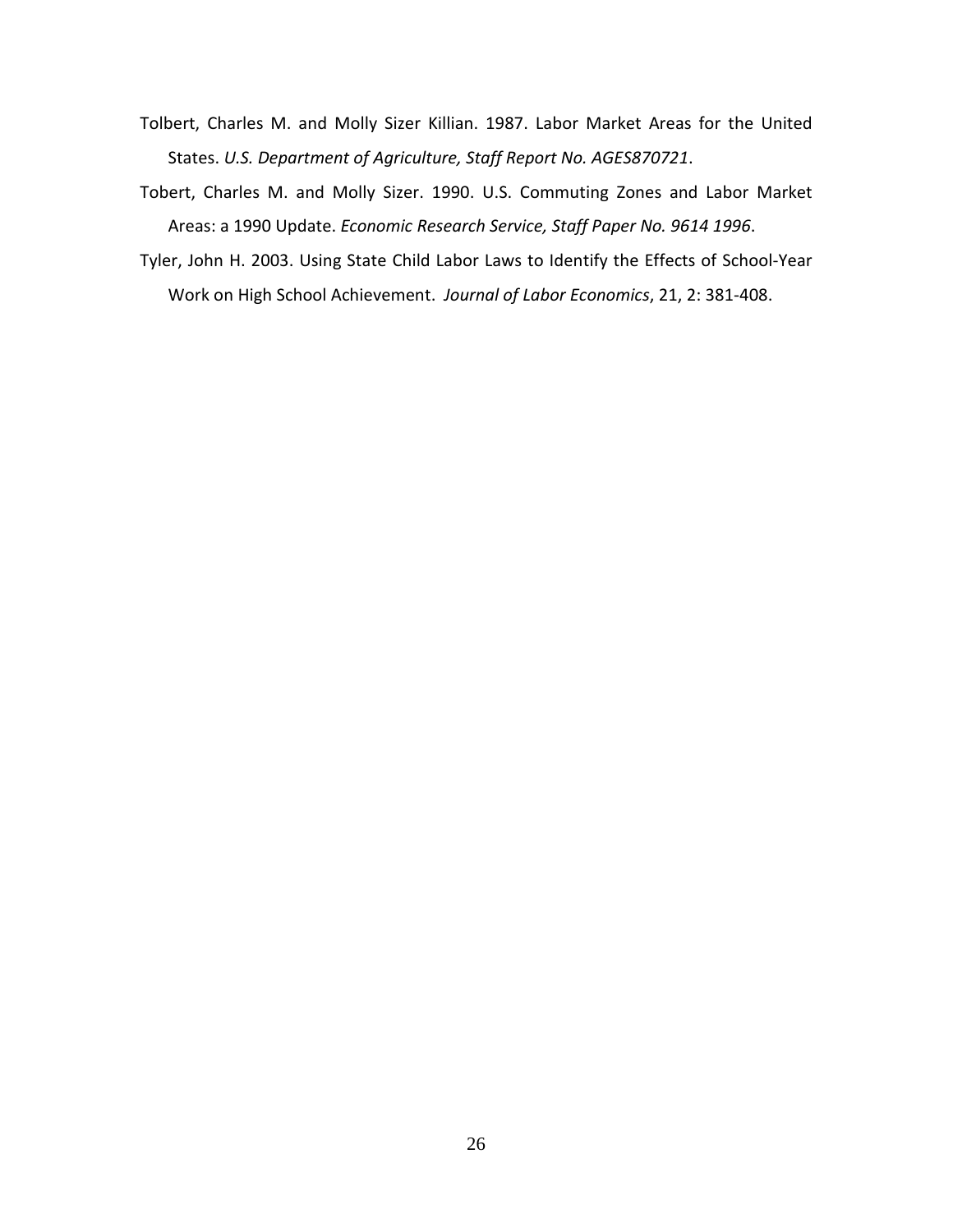#### **Data Appendix**

Census and ACS data come from the Integrated Public Use Microdata Series (IPUMS) public use extracts (Ruggles et al. 2009). 1970 extracts are from the 1% form 1 state and metro samples. 1980, 1990, and 2000 extracts are from the 5% sample. Immigrants are defined as individuals who report being born out of the country and either non-citizens or naturalized citizens. Less-educated individuals are defined as those who report having at most a high school degree (no college). Labor market variables are calculated after first dropping those who report residing in group quarters. An individual is coded as working in the previous week if they report their employment status as at work or having a job but not working. An individual is coded as working in the previous year if he or she reports positive weeks worked in the previous year. Weeks worked in 1970 is reported in intervals rather than the exact number of weeks. For those with positive weeks worked in 1970, I assign the average weeks worked for the interval (conditional on age and gender) as calculated with 1980 data. Weekly wages are calculated as annual wage and salary income divided by weeks worked. Annual hours worked are calculated as weeks worked in the previous year multiplied by usual weekly hours.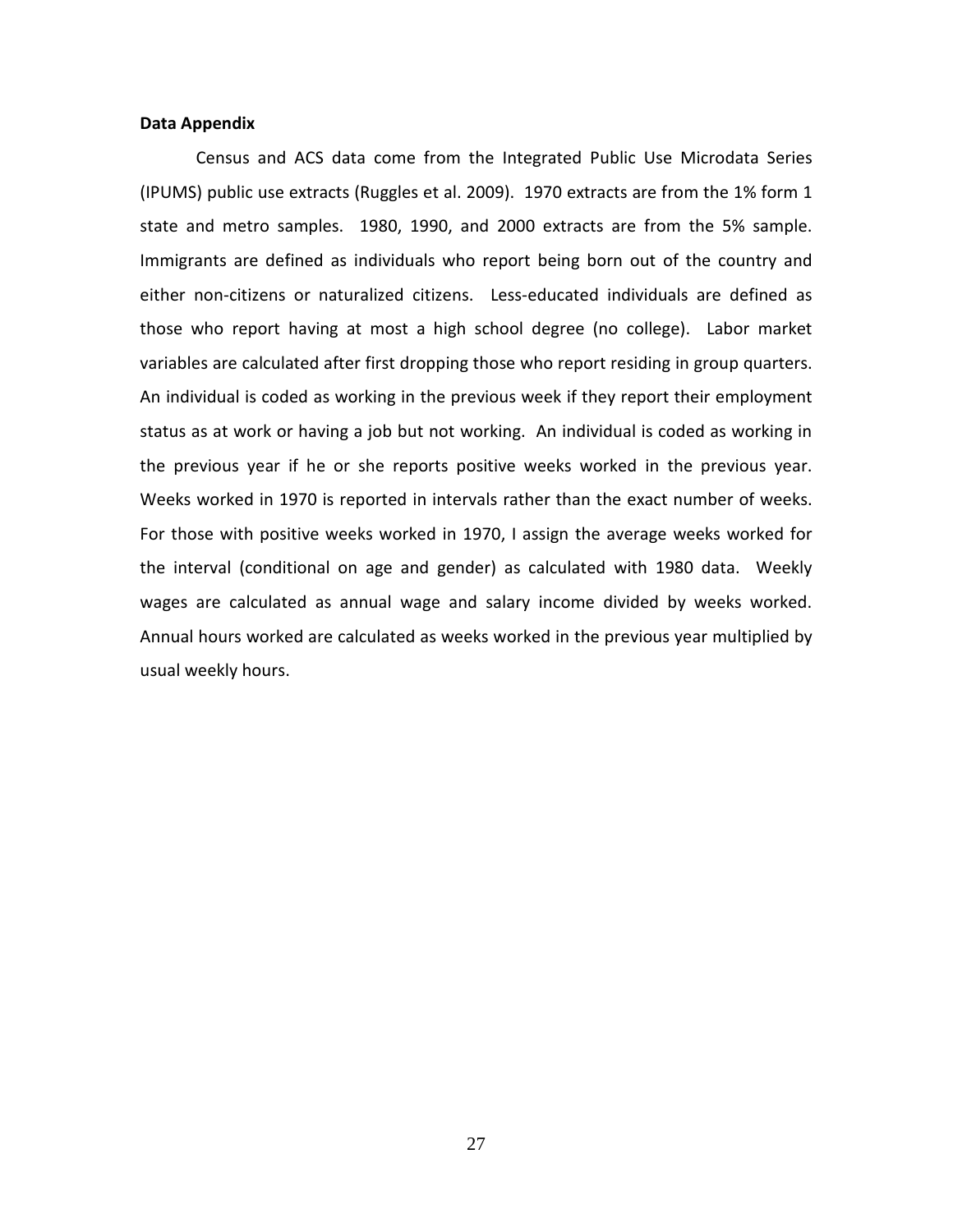|                                           |                                          |            |               | Males        | Females       |              |
|-------------------------------------------|------------------------------------------|------------|---------------|--------------|---------------|--------------|
|                                           |                                          | Less educ. | <b>Native</b> | Native less  | <b>Native</b> | Native less  |
| Industry                                  | Occupation                               | immigs.    | teens         | educ. adults | teens         | educ. adults |
|                                           |                                          |            |               |              |               |              |
| Apparel manufacturing                     | Sewing machine operators                 | 4.36       | 0.03          | 0.04         | 0.39          | 2.14         |
| Agricultural production (crops)           | Farm workers                             | 1.83       | 3.90          | 0.83         | 1.29          | 0.36         |
| Eating and drinking places                | Cooks                                    | 1.74       | 8.52          | 0.44         | 4.04          | 1.36         |
| Eating and drinking places                | Waiter/waitress                          | 1.23       | 0.97          | 0.09         | 12.51         | 2.87         |
| Construction                              | <b>Construction laborers</b>             | 1.20       | 2.07          | 1.92         | 0.11          | 0.09         |
| Private households                        | Private household cleaners and servants  | 1.19       | 0.11          | 0.04         | 0.41          | 1.24         |
| Hospitals                                 | Nursing aides, orderlies, and attendants | 1.00       | 0.13          | 0.22         | 0.56          | 1.67         |
| Department stores                         | Salespersons                             | 0.89       | 0.68          | 0.16         | 2.74          | 1.57         |
| Construction                              | Carpenters                               | 0.81       | 0.73          | 1.94         | 0.02          | 0.03         |
| Hotels and motels                         | Housekeepers, maids, etc.                | 0.76       | 0.14          | 0.04         | 0.91          | 0.76         |
| Eating and drinking places                | Misc. food prep workers                  | 0.59       | 5.46          | 0.14         | 1.84          | 0.35         |
| Nursing and personal care facilities      | Nursing aides, orderlies, and attendants | 0.58       | 0.09          | 0.05         | 1.40          | 1.58         |
| Electrical machinery manuf.               | Assemblers of electrical equipment       | 0.56       | 0.10          | 0.14         | 0.12          | 0.58         |
| Services to dwellings and other buildings | Janitors                                 | 0.56       | 0.72          | 0.18         | 0.23          | 0.23         |
| Hospitals                                 | Housekeepers, maids, etc.                | 0.55       | 0.13          | 0.11         | 0.14          | 0.45         |
| Elementary and secondary schools          | Janitors                                 | 0.51       | 1.61          | 0.73         | 0.57          | 0.33         |
| Private households                        | Housekeepers, maids, etc.                | 0.48       | 0.01          | 0.00         | 0.09          | 0.24         |
| Grocery stores                            | Cashiers                                 | 0.47       | 1.05          | 0.16         | 3.78          | 1.62         |
| Apparel retail                            | Salespersons                             | 0.46       | 0.33          | 0.06         | 2.41          | 0.71         |
| All construction                          | Supervisors of construction work         | 0.42       | 0.04          | 1.19         | 0.00          | 0.02         |
|                                           | Sum:                                     | 20.18      | 26.81         | 8.50         | 33.57         | 18.18        |

**Table 1: Share of employed immigrants, native adults, and native teens in given industry-occupations (1980)**

Note: Cells are estimates of the share of the employed population in each industry-occupation group in 1980. Bold cells indicate that the industryoccupation is in the top 20 most commonly held jobs for that age-gender group. Less-educated immigrants and adults are those with a high school degree or less.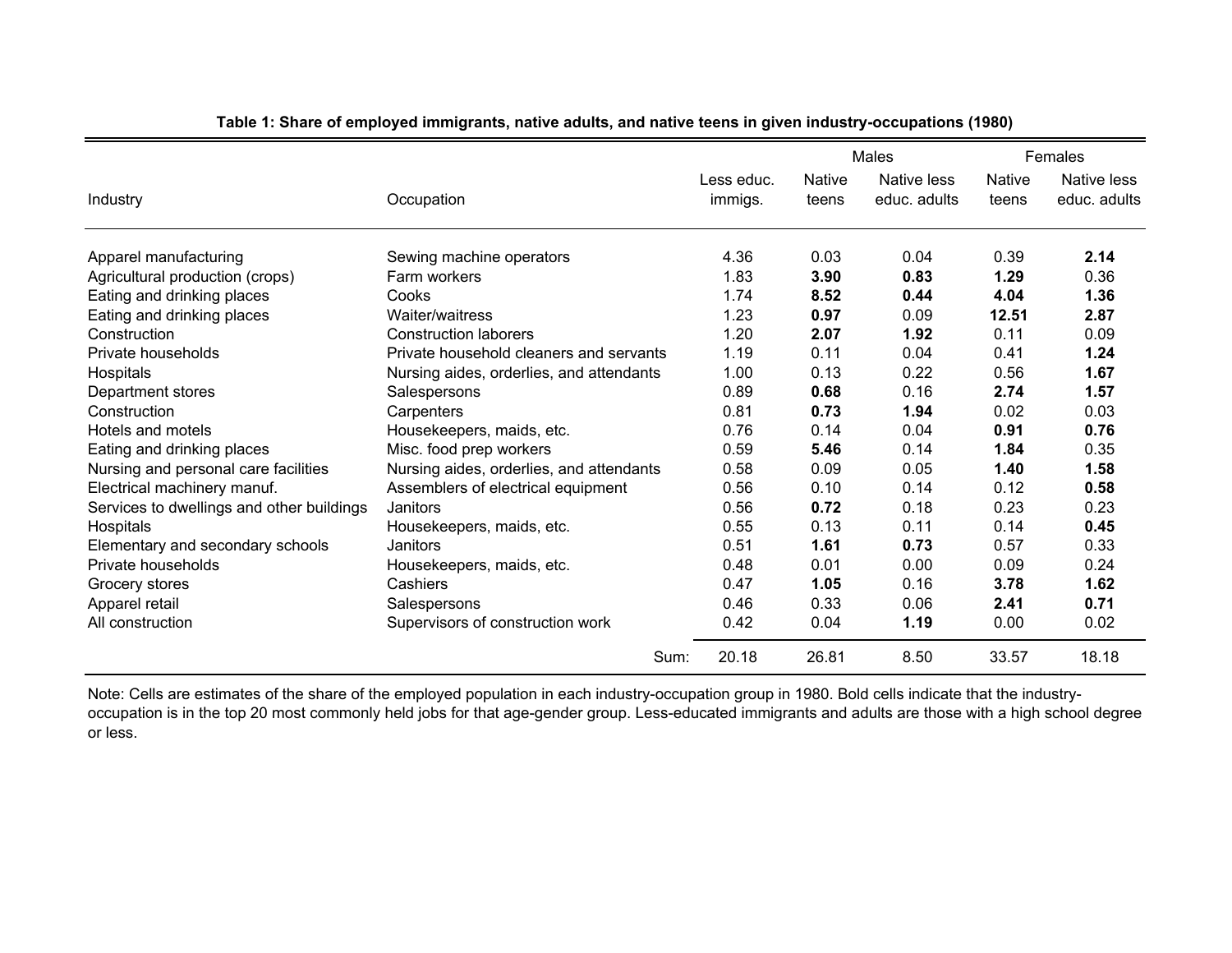| Dependent variable: Change in log number of low-skilled immigrants |                           |                                                   |                           |                              |                           |                              |  |  |  |  |  |
|--------------------------------------------------------------------|---------------------------|---------------------------------------------------|---------------------------|------------------------------|---------------------------|------------------------------|--|--|--|--|--|
|                                                                    | (1)                       | (2)                                               | (3)                       | (4)                          | (5)                       | (6)                          |  |  |  |  |  |
|                                                                    |                           | IV 1: predicted low-skilled immigrant growth rate |                           |                              |                           |                              |  |  |  |  |  |
| Predicted low-skilled<br>immigrant growth rate<br>$R^2$            | 0.171<br>(0.045)<br>0.485 | 0.198<br>(0.050)<br>0.547                         | 0.277<br>(0.062)<br>0.441 | $-0.436$<br>(0.071)<br>0.443 | 0.291<br>(0.066)<br>0.699 | $-0.554$<br>(0.597)<br>0.520 |  |  |  |  |  |
| IV 2: change in the log immigrant index                            |                           |                                                   |                           |                              |                           |                              |  |  |  |  |  |
| $\Delta$ log immigration index<br>$R^2$                            | 0.645<br>(0.083)<br>0.514 | 0.657<br>(0.059)<br>0.579                         | 1.039<br>(0.157)<br>0.488 | 0.359<br>(0.072)<br>0.432    | 0.723<br>(0.099)<br>0.693 | 0.527<br>(0.089)<br>0.548    |  |  |  |  |  |
| N<br>Level of analysis:                                            | 204<br><b>STATE</b>       | 2964<br><b>CZONE</b>                              | 1482<br><b>CZONE</b>      | 1482<br><b>CZONE</b>         | 744<br><b>CZONE</b>       | 744<br><b>CZONE</b>          |  |  |  |  |  |
| Included years:<br>1970-80, 1980-90<br>1990-2000, 2000-05          | X<br>X                    | X<br>X                                            | X                         | X                            | X<br>X                    | X<br>X                       |  |  |  |  |  |
| Only high immigrant areas<br>Only low immigrant areas              |                           |                                                   |                           |                              | X                         | X                            |  |  |  |  |  |

# **Table 2 : First-stage estimates of the relationship between changes in immigration levels and measures of predicted changes**

Notes: Each cell displays the coefficient and standard error (clustered at the geographic level, in parentheses) from a regression of the change in log number of low-skilled immigrants on one of two instruments and year fixed effects. Regressions are weighted by a function of the number of low skilled individuals in periods *t* and *t-1* (see text). Regression results in columns 3 and 4 limit the sample by year, and results in columns 5 and 6 limit the sample by the share of immigrants in the population. See text for explanation about how the instruments are constructed.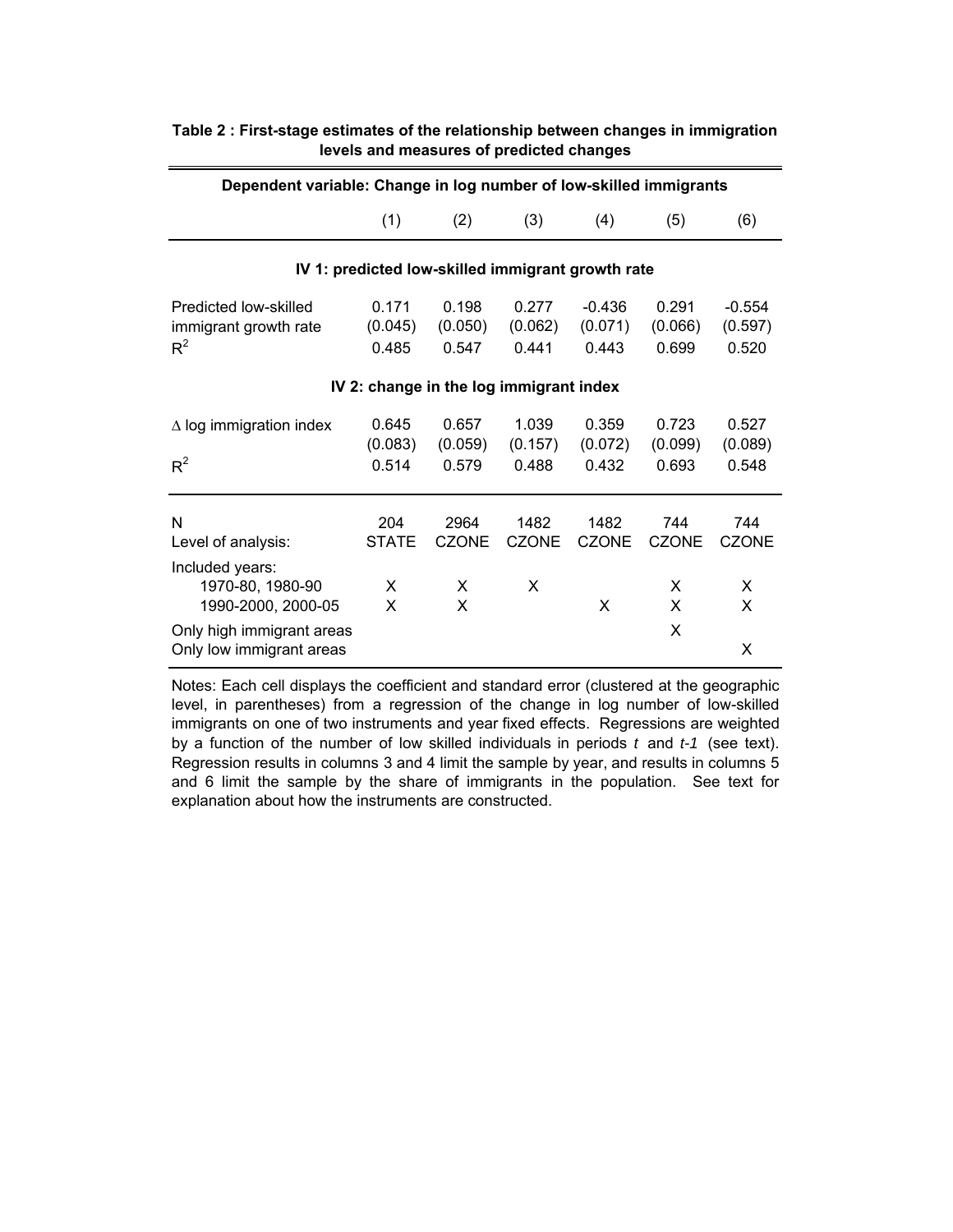|                                                        | $\Delta$ log number<br>of less-ed.<br>immigs. | Pred. less-ed.<br>immig. growth<br>rate | $\Delta$ log<br>immigration<br>index |
|--------------------------------------------------------|-----------------------------------------------|-----------------------------------------|--------------------------------------|
|                                                        | (1)                                           | (2)                                     | (3)                                  |
| Native emp. rate, t-1                                  | 1.911<br>(0.345)                              | $-2.181$<br>(0.461)                     | 0.096<br>(0.179)                     |
| Immig. emp. rate, $t-1$                                | 0.540<br>(0.212)                              | 1.034<br>(0.268)                        | 0.312<br>(0.103)                     |
| $\Delta$ log number of low-skilled                     | 1.477                                         | $-0.136$                                | 0.216                                |
| natives                                                | (0.134)                                       | (0.243)                                 | (0.081)                              |
| Immigrant share of low-                                | $-0.051$                                      | 1.635                                   | 0.274                                |
| skilled population, t-1                                | (0.085)<br>0.708                              | (0.153)<br>$-1.975$                     | (0.087)<br>0.125                     |
| Share of native adult pop.<br>without a HS degree, t-1 | (0.456)                                       | (0.665)                                 | (0.174)                              |
| Share of native adult pop.                             | 0.473                                         | $-0.407$                                | $-0.625$                             |
| with a college degree, $t-1$                           | (0.389)                                       | (0.538)                                 | (0.247)                              |
| Black share of native adult                            | 0.635                                         | 0.045                                   | 0.426                                |
| pop., t-1                                              | (0.194)                                       | (0.276)                                 | (0.129)                              |
| Male share of native adult                             | 1.081                                         | $-1.122$                                | 6.060                                |
| pop., t-1                                              | (2.033)                                       | (2.585)                                 | (1.084)                              |
| 1990 dummy                                             | $-0.179$                                      | $-0.312$                                | $-0.093$                             |
|                                                        | (0.070)                                       | (0.108)                                 | (0.040)                              |
| 2000 dummy                                             | 0.141                                         | $-0.522$                                | 0.312                                |
|                                                        | (0.133)                                       | (0.165)                                 | (0.052)                              |
| 2005 dummy                                             | $-0.446$                                      | $-0.796$                                | 0.237                                |
|                                                        | (0.133)                                       | (0.188)                                 | (0.062)                              |
| $R^2$                                                  | 0.572                                         | 0.378                                   | 0.544                                |
| N                                                      | 2964                                          | 2964                                    | 2964                                 |

**Table 3: Relationship between changes in immigration and potential instruments and commuting zone characteristics**

Notes: Table displays estimates of coefficients and standard errors (clustered at the commuting zone level, in parentheses) for regressions of the change in the log number of less-educated immigrants (column 1) or one of two potential instruments (columns 2 and 3) on lagged labor market and demographic characteristics for the commuting zone. Regressions are weighted by a function of the number of low skilled individuals in years *t*  and *t-1* (see text). See text for explanation about how the instruments are constructed.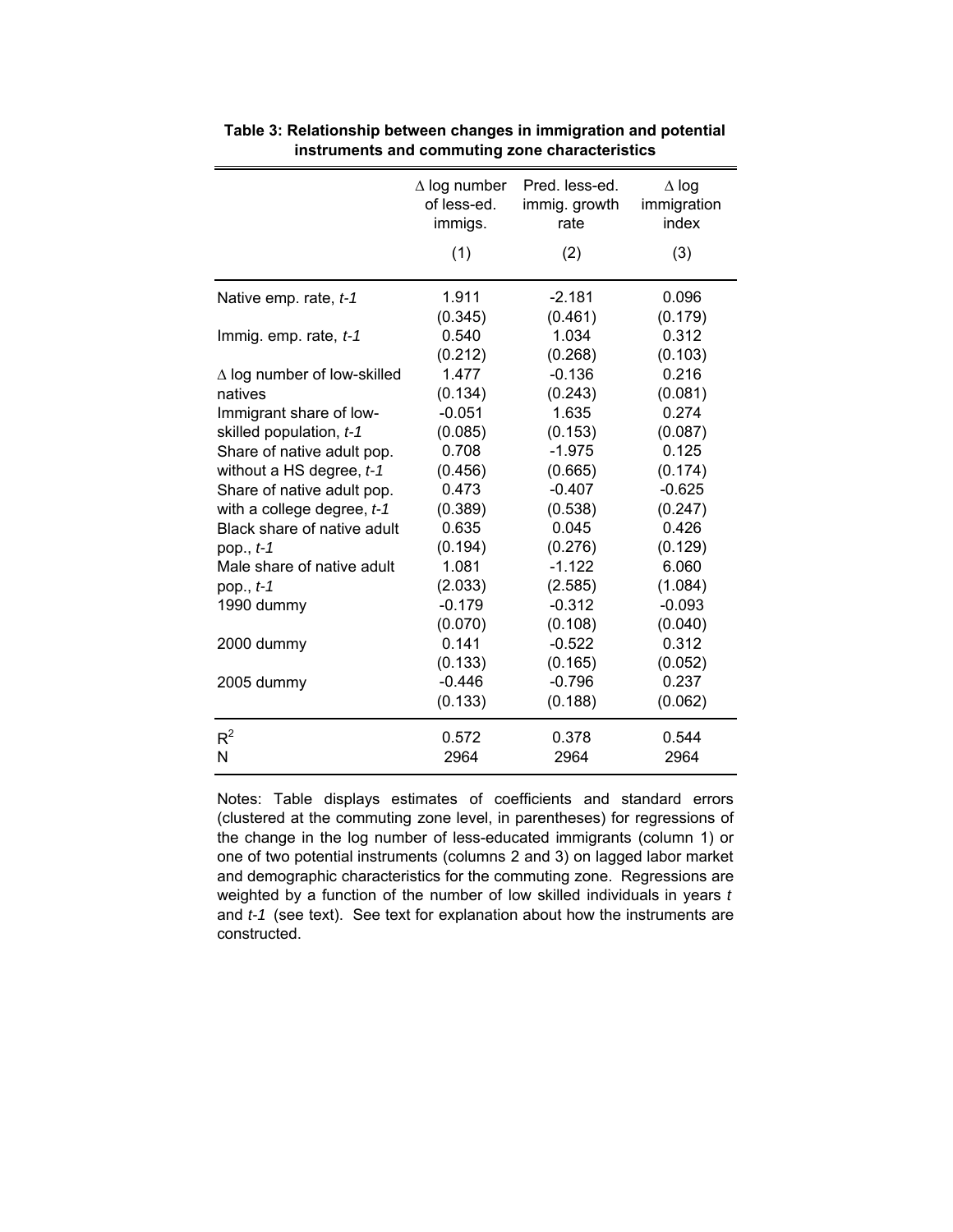|                                                            | $\Delta$ Fraction employed last week |                  |                  | $\Delta$ Fraction employed last year |            |                  | $\Delta$ Log average annual hours worked |                  |            |                 |                 |          |  |
|------------------------------------------------------------|--------------------------------------|------------------|------------------|--------------------------------------|------------|------------------|------------------------------------------|------------------|------------|-----------------|-----------------|----------|--|
|                                                            |                                      | Males            | <b>Females</b>   |                                      |            | Males            |                                          | <b>Females</b>   |            | Males           |                 | Females  |  |
|                                                            | <b>OLS</b>                           | 2SLS             | OLS              | 2SLS                                 | <b>OLS</b> | 2SLS             | <b>OLS</b>                               | 2SLS             | <b>OLS</b> | 2SLS            | <b>OLS</b>      | 2SLS     |  |
|                                                            | (1)                                  | (2)              | (3)              | (4)                                  | (5)        | (6)              | (7)                                      | (8)              | (9)        | (10)            | (11)            | (12)     |  |
| A. Native youth (16-17)                                    |                                      |                  |                  |                                      |            |                  |                                          |                  |            |                 |                 |          |  |
| $\Delta$ log number of                                     | $-0.010$                             | $-0.079$         | $-0.004$         | $-0.086$                             | $-0.009$   | $-0.126$         | $-0.006$                                 | $-0.111$         | 0.012      | $-0.355$        | 0.040           | $-0.310$ |  |
| less ed. immigs.<br>Mean                                   | (0.003)<br>0.301                     | (0.014)          | (0.004)          | (0.014)<br>0.262                     | (0.005)    | (0.018)<br>0.483 | (0.005)<br>0.397                         | (0.016)          | (0.016)    | (0.073)<br>5.18 | (0.022)<br>4.78 | (0.076)  |  |
| B. Native adults with a high school degree or less (22-64) |                                      |                  |                  |                                      |            |                  |                                          |                  |            |                 |                 |          |  |
| $\Delta$ log number of                                     | $-0.003$                             | $-0.029$         | $-0.013$         | $-0.047$                             | $-0.001$   | $-0.022$         | $-0.013$                                 | $-0.047$         | 0.000      | $-0.039$        | $-0.025$        | $-0.094$ |  |
| less ed. immigs.<br>Mean                                   | (0.002)                              | (0.006)<br>0.798 | (0.002)<br>0.513 | (0.006)                              | (0.001)    | (0.005)<br>0.879 | (0.002)                                  | (0.006)<br>0.600 | (0.003)    | (0.009)<br>7.46 | (0.004)<br>6.75 | (0.012)  |  |

## **Table 4 : The effects of immigration on native employment**

Notes: Table displays estimates of immigration effects and standard errors (clustered at the commuting-zone level, in parentheses) for regressions of the change in the employment rate or log annual hours worked for native youth and less-educated adults on the change in the log number of less-educated immigrants, the change in the log number of less-educated natives, year fixed effects, and commuting zone controls in *t-1* . Observations are age group/commuting zone/year cells. The number of observations for each regression is 2,964 for panel A and 23,712 for panel B. Regressions are weighted by <sup>a</sup> function of the cell size in years *t* and *t-1* (see text). 2SLS regressions use the change in the log immigration index as an instrument.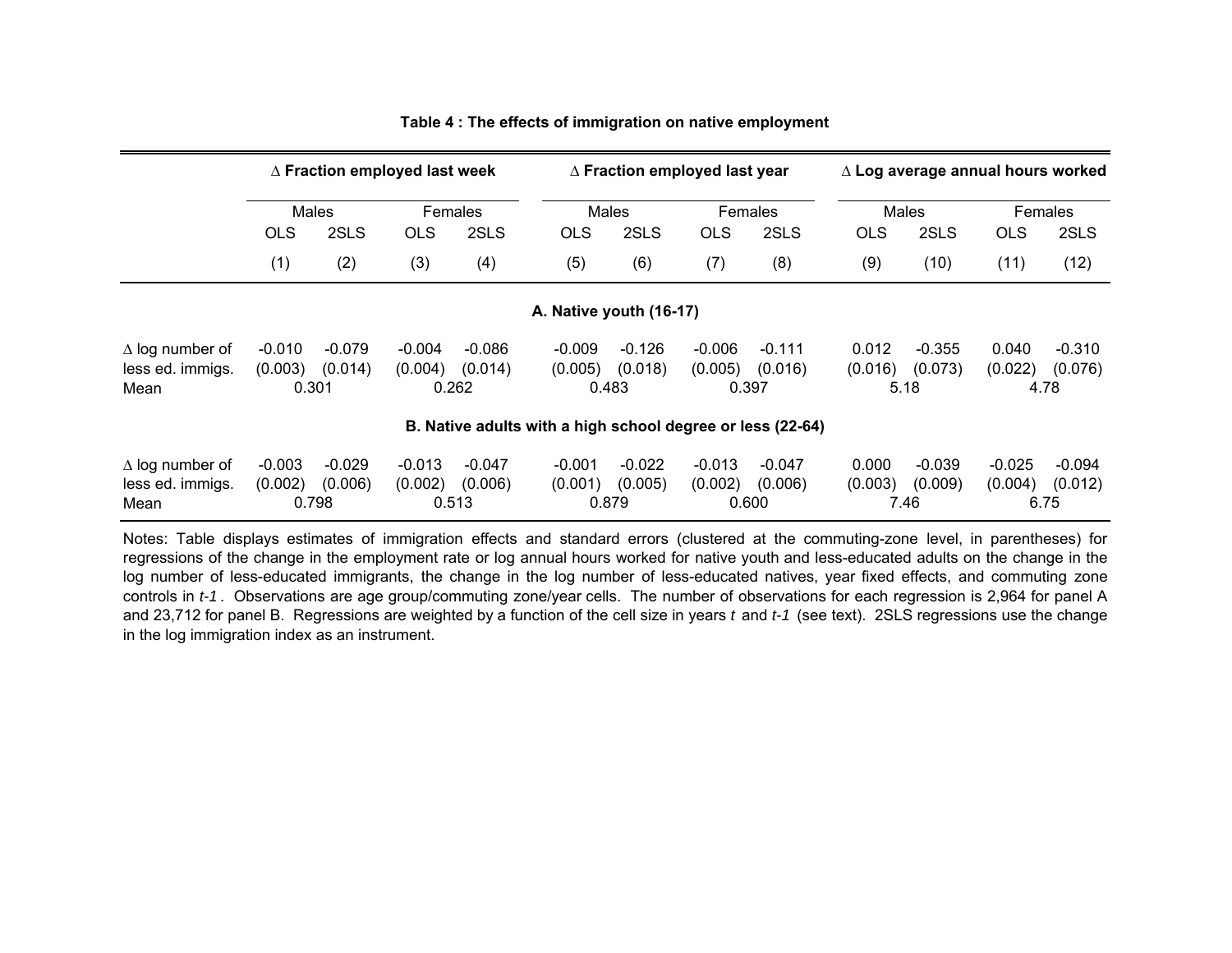|                                                                       |                                       | <b>Males</b>                          |                                       |                                      |                                      | <b>Females</b>                                             |                                       |                                       |                                      |                                      |
|-----------------------------------------------------------------------|---------------------------------------|---------------------------------------|---------------------------------------|--------------------------------------|--------------------------------------|------------------------------------------------------------|---------------------------------------|---------------------------------------|--------------------------------------|--------------------------------------|
|                                                                       | (1)                                   | (2)                                   | (3)                                   | (4)                                  | (5)                                  | (6)                                                        | (7)                                   | (8)                                   | (9)                                  | (10)                                 |
|                                                                       |                                       |                                       |                                       |                                      | A. Native youth (16-17)              |                                                            |                                       |                                       |                                      |                                      |
| $\Delta$ log number of less ed.<br>immigs.<br>Number of cells<br>Mean | $-0.135$<br>(0.019)<br>2,964<br>0.48  | $-0.170$<br>(0.020)<br>1,482<br>0.51  | $-0.152$<br>(0.064)<br>1,482<br>0.42  | $-0.143$<br>(0.018)<br>744<br>0.48   | $-0.140$<br>(0.036)<br>744<br>0.40   | $-0.120$<br>(0.018)<br>2,964<br>0.40                       | $-0.150$<br>(0.020)<br>1,482<br>0.44  | $-0.147$<br>(0.065)<br>1,482<br>0.42  | $-0.140$<br>(0.020)<br>744<br>0.41   | $-0.092$<br>(0.031)<br>744<br>0.30   |
|                                                                       |                                       |                                       |                                       |                                      |                                      | B. Native adults with a high school degree or less (22-64) |                                       |                                       |                                      |                                      |
| $\Delta$ log number of less ed.<br>immigs.<br>Number of cells<br>Mean | $-0.024$<br>(0.005)<br>23,712<br>0.88 | $-0.023$<br>(0.005)<br>11,856<br>0.87 | $-0.036$<br>(0.014)<br>11,856<br>0.83 | $-0.026$<br>(0.005)<br>5,952<br>0.88 | $-0.011$<br>(0.008)<br>5,952<br>0.85 | $-0.047$<br>(0.007)<br>23,712<br>0.60                      | $-0.045$<br>(0.005)<br>11,856<br>0.62 | $-0.070$<br>(0.019)<br>11,856<br>0.68 | $-0.041$<br>(0.009)<br>5,952<br>0.60 | $-0.030$<br>(0.010)<br>5,952<br>0.58 |
| Included years:<br>1970-80, 1980-90<br>1990-2000, 2000-05             | X<br>X                                | X                                     | X                                     |                                      |                                      | X<br>X                                                     | X                                     | X                                     |                                      |                                      |
| Only high immig. areas<br>Only low immig. areas                       |                                       |                                       |                                       | X                                    | $\pmb{\times}$                       |                                                            |                                       |                                       | X                                    | X                                    |

# **Table 5 : Robustness of estimated immigration effects on native employment (fraction employed in a year) to sample selection**

Notes: Dependent variable is the fraction of the cell employed in <sup>a</sup> year. Table displays estimates from 2SLS regressions that use the change in the log immigration index as an instrument. Estimates of immigration effects are from regressions of the change in the employment rate on the change in the log number of low-skilled immigrants, the change in the log number of low-skilled natives, year fixed effects, and commuting zone controls in *t-1* . Observations are age group/commuting zone/year cells. Standard errors, clustered at the commuting zone level, are in parentheses. Regressions are weighted by a function of the cell size in years *t* and *t-1* (see text).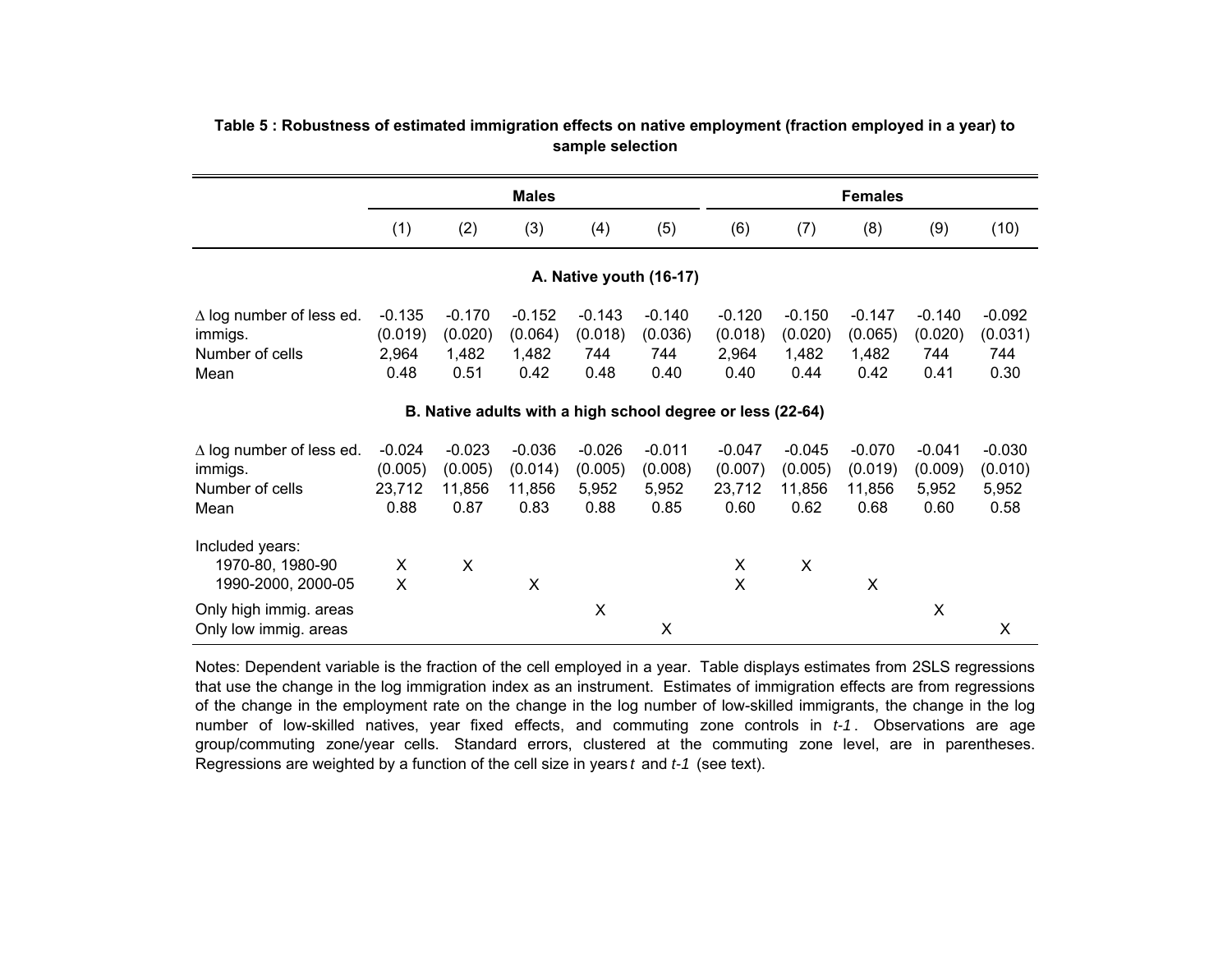|                                                                        |                                |                                |                                 | <b>Males</b>                    |                                |                                 |                                                            |                                |                                |                                 | <b>Females</b>                  |                                |                                 |                                 |
|------------------------------------------------------------------------|--------------------------------|--------------------------------|---------------------------------|---------------------------------|--------------------------------|---------------------------------|------------------------------------------------------------|--------------------------------|--------------------------------|---------------------------------|---------------------------------|--------------------------------|---------------------------------|---------------------------------|
|                                                                        | $\Delta$ log<br>weekly<br>wage | $\Delta$ log<br>weekly<br>wage | $\Delta$ log<br>weeks<br>worked | $\Delta$ log<br>weeks<br>worked | $\Delta$ log<br>weekly<br>wage | $\Delta$ log<br>weeks<br>worked | $\Delta$ log<br>weeks<br>worked                            | $\Delta$ log<br>weekly<br>wage | $\Delta$ log<br>weekly<br>wage | $\Delta$ log<br>weeks<br>worked | $\Delta$ log<br>weeks<br>worked | $\Delta$ log<br>weekly<br>wage | $\Delta$ log<br>weeks<br>worked | $\Delta$ log<br>weeks<br>worked |
|                                                                        | <b>OLS</b>                     | 2SLS                           | 2SLS                            | 2SLS                            | 2SLS                           | 2SLS                            | 2SLS                                                       | <b>OLS</b>                     | 2SLS                           | 2SLS                            | 2SLS                            | 2SLS                           | 2SLS                            | 2SLS                            |
|                                                                        | (1)                            | (2)                            | (3)                             | (4)                             | (5)                            | (6)                             | (7)                                                        | (8)                            | (9)                            | (10)                            | (11)                            | (12)                           | (13)                            | (14)                            |
|                                                                        |                                |                                |                                 |                                 |                                |                                 | A. Native youth (16-17)                                    |                                |                                |                                 |                                 |                                |                                 |                                 |
| $\Delta$ log number of less<br>ed. immigs.<br>$\Delta$ log weekly wage | 0.018<br>(0.010)               | $-0.022$<br>(0.031)            | $-0.082$<br>(0.029)             | 3.741<br>(5.824)                | $-0.127$<br>(0.044)            | $-0.100$<br>(0.054)             | 0.787<br>(0.529)                                           | 0.024<br>(0.011)               | $-0.012$<br>(0.029)            | $-0.116$<br>(0.030)             | 9.850<br>(23.832)               | $-0.103$<br>(0.060)            | $-0.148$<br>(0.069)             | 1.429<br>(1.024)                |
| Number of cells                                                        | 2,964                          | 2,964                          | 2,964                           | 2,964                           | 204                            | 204                             | 204                                                        | 2,964                          | 2,964                          | 2,964                           | 2,964                           | 204                            | 204                             | 204                             |
|                                                                        |                                |                                |                                 |                                 |                                |                                 | B. Native adults with a high school degree or less (22-64) |                                |                                |                                 |                                 |                                |                                 |                                 |
| $\Delta$ log number of less<br>ed. immigs.<br>$\Delta$ log weekly wage | 0.024<br>(0.004)               | $-0.056$<br>(0.017)            | $-0.017$<br>(0.003)             | 0.298<br>(0.069)                | $-0.132$<br>(0.040)            | $-0.027$<br>(0.009)             | 0.200<br>(0.048)                                           | 0.043<br>(0.005)               | $-0.054$<br>(0.016)            | $-0.011$<br>(0.004)             | 0.196<br>(0.079)                | $-0.115$<br>(0.040)            | $-0.021$<br>(0.006)             | 0.183<br>(0.065)                |
| Number of cells                                                        | 23,712                         | 23,712                         | 23,712                          | 23,712                          | 1,632                          | 1,632                           | 1,632                                                      | 23,711                         | 23,711                         | 23,711                          | 23,711                          | 1,632                          | 1,632                           | 1,632                           |
| <b>CZONE or STATE</b>                                                  | <b>CZONE</b>                   | CZONE                          | CZONE                           | <b>CZONE</b>                    | <b>STATE</b>                   | <b>STATE</b>                    | <b>STATE</b>                                               | <b>CZONE</b>                   |                                | CZONE CZONE                     | <b>CZONE</b>                    | <b>STATE</b>                   | <b>STATE</b>                    | <b>STATE</b>                    |

#### **Table 6 : The effects of immigration on native wages**

Notes: Estimates represent results from two sets of regressions. The first (in the row labeled the change in the number of less-educated immigrants) are from 2SLS regressions of the change in log weekly wages or log weeks worked on the change in the log number of low-skilled immigrants, the change in the log number of low-skilled natives, and year fixed effects, where the change in the log number of immigrants is instrumented by the change in the log immigration index. The second set (in the row labeled the change in log weekly wage) is from 2SLS regressions of the change in log weeks worked on the change in the log weekly wage, the change in the log number of natives, and year fixed effects, where the change in the log weekly wage is instrumented with the change in the log immigration index. Observations are age group/area/year cells. Regressions are weighted by <sup>a</sup> function of the cell size in years *t* and *t-1* (see text). Weekly wage is imputed as annual earnings divided by weeks worked. Standard errors (clustered at the area level) are reported in parentheses.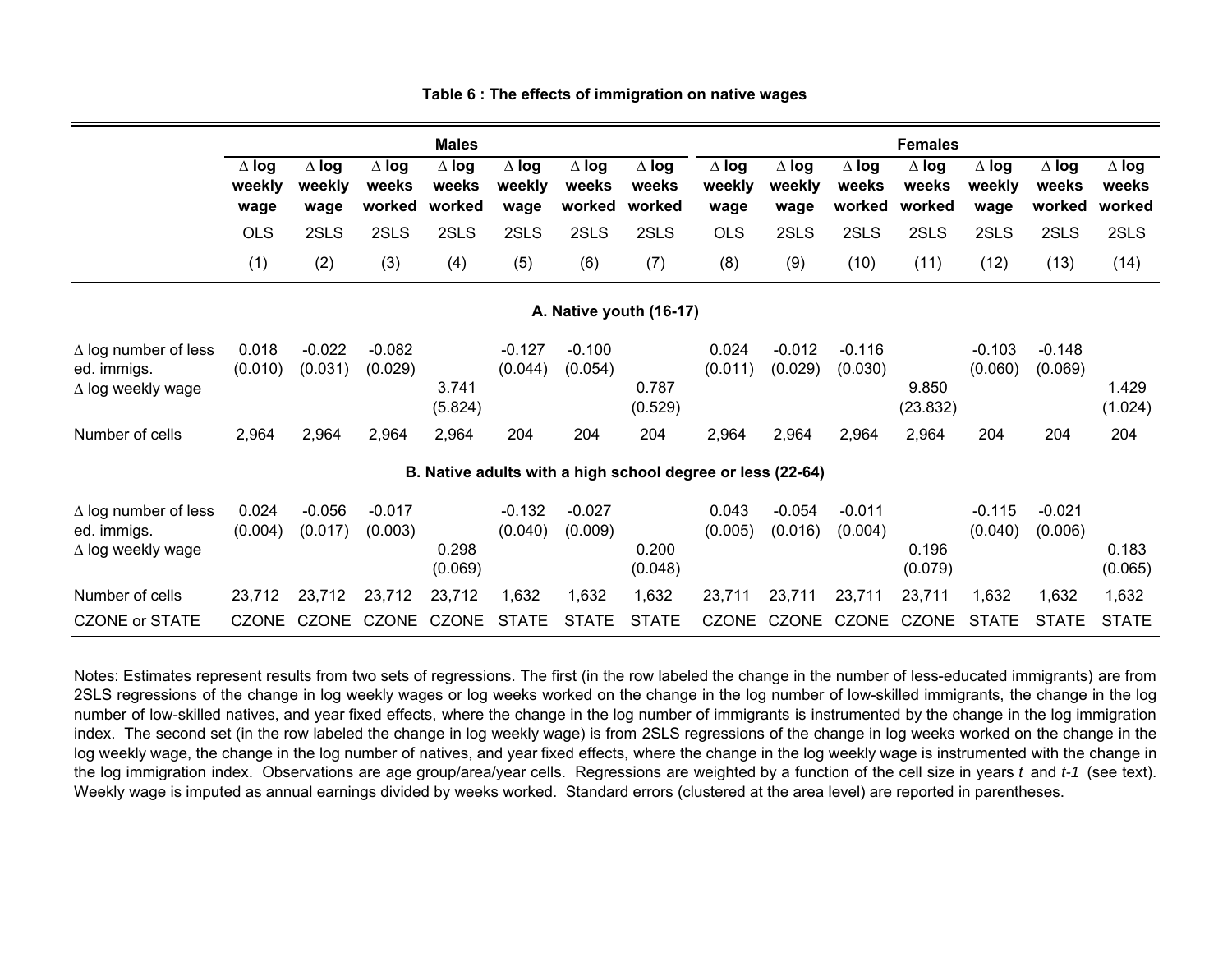|                                                                       | $\Delta$ Log<br>annual hrs<br>worked  | $\Delta$ Schooling<br>Rate         | $\Delta$ Fraction<br>only in<br>school | $\wedge$ Fraction in<br>school and<br>employed | $\wedge$ Fraction<br>only<br>employed | $\wedge$ Fraction<br>idle             |  |  |
|-----------------------------------------------------------------------|---------------------------------------|------------------------------------|----------------------------------------|------------------------------------------------|---------------------------------------|---------------------------------------|--|--|
|                                                                       | (1)                                   | (2)                                | (3)                                    | (4)                                            | (5)                                   | (6)                                   |  |  |
|                                                                       |                                       |                                    | A. White Males                         |                                                |                                       |                                       |  |  |
| $\Delta$ Log number of less<br>ed. immigs.<br>Number of cells<br>Mean | $-0.279$<br>(0.054)<br>2,964<br>5.307 | 0.011<br>(0.004)<br>2,223<br>0.921 | 0.074<br>(0.013)<br>2,223<br>0.613     | $-0.063$<br>(0.013)<br>2,223<br>0.308          | $-0.009$<br>(0.003)<br>2,223<br>0.035 | $-0.002$<br>(0.002)<br>2,223<br>0.045 |  |  |
| <b>B. White Females</b>                                               |                                       |                                    |                                        |                                                |                                       |                                       |  |  |
| $\Delta$ Log number of less<br>ed. immigs.<br>Number of cells<br>Mean | $-0.262$<br>(0.061)<br>2,964<br>4.899 | 0.024<br>(0.005)<br>2,223<br>0.913 | 0.089<br>(0.013)<br>2,223<br>0.649     | $-0.065$<br>(0.012)<br>2,223<br>0.263          | $-0.010$<br>(0.002)<br>2,223<br>0.024 | $-0.014$<br>(0.004)<br>2,223<br>0.063 |  |  |
|                                                                       |                                       |                                    | <b>C. Black Males</b>                  |                                                |                                       |                                       |  |  |
| $\Delta$ Log number of less<br>ed. immigs.<br>Number of cells<br>Mean | $-0.661$<br>(0.233)<br>1,835<br>4.546 | 0.004<br>(0.011)<br>1,416<br>0.899 | 0.066<br>(0.017)<br>1,416<br>0.746     | $-0.062$<br>(0.016)<br>1,416<br>0.153          | 0.002<br>(0.005)<br>1,416<br>0.028    | $-0.006$<br>(0.009)<br>1,416<br>0.073 |  |  |
| <b>D. Black Females</b>                                               |                                       |                                    |                                        |                                                |                                       |                                       |  |  |
| $\Delta$ Log number of less<br>ed. immigs.<br>Number of cells<br>Mean | $-0.286$<br>(0.225)<br>1,837<br>4.207 | 0.024<br>(0.011)<br>1,411<br>0.891 | 0.074<br>(0.020)<br>1,411<br>0.760     | $-0.050$<br>(0.016)<br>1,411<br>0.131          | $-0.009$<br>(0.004)<br>1,411<br>0.018 | $-0.015$<br>(0.010)<br>1,411<br>0.092 |  |  |

Notes: Table displays estimates of immigration effects and standard errors (clustered at the commuting-zone level, in parentheses) for 2SLS regressions of the change in the listed dependent variable for native youth on the change in the log number of low-skilled immigrants, the change in the log number of low-skilled natives, year fixed effects, and commuting zone controls in *t*. Observations are commuting zone/year cells. Regressions are weighted by a function of the cell size in years *t* and *t-1* (see text). Regressions use the change in the log immigration index as an instrument. Columns 2 through 6 use Census data from 1970, 1980, 1990, and 2000, while column 1 includes ACS data.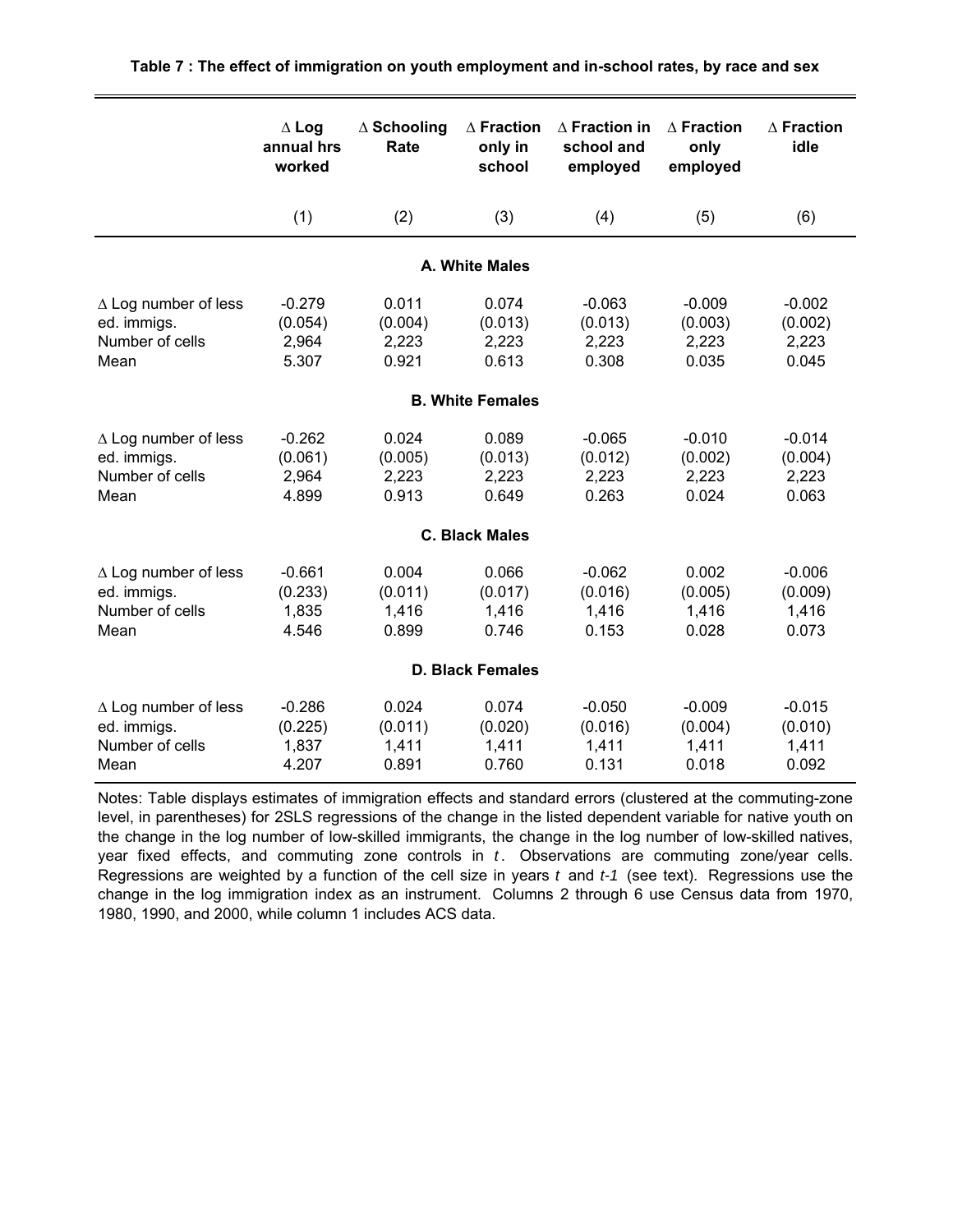|                                                     |                     |                                           | A. Males                                       |                                           |                     | <b>B.</b> Females                     |                                                |                                           |  |
|-----------------------------------------------------|---------------------|-------------------------------------------|------------------------------------------------|-------------------------------------------|---------------------|---------------------------------------|------------------------------------------------|-------------------------------------------|--|
|                                                     |                     | <b>First Stage</b>                        |                                                | <b>Second Stage</b>                       |                     | <b>First Stage</b>                    |                                                | <b>Second Stage</b>                       |  |
|                                                     | $\log I_{t,s^c}$    | $log$ HRS<br>age={16,17}<br>$t - 10, s^b$ | log INC<br>$age = \{25-28\}, t, s^b, s^c$      |                                           | $\log I_{_{t,s^c}}$ | log HRS<br>age={16,17}<br>$t-10, s^b$ | log INC<br>$age = \{25-28\}, t; s^b, s^c$      |                                           |  |
|                                                     | <b>OLS</b>          | <b>OLS</b>                                | <b>OLS</b>                                     | 2SLS                                      | <b>OLS</b>          | <b>OLS</b>                            | <b>OLS</b>                                     | 2SLS                                      |  |
|                                                     | (1)                 | (2)                                       | (3)                                            | (4)                                       | (5)                 | (6)                                   | (7)                                            | (8)                                       |  |
| $\log\textit{INDEX}_{t-10,s^b}$                     | $-0.158$<br>(0.066) | $-0.252$<br>(0.037)                       |                                                |                                           | $-0.159$<br>(0.066) | $-0.261$<br>(0.068)                   |                                                |                                           |  |
| $log$ <i>INDEX</i> <sub><math>_{t,s^c}</math></sub> | 1.064<br>(0.164)    | 0.035<br>(0.054)                          |                                                |                                           | 1.066<br>(0.166)    | 0.079<br>(0.083)                      |                                                |                                           |  |
| $\log I_{t,s^c}$                                    |                     |                                           | 0.021<br>(0.031)                               | 0.009<br>(0.054)                          |                     |                                       | 0.042<br>(0.017)                               | 0.020<br>(0.025)                          |  |
| log HRS<br>$age = {16,17}, t-10, s^b$               |                     |                                           | $-0.088$<br>(0.027)<br>$\{-0.034,$<br>$-0.141$ | 0.094<br>(0.101)<br>${0.291,$<br>$-0.104$ |                     |                                       | $-0.054$<br>(0.017)<br>$\{-0.022,$<br>$-0.087$ | 0.087<br>(0.078)<br>${0.240,$<br>$-0.067$ |  |
| Number of cells                                     | 7,349               | 7,349                                     | 7,349                                          | 7,349                                     | 7,281               | 7,281                                 | 7,281                                          | 7,281                                     |  |

**Table 8 : The effects of native youth employment on labor earnings 10 years later**

Notes: Columns 1, 2, 5, and 6 display estimates of first stage coefficients for two endogenous variables: the log number of immigrants and the log annual hours worked for 16 and 17 year olds. Columns 3, 4, 7, and 8 display 2SLS coefficients from regressions of log annual wage income for 25-28 year olds on log annual hours for the same birth-state cohort 10 years earlier, the log number of immigrants for the current state of residence, year fixed effects, current state of residence fixed effects, state of birth fixed effects, and controls as described in the text. Standard errors clustered at the current state of residence are displayed in parenthesis. The 95 percent confidence interval for the coefficient on log annual hours is displayed in braces. As instruments, 2SLS regressions use the lagged value log immigration index for an individual's birth state and the contemporaneous value of the log immigration index for one's current state. Observations are state of birth/current state/area/year cells. Regressions are weighted by the sum of person weights for each cell.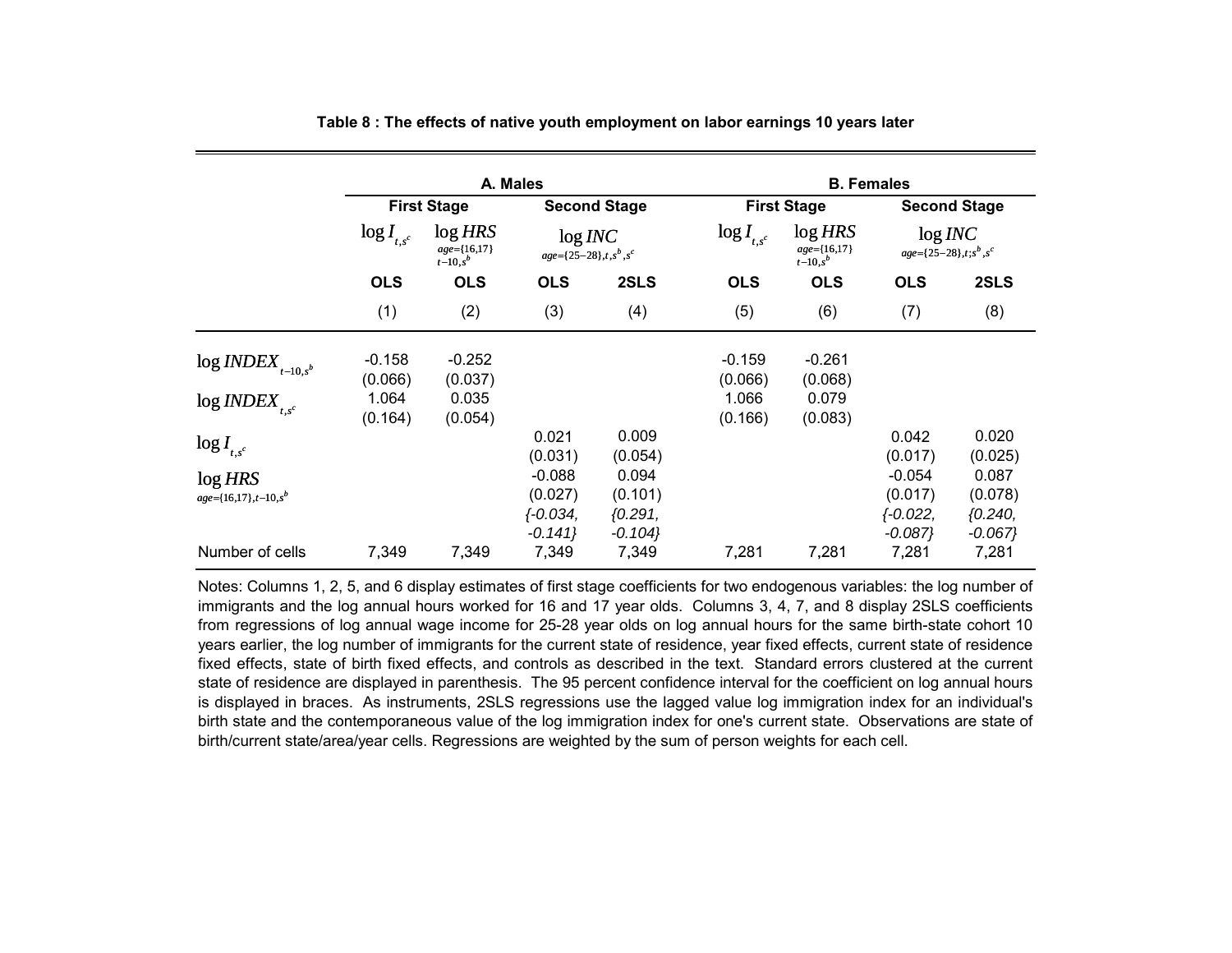

Figure 1 : Trends in the youth unemployment, labor force participation, and employment-population rates, 1948-2008 (seasonally adjusted)

Note: estimates are published statistics from the Bureau of Labor Statistics. Graph plots the seasonally-adjusted unemployment, labor force participation, and employment-population ratios for all youth age 16-17. Shaded regions indicate recessionary periods as determined by the NBER.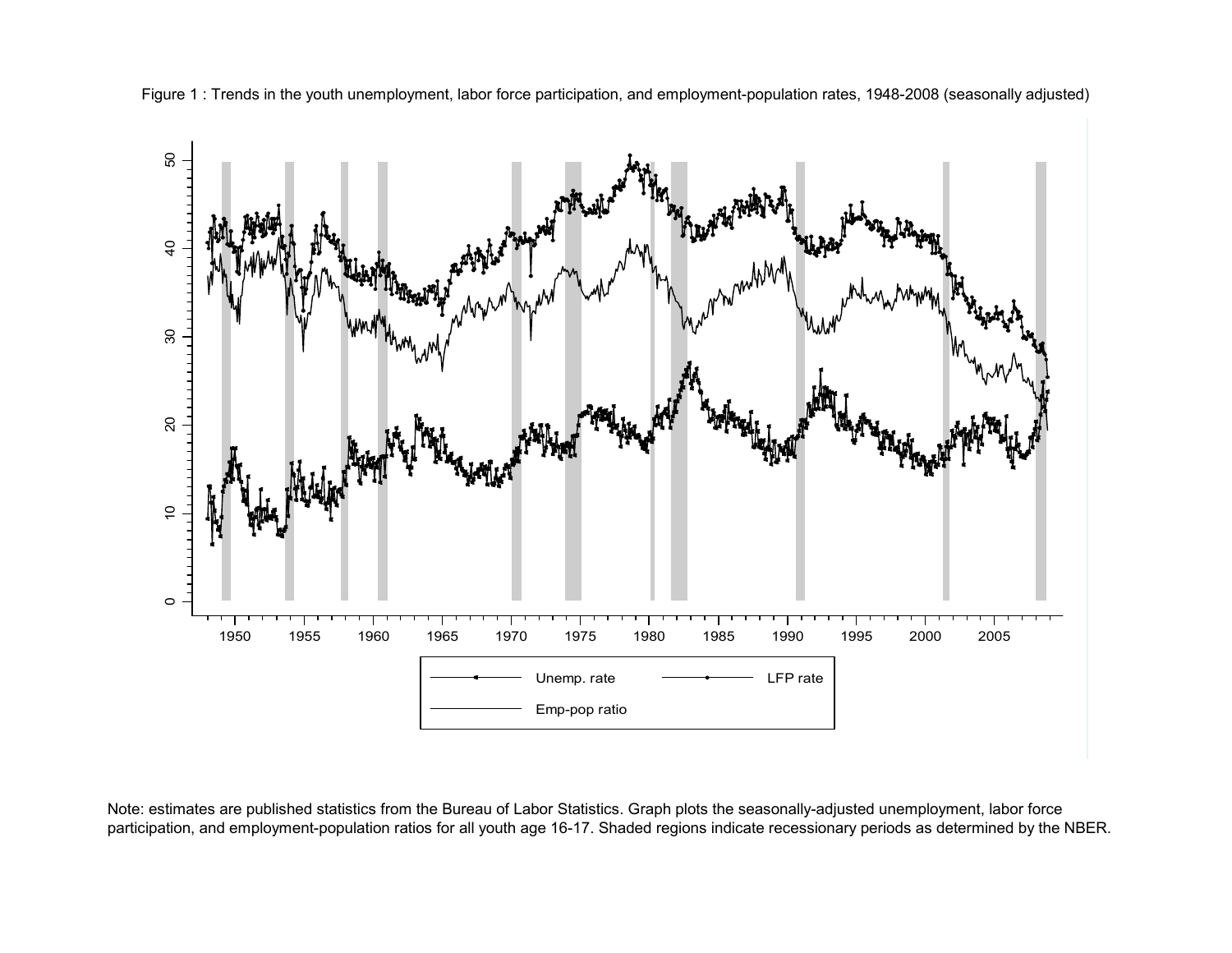

Figure 2 : Trends in employment-population ratio for youth and adult males, 1948-2008 (seasonally adjusted)

Note: estimates are published statistics from the Bureau of Labor Statistics. Graph plots the seasonally-adjusted employment-population ratio for all youth age 16-17 and adult males older than 25. Shaded regions indicate recessionary periods as determined by the NBER.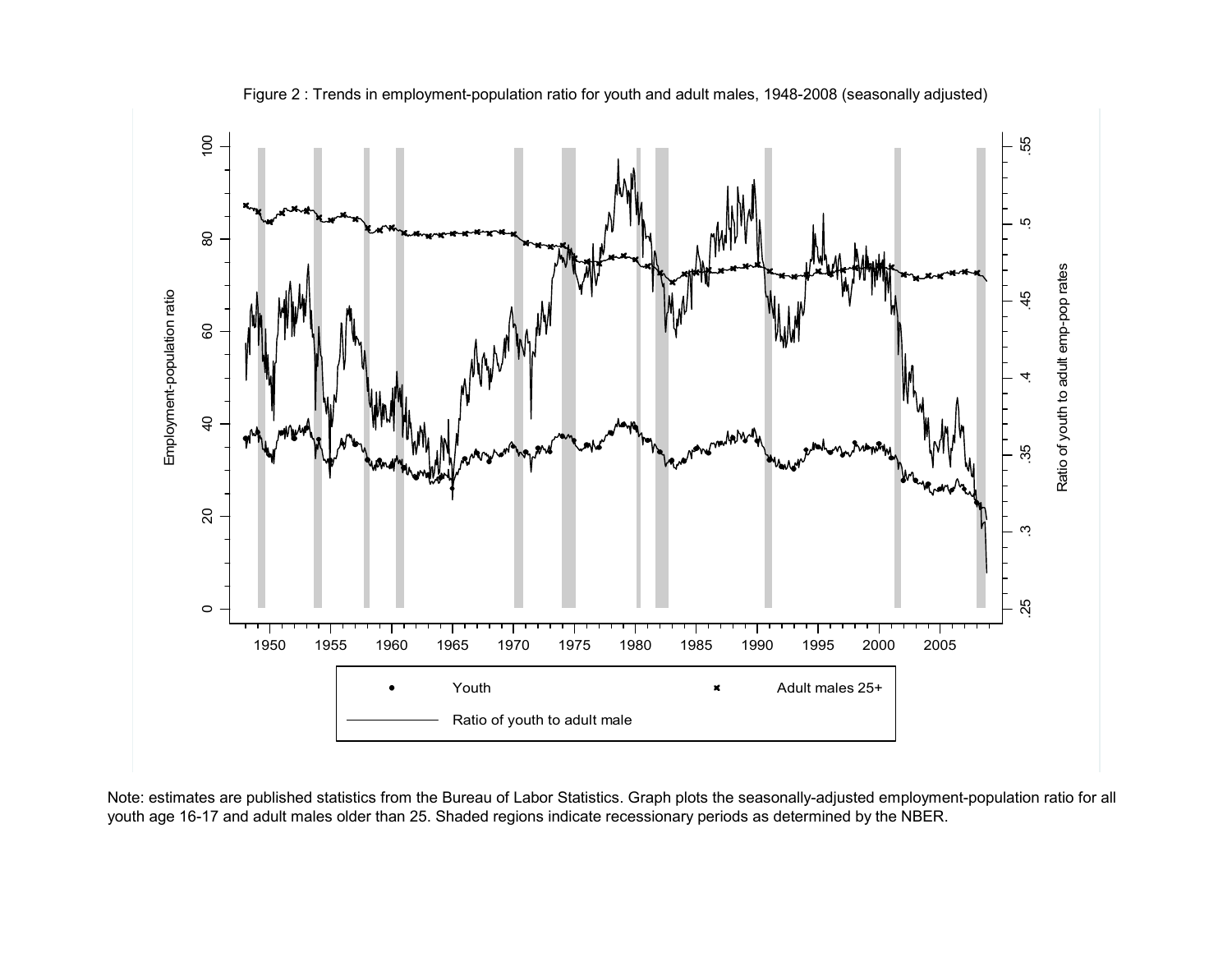

**Figure 3: Share of natives in top immigrant industries and occupations, by age and sex**

Note: Panel A plots the share of each age group employed in the top twenty most common occupations for immigrants with a high school degree or less in 1980, conditional on employment. Panel B plots a similar share for the twenty most common industries among low-skilled immigrants. Panel C plots a similar share for the seventy-five most common industry-occupation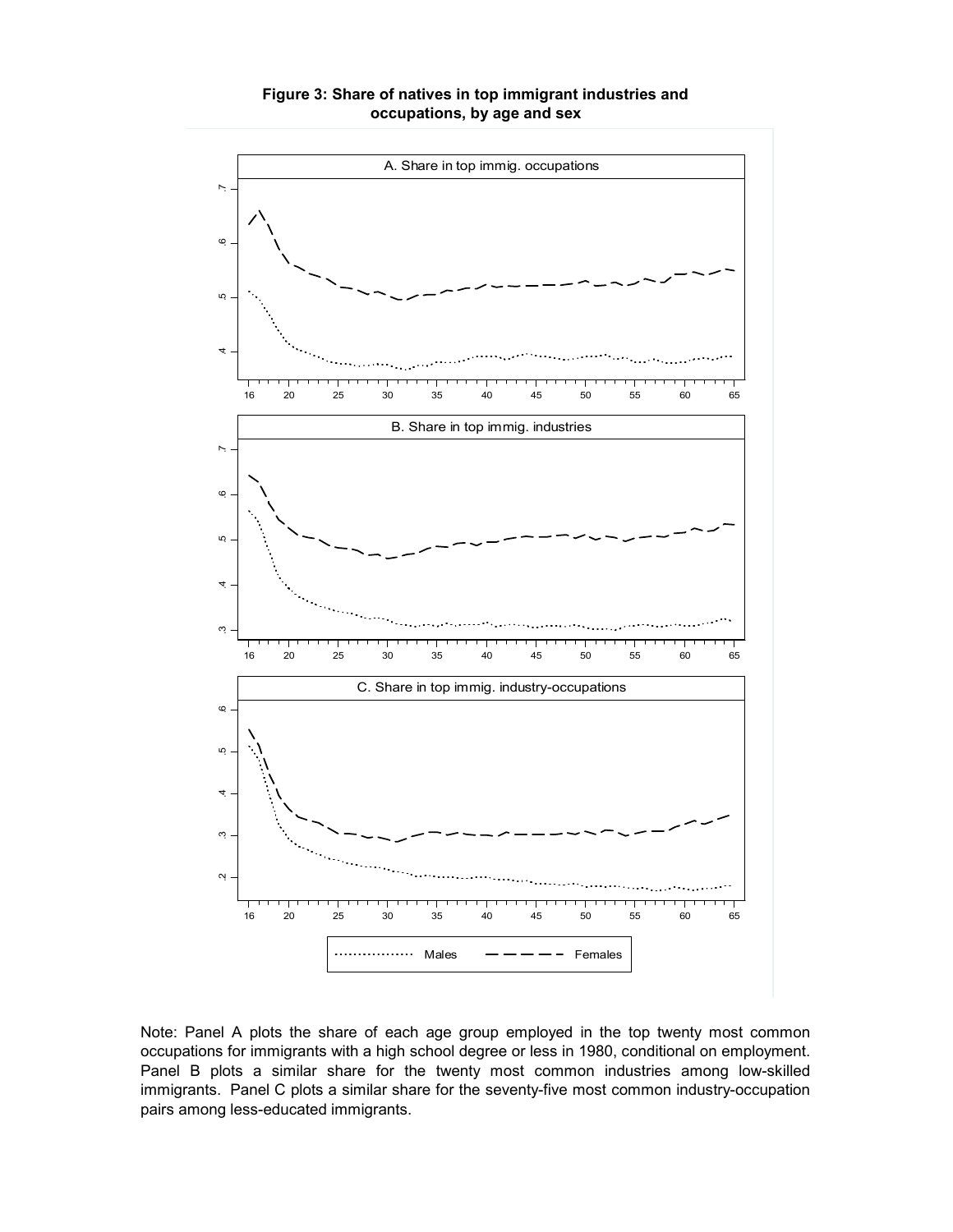

**Figure 4: Impact of less educated immigration on employment, by age and sex**

Note: Plots represent 2SLS estimates of immigration effects from regressions changes in employment measures (by age) on changes in the log number of less-educated adult immigrants (analogous to regression results presented in table 4). Estimates are smoothed across ages using local linear regression with a bandwidth of .3.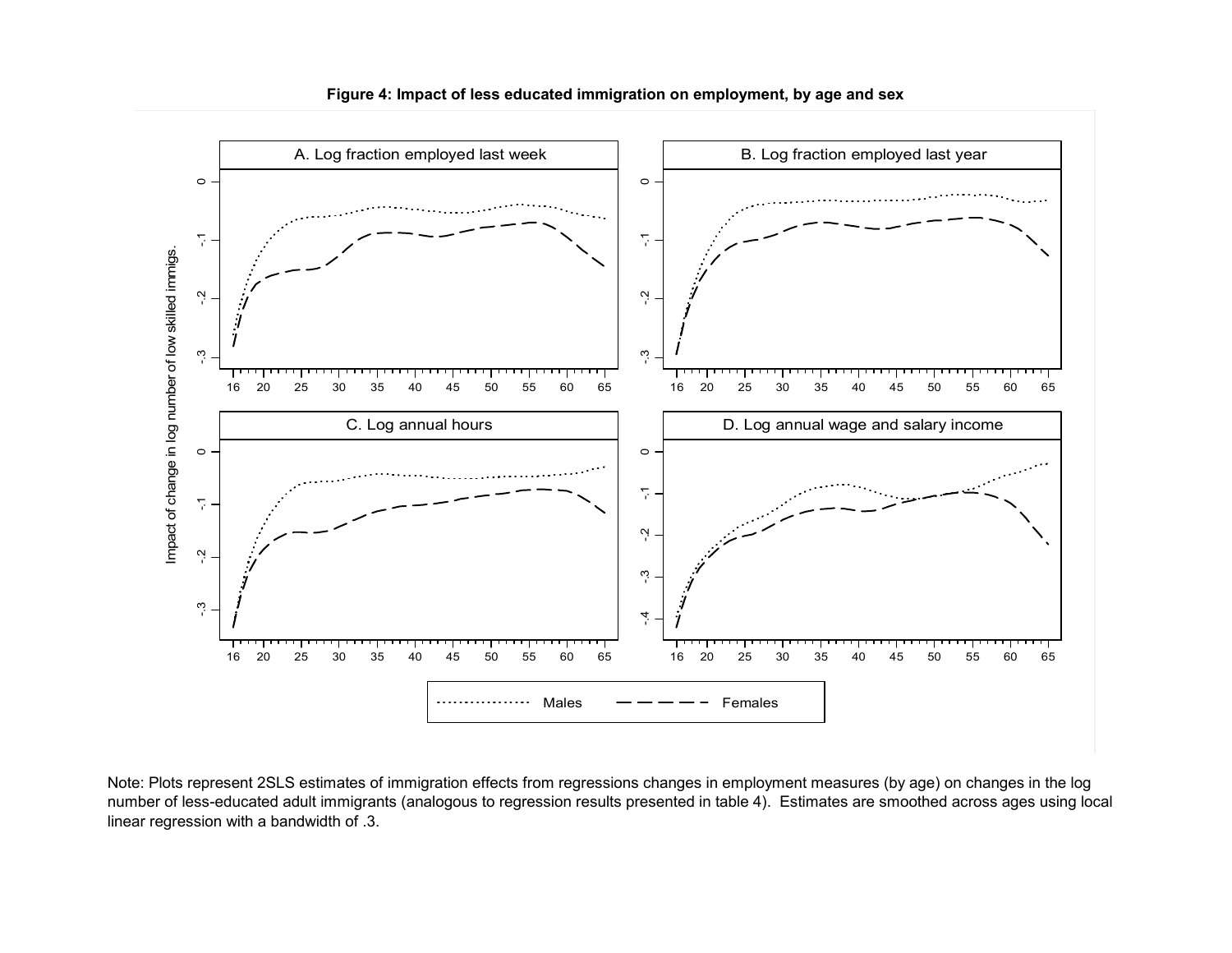|                                      | Fract.<br>employed<br>last week      | Fract. with<br>pos. annual<br>weeks<br>worked | Average<br>weeks<br>worked for<br>workers | Average                                             | Average<br>weekly wage annual hours annual wage<br>worked | Average<br>and salary<br>income                          |
|--------------------------------------|--------------------------------------|-----------------------------------------------|-------------------------------------------|-----------------------------------------------------|-----------------------------------------------------------|----------------------------------------------------------|
|                                      | (1)                                  | (2)                                           | (3)                                       | (4)                                                 | (5)                                                       | (6)                                                      |
|                                      |                                      | A. Native teens (age 16 and 17), male         |                                           |                                                     |                                                           |                                                          |
| 1970<br>1980<br>1990<br>2000<br>2005 | 0.32<br>0.33<br>0.32<br>0.31<br>0.24 | 0.52<br>0.51<br>0.51<br>0.45<br>0.41          | 10.6<br>11.7<br>11.3<br>10.2<br>8.0       | \$287.8<br>\$228.2<br>\$186.1<br>\$209.1<br>\$172.1 | 162.5<br>276.6<br>241.4<br>212.8<br>156.7                 | \$2,440<br>\$2,175<br>\$1,709<br>\$1,744<br>\$1,136      |
|                                      |                                      | B. Native teens (age 16 and 17), female       |                                           |                                                     |                                                           |                                                          |
| 1970<br>1980<br>1990<br>2000<br>2005 | 0.20<br>0.29<br>0.32<br>0.33<br>0.28 | 0.33<br>0.43<br>0.48<br>0.45<br>0.42          | 6.0<br>9.4<br>10.8<br>10.5<br>9.0         | \$251.8<br>\$191.2<br>\$161.8<br>\$189.1<br>\$144.9 | 75.8<br>195.8<br>210.5<br>201.4<br>161.0                  | \$1,257<br>\$1,484<br>\$1,444<br>\$1,571<br>\$1,131      |
|                                      | C. Native adults (age 22-64), male   |                                               |                                           |                                                     |                                                           |                                                          |
| 1970<br>1980<br>1990<br>2000<br>2005 | 0.87<br>0.80<br>0.77<br>0.74<br>0.72 | 0.94<br>0.88<br>0.86<br>0.83<br>0.83          | 45.3<br>41.4<br>39.5<br>39.1<br>38.0      | \$877.0<br>\$863.5<br>\$848.8<br>\$891.1<br>\$868.0 | 1805.7<br>1789.5<br>1720.2<br>1716.1<br>1658.0            | \$36,274<br>\$31,965<br>\$29,730<br>\$30,291<br>\$28,893 |
|                                      |                                      | D. Native adults (age 22-64), female          |                                           |                                                     |                                                           |                                                          |
| 1970<br>1980<br>1990<br>2000<br>2005 | 0.44<br>0.51<br>0.57<br>0.58<br>0.58 | 0.54<br>0.59<br>0.66<br>0.68<br>0.68          | 21.5<br>24.8<br>28.3<br>30.2<br>30.2      | \$470.3<br>\$456.4<br>\$499.6<br>\$579.3<br>\$565.5 | 670.1<br>909.8<br>1053.7<br>1142.9<br>1131.6              | \$9,707<br>\$10,837<br>\$13,210<br>\$15,702<br>\$15,656  |

Notes: 1970, 1980, 1990, and 2000 data come from the Decennial Census (IPUMS). 2005 data come from the American Community Survey (IPUMS). Average weeks worked and annual hours worked are averaged over all individuals (including zeros). Average weekly wage is averaged only over those with positive wages. Average annual wage and salary income is averaged over everyone (including zeros). Weekly wage and annual wage and salary income are reported in 2009 dollars.